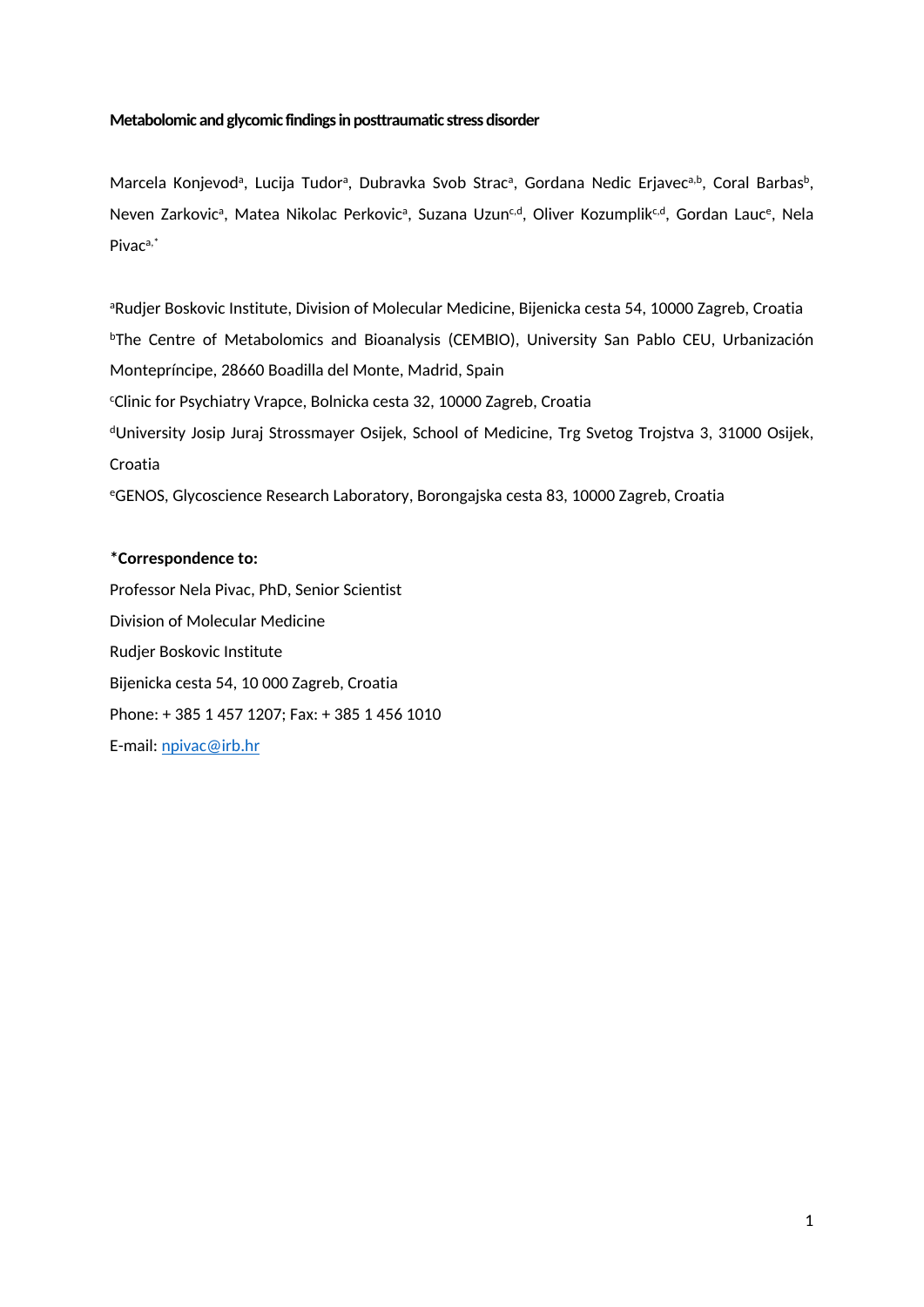## **Abstract**

Posttraumatic stress disorder (PTSD) is a stressor-related disorder that develops in a subset of individuals exposed to a traumatic experience. Factors associated with vulnerability to PTSD are still not fully understood. PTSD is frequently comorbid with various psychiatric and somatic disorders, moderate response to treatment and remission rates. The term "theranostics" combines diagnosis, prognosis, and therapy and offers targeted therapy based on specific analyses. Theranostics, combined with novel techniques and approaches called "omics", which integrate genomics, transcriptomic, proteomics and metabolomics, might improve knowledge about biological underpinning of PTSD, and offer novel therapeutic strategies. The focus of this review is on metabolomic and glycomic data in PTSD. Metabolomics evaluates changes in the metabolome of an organism by exploring the set of small molecules (metabolites), while glycomics studies the glycome, a complete repertoire of glycan structures with their functional roles in biological systems. Both metabolome and glycome reflect the physiological and pathological conditions in individuals. Only a few studies evaluated metabolic and glycomic changes in patients with PTSD. The metabolomics studies in PTSD patients uncovered different metabolites that might be associated with psychopathological alterations in PTSD. The glycomics study in PTSD patients determined nine N-glycan structures and found accelerated and premature aging in traumatized subjects and subjects with PTSD based on a GlycoAge index. Therefore, further larger studies and replications are needed. Better understanding of the biological basis of PTSD, including metabolomic and glycomic data, and their integration with other "omics" approaches, might identify new molecular targets and might provide improved therapeutic approaches.

## **Key words:**

PTSD, metabolomics; glycomics; clinical data; animal models; theranostic biomarkers; patients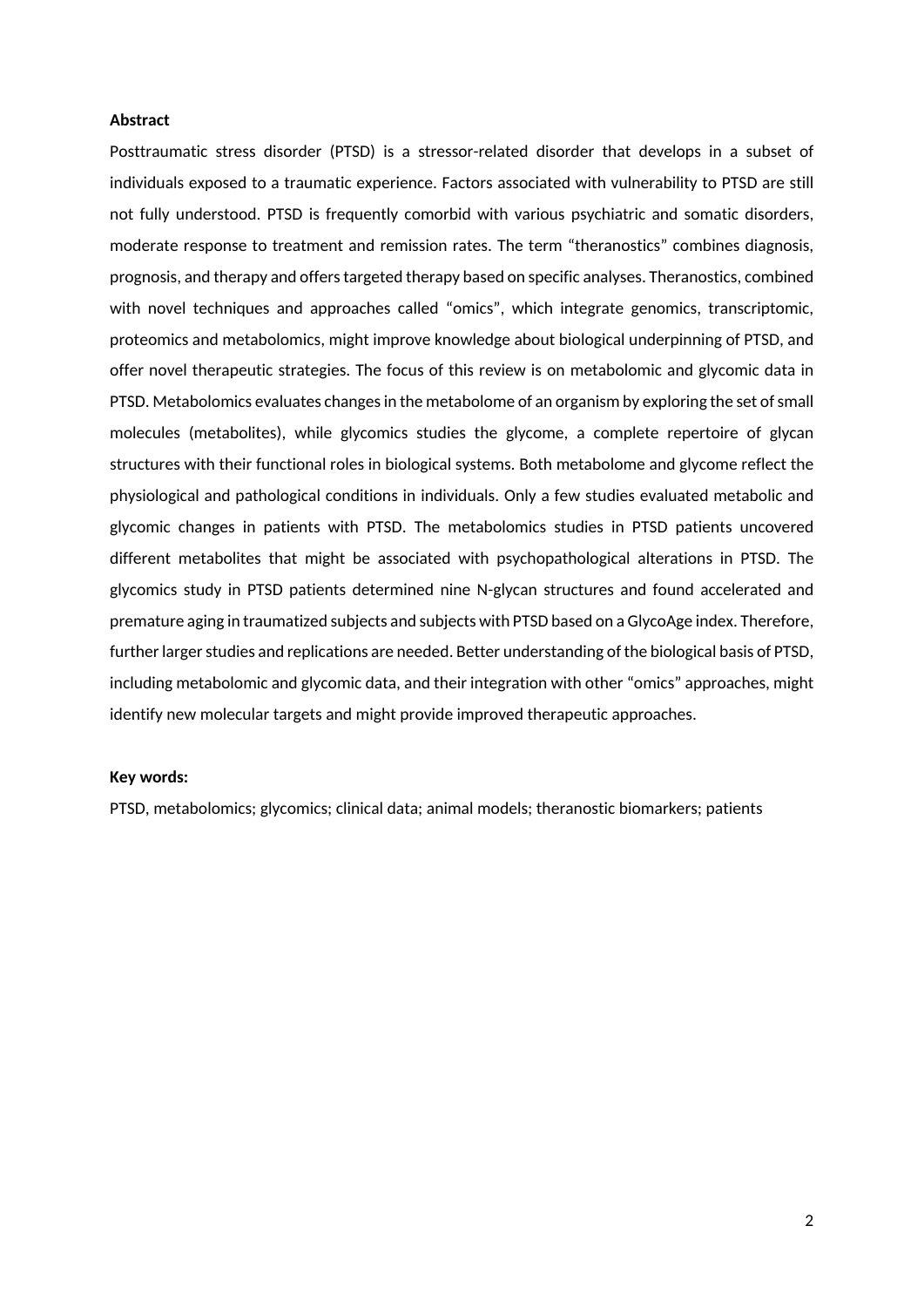## **Abbreviations:**

adenocorticotropic hormone (ACTH); atmospheric pressure chemical ionization (APCI); brain derived neurotropic factor (BDNF); capillary electrophoresis (CE); capillary electrophoresis-mass spectrometry (CE-MS); capillary gel electrophoresis with laser induced fluorescence detection (CGE-LIF); corticotropin releasing hormone (CRH); cerebrospinal fluid (CSF); C-reactive protein (CRP); docosahexaenoate (DHA); docosapentaenoate (DPA); eicosapentaenoate (EPA); electrospray ionization (ESI); gas chromatography (GC); gas chromatography-mass spectrometry (GC-MS); global arginine bioavailability ratio (GABR); hydrogen-nuclear magnetic resonance (HNMR); hydrophilic interaction liquid chromatography (HILIC); high performance liquid chromatography (HPLC); hypothalamic-pituitary-adrenal (HPA); immunoglobulin G (IgG); interleukin 1 beta (IL-1β); interleukin 6 (IL-6); interferon gamma (IFN-γ); laser desorption ionisation (LDI); liquid chromatography (LC); liquid chromatography-mass spectrometry (LC-MS); liquid chromatography electrospray mass spectrometry (LC-ESI-MS); liquid chromatography triple quadrupole mass spectrometry with multiple reaction monitoring (LC-QqQ-MS with MRM); mass spectrometry (MS); matrix-assisted lased desorption ionisation (MALDI); matrix assisted laser desorption/ionization time-of-flight mass spectrometry (MALDI-TOF-MS); N-acetylaspartate (NAA); N-acetylglucosamine (GlcNAc); nano-liquid chromatography coupled to tandem mass spectrometry (nano-LC MS/MS); National institute of standard technologies (NIST) library; nicotinamide adenosine dinucleotide phosphate (NADP); nicotinamide adenosine dinucleotide phosphate oxidase 2 (NOX2); nitrogen monoxide (NO); nuclear magnetic resonance (NMR); one-dimensional NMR (1D-NMR); orthogonal partial least squarediscriminant analysis (OPLS-DA); palmitoylethanolamide (PEA); partial least square-discriminant analysis (PLS-DA); principal component analysis (PCA); posttraumatic stress disorder (PTSD); reactive oxygen species (ROS); reverse-phase liquid chromatography (RPLC); time of flight MS (TOF-MS); tumor necrosis factor alpha (TNF-α); two-dimensional NMR (2D-NMR); ultra-performance liquid chromatography with fluorescence detection (UPLC-FLR), liquid chromatography electrospray mass spectrometry (LC-ESI-MS); uridine diphosphate N-acetylglucosamine (UDP-GlcNAc); weak anionexchange (WAX)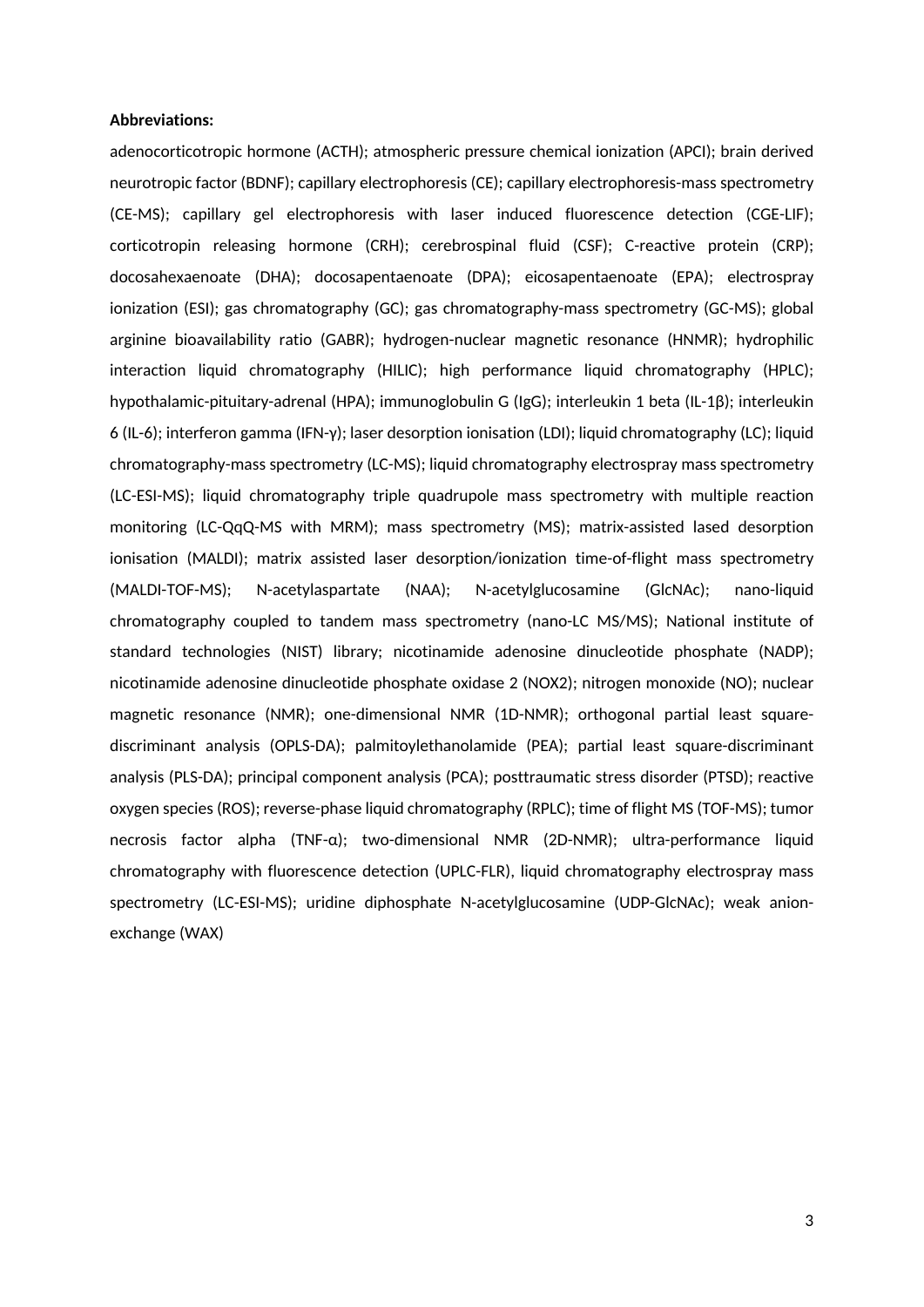## **1. Introduction**

#### **1.1.Posttraumatic stress disorder**

Posttraumatic stress disorder (PTSD) is a trauma- and stressor-related disorder (APA, 2013) that requires direct or indirect exposure to a single traumatic event or prolonged exposure to stressful events. Such events may include witnessing or confrontation with a traumatic event that happened to a family member or a close friend, and even exposure to the consequences of traumatic events in some professions where exposure is common (Pai et al., 2017). Exposure to a traumatic experience involves serious injury, intense fear, actual or threatened death, horror and helplessness (Bisson, 2007; Yehuda, 2002). The majority of people are likely to be exposed to potentially traumatic events during their lifetime; however, rates of exposure differ among different populations (Kessler et al., 2017; Liu et al., 2017), and development of PTSD is significantly influenced by the type of the traumatic exposure. The traumatic experience most frequently leading to a high risk of PTSD is interpersonal violence (i.e. rape), while the unexpected death of a loved one is associated with a low risk of PTSD (Kessler et al., 2017). The proposed risk factors for PTSD are family and social status, female gender, severity, duration and number of traumatic incidents, childhood abuse and neglect, lack of family and social support, as well as a history of mental illness (Bisson, 2007; Karatzias et al., 2017; Nedic Erjavec et al., 2018; Zoladz and Diamond, 2013).

#### **1.2.Resilience and vulnerability to develop PTSD**

PTSD, as a multifactorial and polygenic disorder that shares genetic risk with other psychiatric disorders (Solovieff et al., 2014; Ryan et al., 2016; Duncan et al., 2018; Nievergelt et al., 2018), induces great suffering in patients and their families and carries enormous public health, social, and economic burden to society (Davidson, 2000). Traumatic experience has a major impact on an organism and its cellular, molecular, structural and biochemical systems (Girgenti et al., 2017; Michopoulos et al., 2015; Nedic Erjavec et al., 2018). However, not all individuals exposed to a traumatic event develop PTSD, and the extent to which individuals are vulnerable or resilient to PTSD depends on a variety of biological, genetic, and epigenetic factors (Domschke, 2012; Dulka et al., 2017; Duncan et al., 2018; Ryan et al., 2016; Schmidt et al., 2011), and the interaction between them. Resilience is a process of positive adaptation to particular environmental stress, tragedy, trauma, or adversity, developed through complex interaction of genetic, epigenetic, environmental and neurochemical factors (Li et al., 2017). Resilience or vulnerability to develop PTSD after traumatic exposure differs significantly among exposed individuals (Michopoulos et al., 2015), and therefore the prevalence of PTSD is considerably lower than exposure to traumas (Bisson et al., 2005). It has been estimated that the lifetime prevalence of PTSD ranges from 1.3% to 8.8% (Atwoli et al., 2015). However, combat and war-related traumas are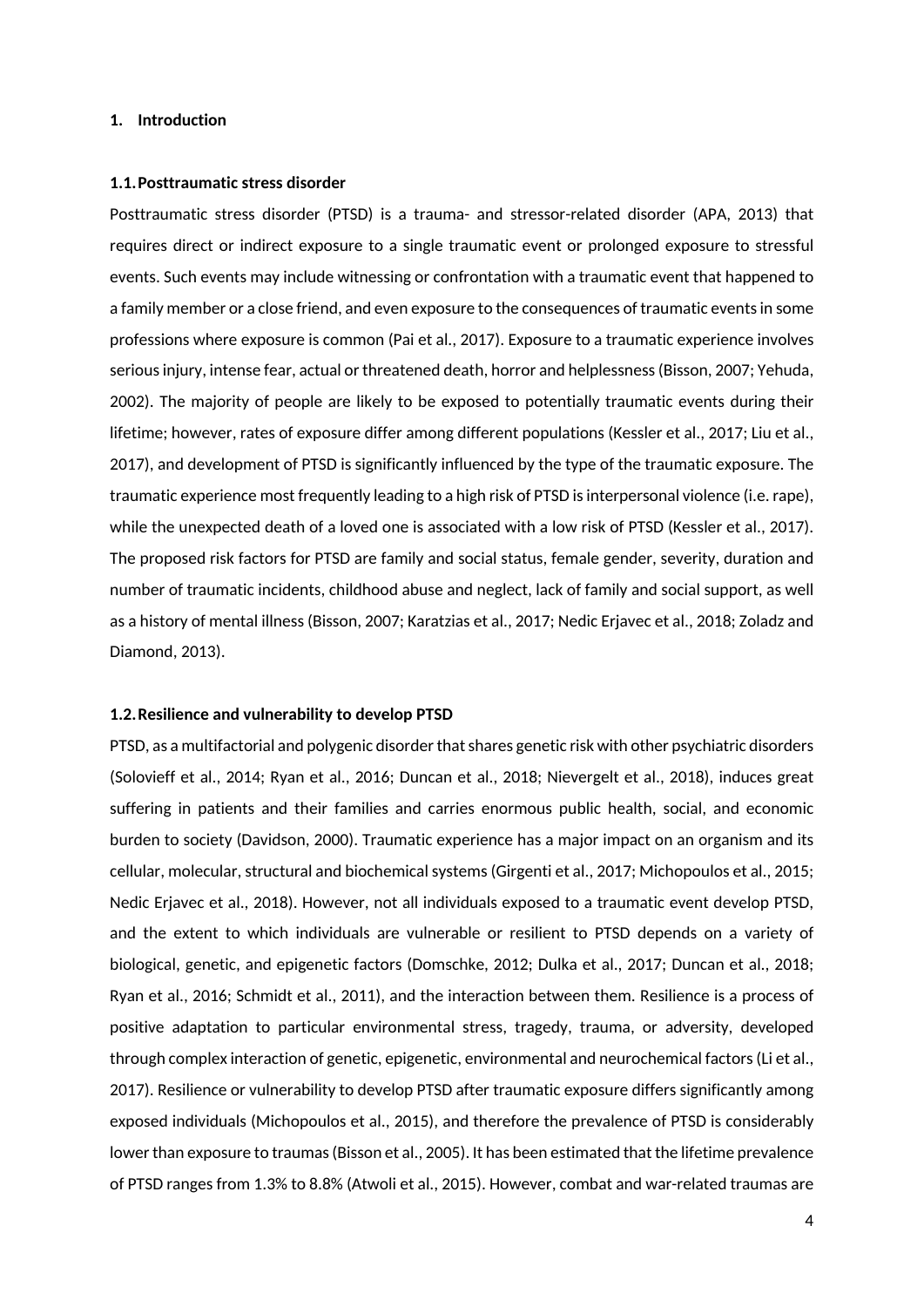associated with much higher prevalence of PTSD, ranging from 10.1-30.9% in U.S. veterans (Kang et al., 2003; Mellon et al., 2018), and estimated to be 18% in Croatian veterans (Priebe et al., 2010).

PTSD is rarely an isolated disorder and commonly co-occurs with other psychiatric disorders (Flory, 2015), but also with different somatic disorders (Britvic et al., 2015; Mellon et al., 2018). PTSD interferes with many metabolic pathways causing biological alterations (Michopoulos et al., 2015; Wolf et al., 2016a; 2016b; Mellon et al., 2018). Comorbid somatic disorders include cardiovascular, dermatological, musculoskeletal, pulmonary diseases (Britvic et al., 2015), immune dysfunction and metabolic syndrome (Mellon et al., 2018; Wolf et al., 2016a). Subjects with PTSD have higher prevalence of obesity (Kozaric Kovacic et al., 2009), increased risk for neurodegenerative diseases, cognitive decline and premature aging (Miller et al., 2014; Wolf et al., 2016a; 2016b). More specifically, frequent occurrence of metabolic syndrome in combat-related PTSD is associated with decreased cortical thickness and consequently cognitive decline induced by temporal and frontal neurodegeneration (Wolf et al., 2016a; 2016b). In addition, PTSD is often characterized with psychotic features (Hamner, 2011; Pivac and Kozaric-Kovacic, 2006; Compean and Hamner, this issue), that worsen the clinical presentation of PTSD. Novel assessment in International Classification of Diseases, 11th revision, proposes the distinction between PTSD and complex PTSD (Karatzias et al., 2017). In complex PTSD, besides core PTSD symptoms, disturbances in self-organization should be present, describing the pervasive psychological disturbances that can follow traumatic exposure (Hyland et al., 2018). Complex PTSD is often severe and highly debilitating (Karatzias et al., 2017). Patients with complex PTSD display significantly higher levels of dissociation, depression, anxiety, borderline personality disorder symptoms, suicidal ideation and self-harm (Hyland et al., 2018). In addition, early life trauma, as well as multiple and interpersonal traumas, are more frequently associated with complex PTSD (Karatzias et al., 2017).

## **1.3.Treatment of PTSD**

The treatment of PTSD includes psychological interventions (APA, 2017) and pharmacotherapy (Goodnight et al., this issue). Spontaneous remission rates from PTSD in the absence of treatment vary considerably (8-89%), however average remission rates of 44% have been reported (Morina et al., 2014). Recommendations, such as clinical practice guidelines for the treatment of PTSD in adults, given by the American Psychological Association (2017) are cognitive behavioral therapy, cognitive processing therapy, cognitive therapy, and prolonged exposure therapy as the first line psychotherapy, followed by the use of brief eclectic psychotherapy, eye movement desensitization and reprocessing, as well as narrative exposure therapy. Pharmacotherapy of PTSD depends on the treatment goals, such as reduction of comorbidity as well as improvement of stress resistance, whereas the response to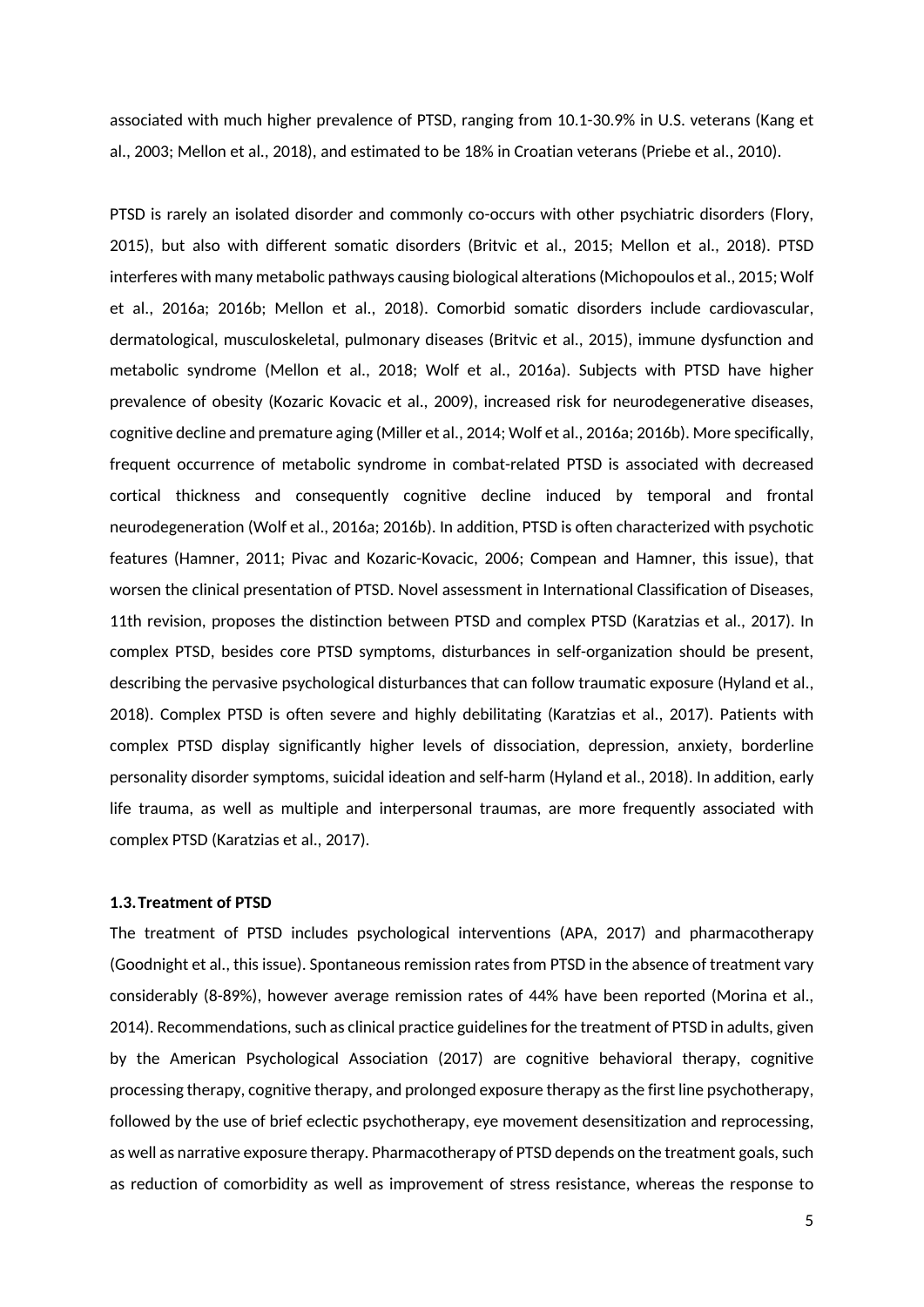certain pharmacotherapy is due to individual genetic, epigenetic and experiential characteristics (Kao, 2015). The most commonly used pharmacotherapy is treatment with selective serotonin reuptake inhibitors, such as sertraline, fluoxetine, and paroxetine, which decrease hyper-arousal, fear response, and numbing (Kao, 2015; Ravindran and Stein, 2009). In addition to these medications, selective serotonin and norepinephrine reuptake inhibitors, tricyclic antidepressants, monoamine oxidase inhibitors, noradrenergic agents, benzodiazepines and atypical antipsychotics are used in treatment of PTSD. These drugs reduce numbing, hyper-arousal, anxiety and depressive symptoms, sleep disturbances, irritability, re-experiencing and psychotic symptoms (Ravindran and Stein, 2009). However, regarding pharmacotherapy, only fluoxetine, paroxetine, sertraline, and venlafaxine are recommended for treatment of PTSD (APA, 2017).

#### **1.4.Biological findings in PTSD**

The focus of this review is on metabolomic and glycomic findings in PTSD. Although this paper is not intended to be an exhaustive review of the biology of PTSD (as this topics will be covered in other reviews in this issue), patients with PTSD show alterations in different biological systems (higher sensitivity of sympathetic nervous system, dysregulated activity of hypothalamic-pituitary-adrenal (HPA) and thyroid axis, altered function of the neurotransmitters (norepinephrine, serotonin, dopamine) and brain derived neurotropic factor (BDNF), increased and premature aging processes shown in shortened telomeres, increased DNA damage, mitochondrial dysfunction and altered values of the "GlycoAge test" (Fragkaki et al., 2016; Gautum et al., 2015; Kao, 2015; Karabatsiakis et al., 2015; Kovacic Petrovic et al., 2016; Mellon et al., 2018; Moreno-Villanueva et al., 2013; Mouthaan et al., 2014; Mustapic et al., 2007; Nedic Erjavec et al., 2018; Pivac et al., 2006; 2007; 2012; Ryan et al., 2016; Sautter et al., 2003; van Zunden wt al., 2015; Yehuda, 2002; 2006; Yehuda and Seckl, 2011). In addition, PTSD is frequently associated with disturbed metabolic pathways (Mellon et al., 2018). Furthermore, inflammation is a frequent finding in PTSD, since C-reactive protein (CRP) and pro-inflammatory cytokines, such as tumor necrosis factor alpha (TNF-α), interleukin 1 beta (IL-1β), and interleukin 6 (IL-6) are increased in PTSD (Mellon et al., 2018). Inflammatory markers have even been proposed to be used as biomarkers of PTSD (Baker et al., 2012; Michopoulos et al., 2015). While these data point to PTSD as a systemic disease, it remains to be evaluated whether immune activation precedes development of PTSD after traumatic exposure or is a consequence of PTSD (Mellon et al., 2018).

Besides altered biological function, genetic data from family association, twin, and genome-wide association studies suggest that heritability of PTSD ranges from 30-40% (Almli et al., 2014; Duncan et al., 2018). As in other complex mental disorders, a number of genes with small effect sizes contributes to the cumulative risk for PTSD (covered by Ressler et al., this issue). There are different findings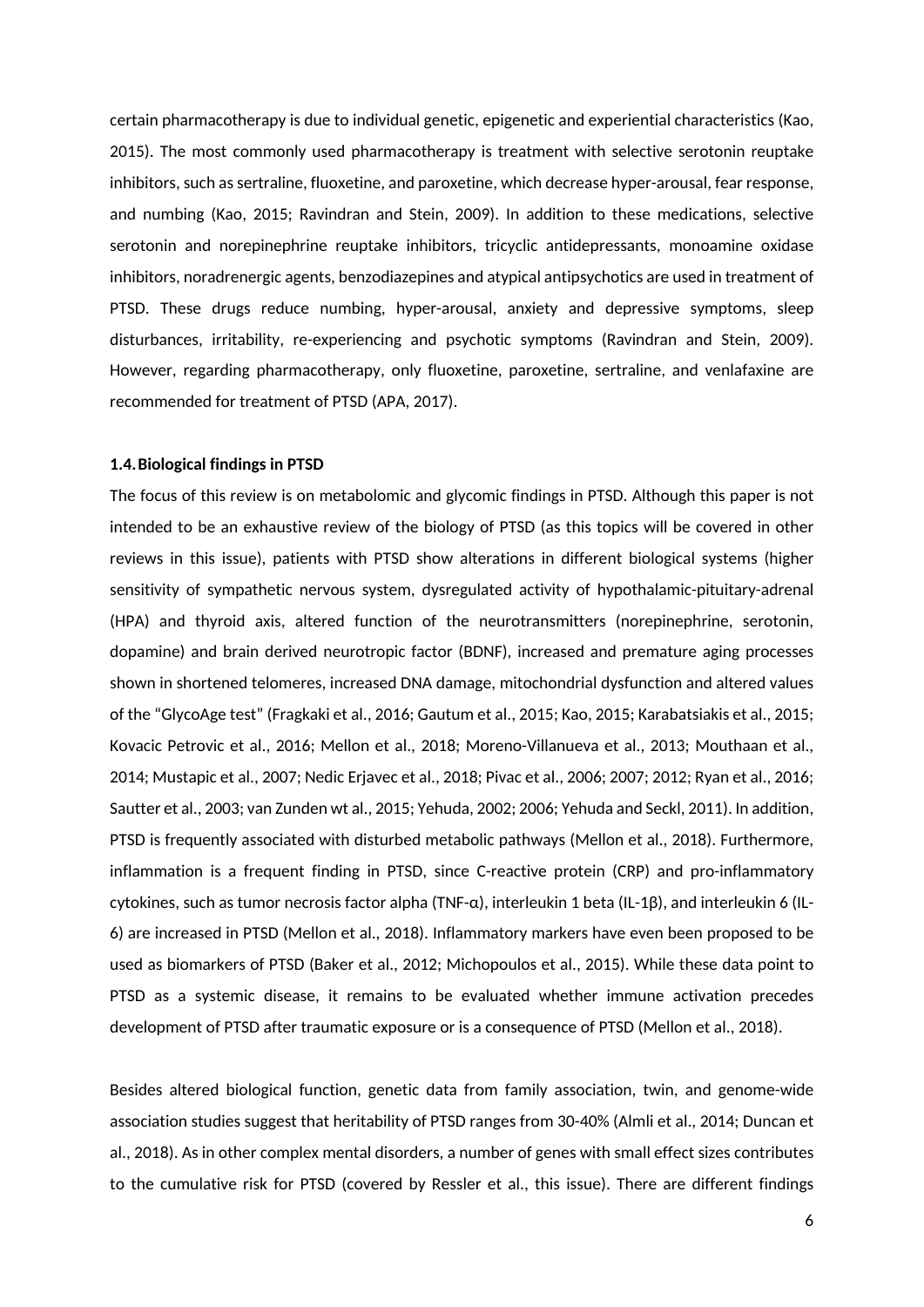regarding the association (or a lack of association) between the candidate genes, coding for the proteins involved in different biological systems, and risk for PTSD (Almli et al., 2014; Digangi et al., 2013; Solovieff et al., 2014; Ryan et al., 2016). However, most of the data confirm hypothesized biological underpinnings of PTSD, showing risk gene variants in the serotonergic, dopaminergic, and GABA systems, immune system, HPA axis, neuropeptide Y, BDNF, apolipoprotein E, and other genes related to response to stress, fear, startle, cognition and anxiety (Nedic Erjavec et al., 2018; Ryan et al., 2016). Complex gene and environment interactions further complicate the understanding of the PTSD etiology, and it has been suggested that vulnerability to develop PTSD after traumatic experience results from numerous, independent gene x environmental interactions (Ryan et al., 2016). Candidate genes investigated in genetic or epigenetic studies of PTSD included genes for dopamine receptors type 2 and 4, dopamine transporter, catechol-o-methyl transferase, dopamine-beta-hydroxylase, ankyrin repeat and kinase domain containing 1, for serotonin receptor type 2A and serotonin transporter, for CRH receptor type 1, glucocorticoid receptor and FK506 binding protein 5, for BDNF, apolipoprotein E, pituitary adenylate cyclase-activating polypeptide type I receptor, cannabinoid receptor, C-reactive protein, mannosidase alpha class 2C member 1, opioid receptor-like 1, protein kinase C alpha and spindle and kinetochore-associated complex subunit 2, and many others (Ryan et al., 2016). Genome wide association studies (GWAS) offered a great number of novel loci and novel genes, but these variants are rarely replicated, or do not survive corrections for the genome-wide significance (Duncan et al., 2018).

Epigenetic changes can influence gene expression (Domschke, 2012; Ryan et al., 2016; Kim et al., 2017; Uddin et al., 2011), and therefore epigenetic research in PTSD (covered by Morrison et al., this issue) might provide an explanation how the environment affects or interacts with genes, making some individuals more vulnerable or resilient to develop PTSD after trauma exposure. Studies show that early childhood traumatic experience influences DNA methylation patters and people with PTSD show a unique DNA methylation signatures (Klengel et al., 2013). Therefore, improved knowledge on the genetic and epigenetic changes in PTSD might help in the early prediction of vulnerable individuals, offering possible targeted preventative interventions (Ryan et al., 2016). It has been proposed that PTSD is the result of the physiological adaptations affected by early life experiences, to allow survival after traumatic events (Yehuda and Seckl, 2011).

There is great heterogeneity in the biological (genetic and epigenetic) underpinning of PTSD as well as in the molecular architecture associated with vulnerability to development of PTSD after traumatic exposure. Due to this heterogeneity, there are few validated biomarkers for PTSD, and some proposed biomarkers (Zhang et al., 2011) still lack specificity and sensitivity. Biomarkers are non-invasive and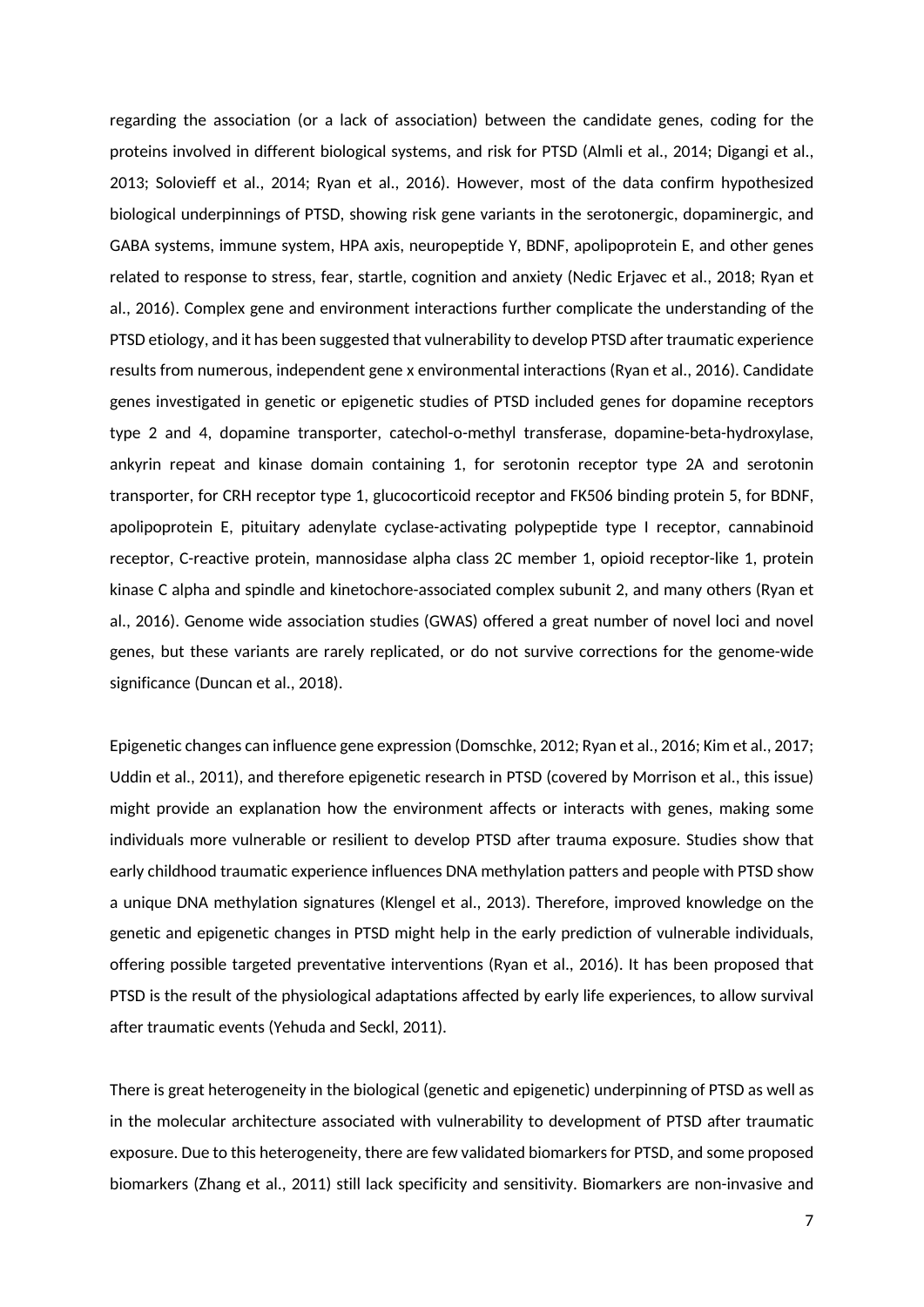objective measures of patient diagnosis, prognosis, and treatment (Nikolac Perkovic et al., 2017). Some genetic or epigenetic marks might be used as early biomarkers to predict vulnerable individuals (Ryan et al., 2016). Theranostics is a discipline that combines diagnosis, prognosis, and therapy and offers targeted therapy based on specific analyses. Novel high throughput techniques and approaches called "omics" include information of the entire genome data (genomics), transcription products (transcriptomics), protein products (proteomics) and metabolic products (metabolomics) of an organism (Figure 1). "Omics" approach and high-throughput technologies enable the analyses of relationships, roles and mechanisms of action of various molecules, and provide better understanding of the normal physiological but also pathological processes and offer a new approach to explore various disorders and diseases.

Therefore, a theranostic approach, combined with "omics" approaches, might improve the knowledge about the biological underpinning of PTSD, and offer novel diagnostic, prognostic, and therapeutic biomarkers and ultimately novel therapeutic strategies. There is a high priority for clearly defined and validated biomarkers, based on the "omics" approach. With these novel approaches, metabolomics and glycomics might also increase understanding of the biological alterations in PTSD. Studies using metabolomics and glycomics should more deeply investigate complex neurometabolic alterations in PTSD. These novel biomarkers should be used to discriminate between individuals who are vulnerable or resilient to development of PTSD, provide insights into the disease pathogenesis, and could be potentially used for development of targeted treatments and interventions. If identified early, vulnerable individuals exposed to trauma might receive appropriate psychological or pharmacological interventions prior the full development of PTSD (Ryan et al., 2016).

### **2. Metabolomics**

#### **2.1.Metabolomic approaches**

Metabolomics is a fast-developing scientific discipline and one of the analytical "omics" technologies with the most comprehensive approach (Figure 1), (Alonso et al., 2015; Kaddurah-Daouk and Krishnan, 2009; Quinones and Kaddurah-Daouk, 2009; Wood, 2014). It seeks to study changes of an organism in a set of small molecules (metabolites) that are the final or intermediate products of biochemical processes driven by genetic regulation (Gonalez-Pena et al., 2015; Kaddurah-Daouk and Krishnan, 2009; Mastrangelo et al., 2016; Quinones and Kaddurah-Daouk, 2009). Additionally, the metabolome, as a complex, large, and dynamic set of metabolites, can be affected by various exogenous and endogenous factors. Alternations in the metabolome might occur due to the dysfunction in metabolic pathways, or could represent adaptation mechanisms to some internal changes (physiological or pathological) or to external, environmental factors such as stress, nutrition, or drug administration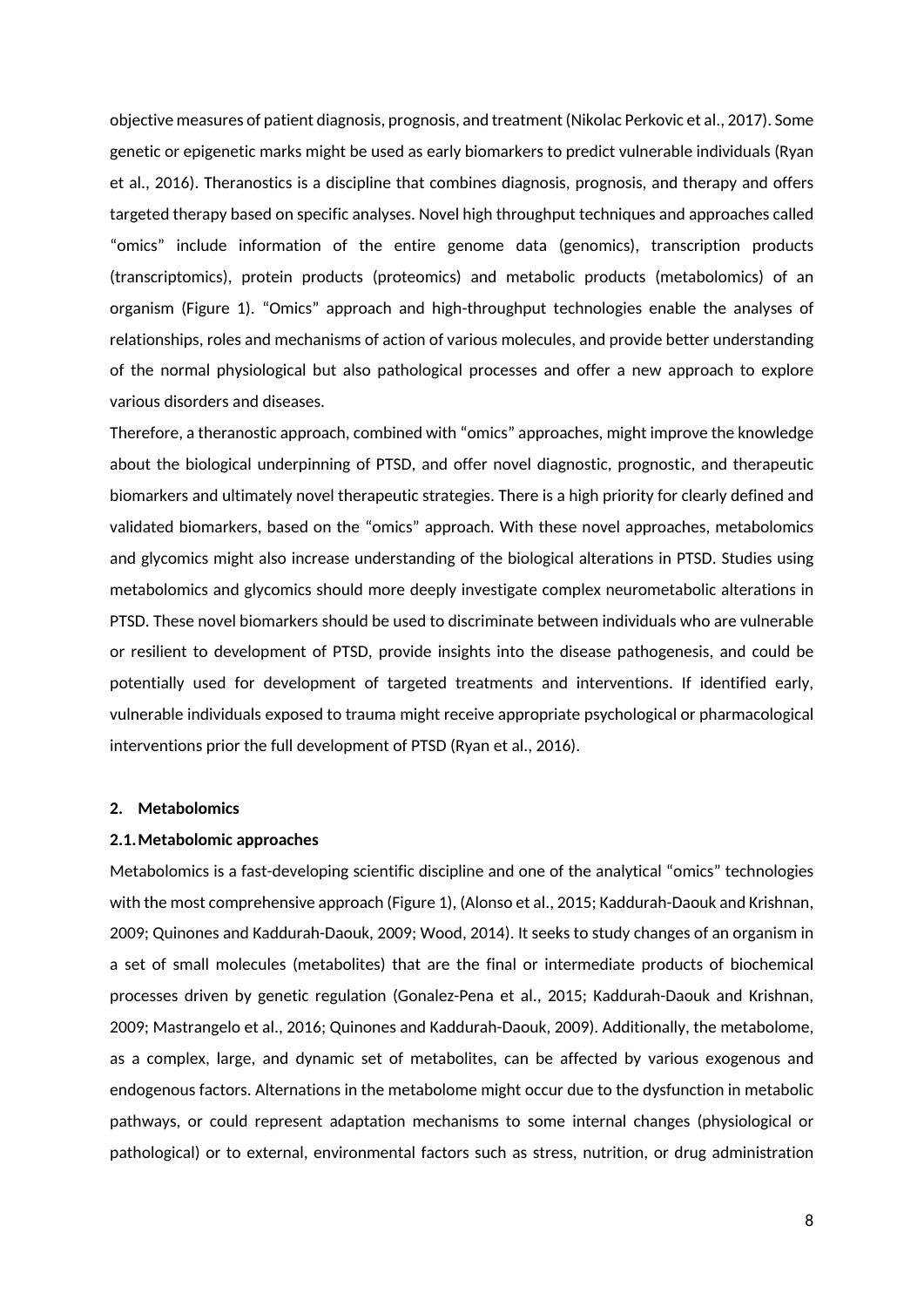

(Danielsson et al., 2012; German et al., 2008; Knee et al.,2013; Nedic Erjavec et al., 2018; Pontes et al., 2017).

**Figure 1. "**Omics" technologies: genomics, transcriptomics, proteomics, metabolomics

Several strategies, such as metabonomics, metabolomics, metabolic fingerprinting, metabolite profiling and target analysis are used. While metabolite profiling refers to quantification of previously identified metabolites, metabolomics is an unbiased approach. Metabolic fingerprinting provides classification, metabolite target analysis refers to quantification and qualitative analysis of specific metabolites, and metabonomics enables evaluation of altered metabolites due to treatment or disease (Dunn and Ellis, 2005). Metabolomics has a wide application in various scientific areas, such as zoology, botany, environment, pharmacology, nutrition, microbiology, toxicology, diagnostic, biomedicine and in many others (Alonso et al., 2015; Beckonert et al., 2007; Dunn et al., 2013; Pontes et al., 2017; Wu et al., 2008). In biomedicine, metabolomics plays an important role in identification and development of potential biomarkers for medical treatments and various diseases (Alonso et al., 2015; Danielsson et al., 2012). Analytical strategies applied in metabolomics can be classified into untargeted, semitargeted and targeted analyses. Usually studies start with an untargeted, non-hypothesis driven approach, which later helps to generate hypothesis for further targeted steps (Kaal and Janssen, 2008; Naz et al., 2014; Patti, 2011). In contrast to untargeted metabolomics, identities of metabolites in semitargeted and targeted metabolomics are known before data collection (Dunn et al., 2013; Patti, 2011). Therefore, targeted metabolomics provides absolute, while untargeted metabolomics reveals relative values (Wood, 2014). The workflow in a metabolomics study is summarized in Figure 2. Clear identification of the biological question will lead to the proper sample selection. Any type of biological matrix (biofluids, tissue, or cells) can be used in metabolomics with an adequate sample pretreatment (Gonzalez-Pena et al., 2016; Mastrangelo et al., 2016; Naz et al., 2013). The biofluids most frequently analyzed in metabolomics are saliva, serum, plasma, CSF, and urine (Cruickshank-Quinn et al., 2017;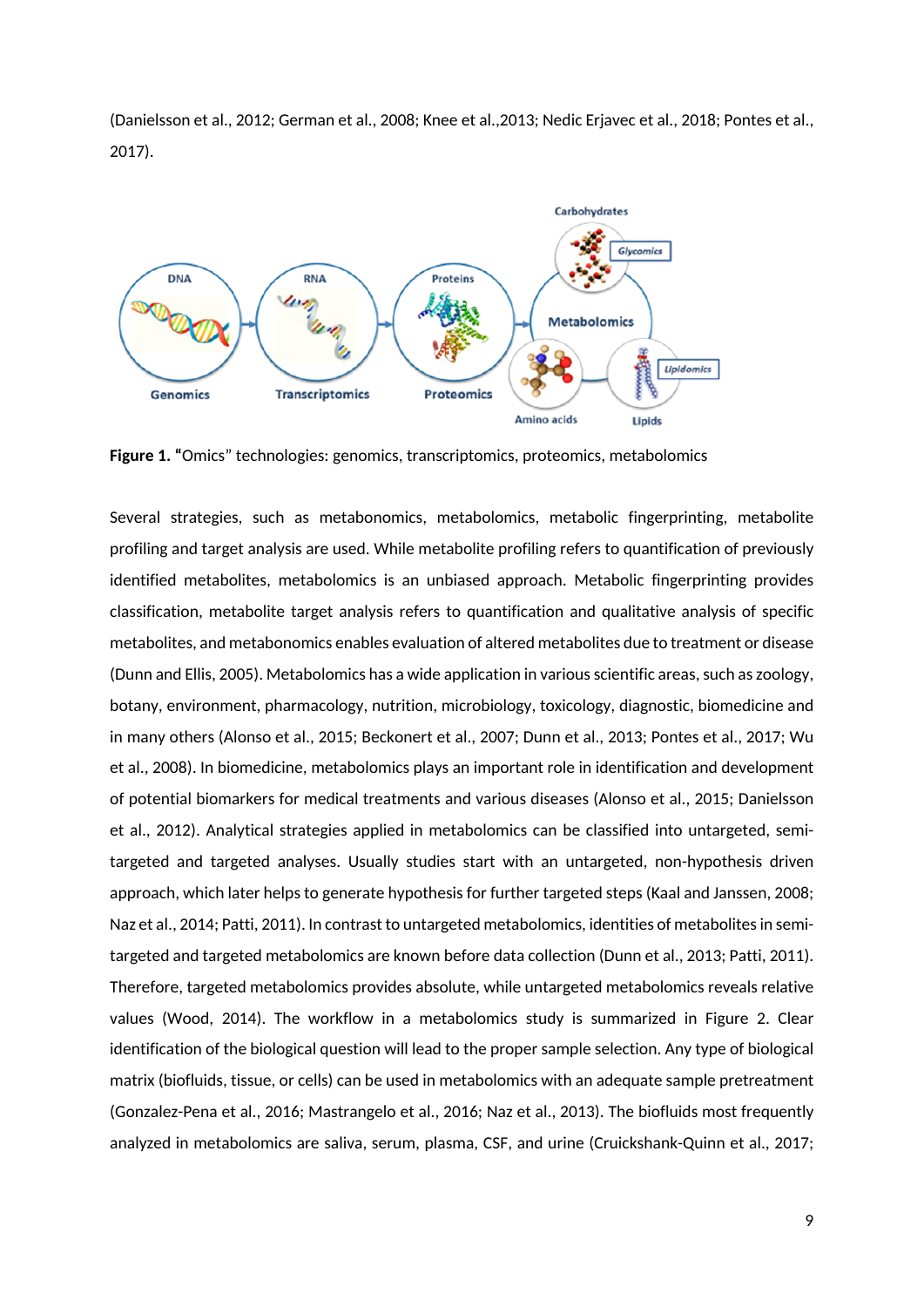Nedic Erjavec et al., 2018; Wood, 2014), whereas other biological materials include human cell lines, tissue biopsies, brain dialysates and blood cells (Wood, 2014).



**Figure 2**. Metabolomics workflow

Sample preparation always starts with deproteinization and depends on the type of the separation technique applied. The selection of the analytical technique or set of techniques is based on the availability of the instrumentation, amount (volume) of sample, time and financial resources, as well as to the study target and sample type. After getting the global profile of the samples, profiles are overlaid, univariate and multivariate statistics are applied, and the metabolites that are statistically different are identified. Finally, the metabolites altered by the condition or disease should be included in biochemical pathways and their changes explained based on previous knowledge. When the potential biomarker is proposed as a diagnostic marker, it should be validated in a relevant cohort and with an ad hoc technique (Gonzalez-Pena et al., 2016; Mastrangelo et al., 2016; Naz et al., 2013). The study of metabolome is very complex from an analytical point of view, due to the variability of physicochemical properties and ranges of concentrations that metabolites exhibit. Polarities can include small ionic compounds, such as oxalate, or non-polar lipids as triglycerides and concentration ranges between molar and picomolar. For that reason, one single analytical technique does not suffice to obtain all the information (Gonzalez-Pena et al., 2016; Mastrangelo et al., 2016; Naz et al., 2013). Two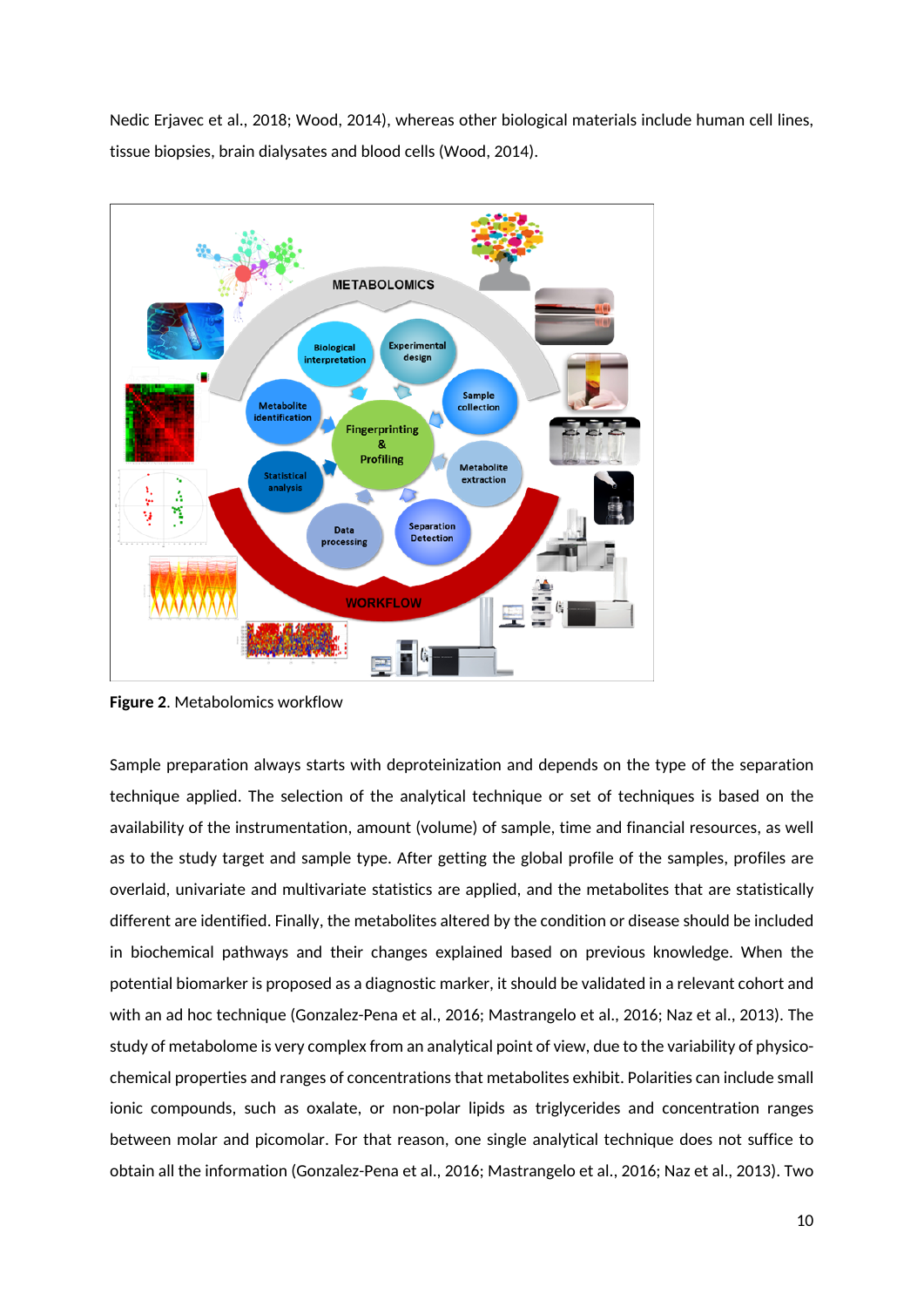groups of techniques have been classically used: 1) Hydrogen-Nuclear Magnetic Resonance (HNMR), which is robust but with low sensitivity 2) Mass spectrometry (MS), with high sensitivity but low robustness, which is usually coupled to a separation technique such as liquid chromatography (LC), gas chromatography (GC), and/or capillary electrophoresis (CE). In addition to concentration and quantification, one-dimensional NMR (1D-NMR), which is commonly used, as well as two-dimensional NMR (2D-NMR), provide information about chemical structure (Alonso et al., 2015).

#### **2.2.Metabolomic findings in patients with PTSD**

Only a few studies have examined the metabolome in PTSD and compared these metabolite data to control subjects (reviewed in Mellon et al., 2018; and Nedic Erjavec et al., 2018). Some studies reported possible associations between PTSD and gut microbiome, visceral adipose tissue and sympathomedullary-adrenal activity, but more research is necessary for better understanding of these findings (Hemmings et al., 2017; Mellon et al., 2018; Pace and Heim, 2011). Lower N-acetylaspartate/creatine ratio was found in the anterior cingulate region of 11 children and adolescents with PTSD who were maltreated, compared with 11 healthy matched subjects (De Bellis et al., 2000), but a small sample size, the use of a single voxel proton magnetic resonance spectroscopy, tissue heterogeneity within the voxel, and a lack of absolute quantification of metabolite measurements limited the significance of this finding. In the first study evaluating metabolites in adult patients with PTSD, which included 20 PTSD participants and 18 healthy controls, 20 metabolites were identified as potentially associated with psychopathological alterations in PTSD (Karabatsiakis et al., 2015). These metabolites, based on their structure and function, can be divided into six categories: monosaccharides, nucleosides, fatty acid metabolites, glycerophospholipids, bile acids, and antioxidants (Karabatsiakis et al., 2015). However, both the multivariate and the univariate analysis in the study Karabatsiakis et al. (2015) revealed palmitoylethanolamide (PEA) and glycerophosphoethanolamine PE(17:1(9Z)/18:0) as the strongest candidates for involvement in PTSD. Clinical studies revealed the importance of endocannabinoid and glycerophospholipid pathways in PTSD patients, while altered metabolites in PTSD were associated with carbohydrate, lipid and amino acid metabolism, especially with glucose metabolism, i.e. citric acid cycle (Karabatsiakis et al., 2015; Mellon et al., 2018). In addition, plasma saturated and unsaturated fatty acids were altered in PTSD patients. Fatty acids such as linolenate, linoleate, docosahexaenoate (DHA), eicosapentaenoate (EPA) and docosapentaenoate (DPA), which have an important role in neuroprotection, were decreased in the plasma of subjects with PTSD (Mellon et al., 2018). Lower levels of DHA, vaccenic acid and eicosatrienoic acid, but higher levels of erucic acid were found in erythrocytes of 49 patients with civilian trauma-related PTSD when compared to 46 control subjects (de Vries et al., 2016). However, after adjusting for sociodemographic and dietary factors, only changes in DHA levels (i.e. lower levels in PTSD patients vs. controls) and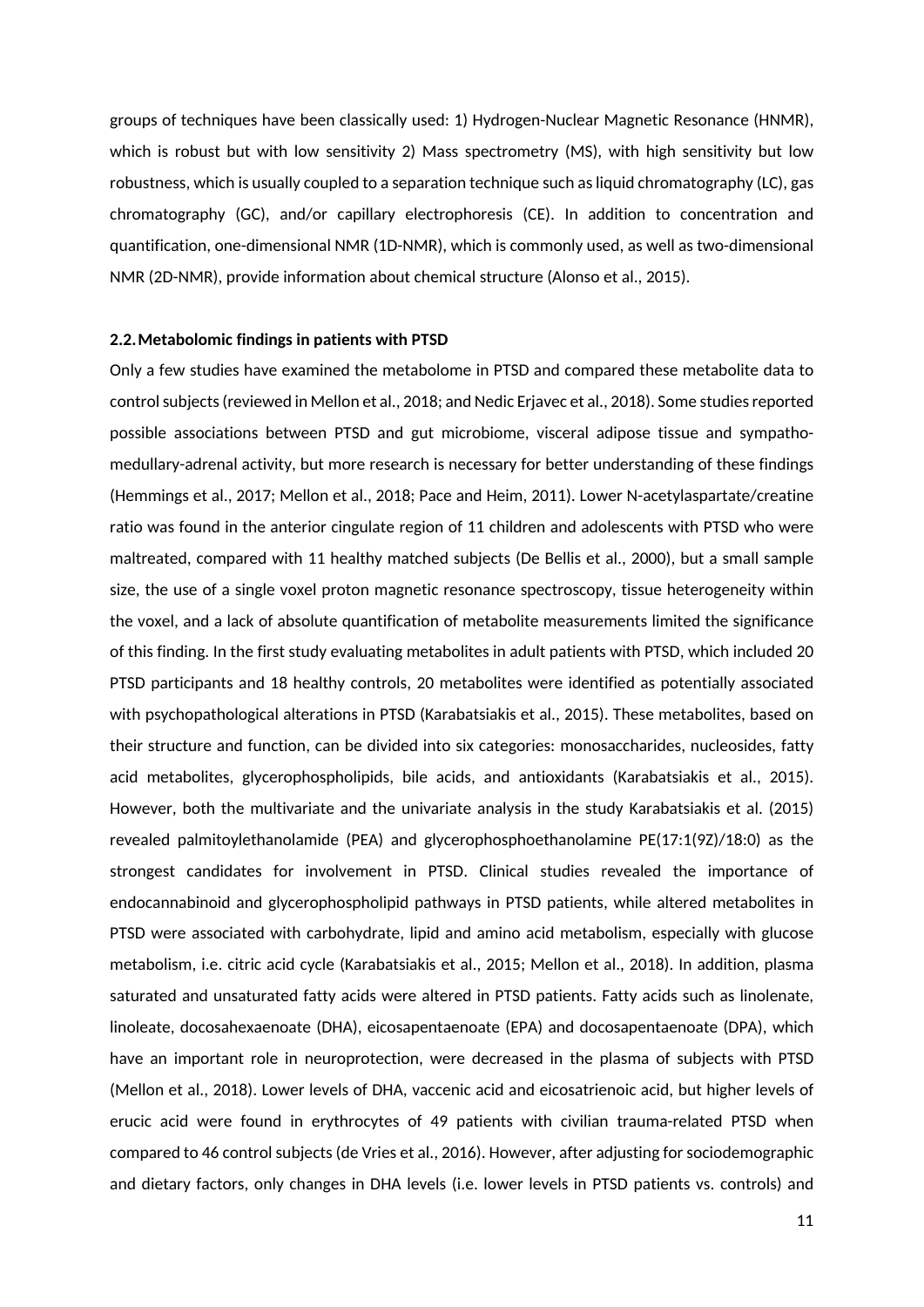erucic acid levels (i.e. higher levels in PTSD patients vs. controls) were significant (de Vries et al., 2016). The metabolite differences between PTSD patients and control subjects can result from mitochondrial dysfunction, alterations in diet, microbial antigens or metabolism, inflammation and energy metabolism (Mellon et al., 2018). Among antioxidants, pantothenic acid (vitamin B5), which plays an important role in protecting against oxidative stress, was down-regulated in PTSD (Karabatsiakis et al., 2015). Oxidative stress, defined as a metabolic imbalance between anti- and pro-oxidants generating excessive amounts of reactive oxygen species (ROS) (Cipak et al., 2008), is suggested to be bidirectionally associated with PTSD (Miller and Sadeh, 2014). In the case of lipid peroxidation, reactive aldehydes are generated, which are known to act as "second messengers of free radicals" for long periods and are effective on humoral, systemic levels (Gveric-Ahmetasevic et al., 2009; Sredoja-Tisma et al., 2009). 4-hydroxynonenal and related aldehydes are acting as bioactive markers of oxidative stress involved in the pathology of major human diseases, including metabolic and neurodegenerative disorders (Borovic Sunjic et al., 2005; Weber et al., 2013; Zarkovic et al., 2006; 2017). Their associations with PTSD are currently studied by metabolomics complemented by specific immunochemical methods (Fedorova and Zarkovic, 2017; Nedic Erjavec et al., 2018). In line with the assumption that oxidative stress and pro-inflammatory signaling pathways are affected or initiated by stress or trauma (Miller and Sadeh, 2014) are also findings of lipid peroxidation involvement in generalized anxiety disorder and of decreased antioxidant capacities in panic disorder (Bulut et al., 2013; Ozdemir et al., 2012). In addition to these metabolites, nitrogen monoxide (NO) plays different physiologically significant roles, including regulation of stress response, acting both as reactive oxygen and nitrogen species. Abnormalities in metabolism of NO are observed both in PTSD and in acute stress disorder (Bersani et al., 2016; Yeh et al., 2002). As NO is associated with inflammation processes and PTSD, global arginine bioavailability ratio (GABR) (GABR = arginine/citrullin + ornithine) has been determined, which represents the capacity for NO synthesis (Bersani et al., 2016). The study reported that PTSD subjects had increased levels of TNF-α, CRP, IL-6, and ornithine, as well as decreased levels of arginine, while citrullin did not differ between PTSD and control subjects; i.e. GABR value was decreased in PTSD patients compared to values in healthy controls (Bersani et al., 2016). However, comorbid depression and antidepressants could affect these GABR findings in PTSD subjects (Bersani et al., 2016). Moreover, choline levels were unchanged, whereas N-acetylaspartate (NAA) and creatine levels were decreased, in hippocampus of PTSD patients compared to levels in healthy controls (Schuff et al., 2001). A lower ratio of NAA and creatine was also detected in adolescents and children with PTSD (De Bellis et al., 2000). However, alcohol abuse and metabolic and oxidative impairments might be partially responsible for the observed reductions (De Bellis et al., 2000; Schuff et al., 2001).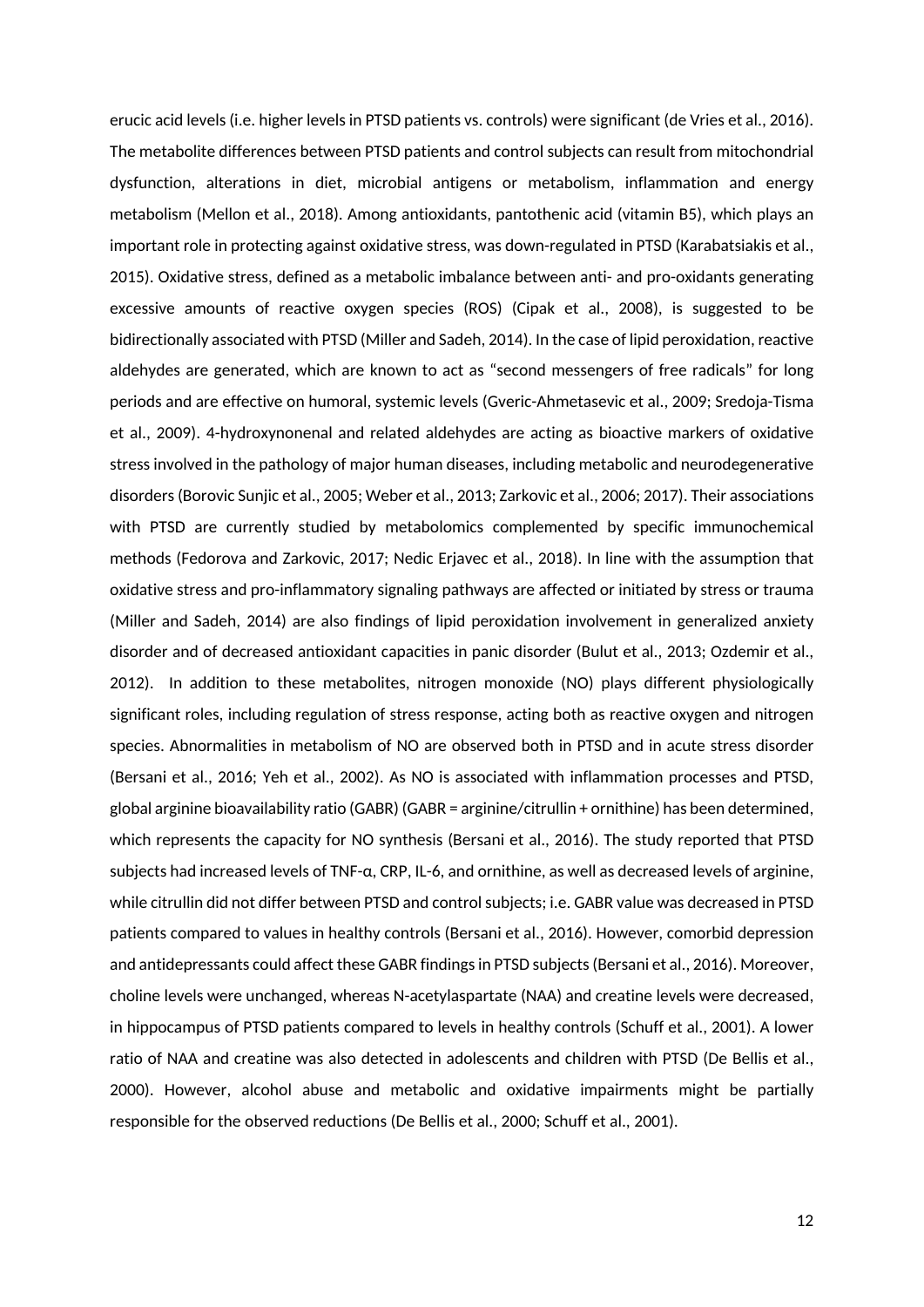A small number of studies evaluated differences in particular metabolites in subjects with PTSD and healthy control subjects, and these findings suggest that some metabolomics markers, as well as some markers of oxidative stress, could be associated with particular mechanisms of PTSD. One can speculate that observed differences in metabolites between PTSD patients and healthy controls could also be the result of the suboptimal adaptation to changed environmental circumstances, such as trauma exposure. In order to suggest more concrete conclusions about the direct association between metabolites and mechanisms included in the etiology of PTSD, more studies should be conducted, confirmed, and replicated in larger groups of subjects with PTSD.

## **2.3.Metabolomic findings in animal models of PTSD**

In addition to human subjects, animal models with PTSD-like features are also used in metabolomic studies. Although animal models cannot completely replicate the processes, genetic regulation, and characteristic symptoms in humans, they can be a valuable tool to understand altered metabolic pathways and brain circuits, and could be used to develop potential biomarkers and pharmaceuticals (Kao, 2015). Development of PTSD-like symptoms in animal models can be modelled with various stressors, such as early life stress, physical, psychogenic, and psychosocial stress (Kao, 2015). In animal models of PTSD induced by a single prolonged stress, behaviors related to anxiety and elevated fear learning were accompanied by elevated oxidative stress and neuroinflammation, expressed as increased levels of malondialdehyde, IL-6, hippocampal nicotinamide adenosine dinucleotide phosphate oxidase 2 (NOX2), and 4-hydroxynonenal, as well as decreased density of hippocampal parvalbumin interneurons (Liu et al., 2016). In a predator stress paradigm, another putative animal model of PTSD, increased concentrations of ROS and pro-inflammatory cytokines were found (Wilson et al., 2013). C57BL/6 strain mice repeatedly exposed to a trained aggressor mouse of a different strain were used as an animal model with PTSD features, by applying a modified, resident-intruder, social defeat paradigm. Subject mice first showed effects relevant to acute stress disorder, such as gaining body weight and developing inflammation, and after 1.5 and 6 weeks of stress showed behaviors similar to PTSD symptoms (Gautam et al., 2015). The study demonstrated that a long stressful period of 5 days' duration caused alterations in 40 metabolites measured in plasma after 24 hours and 14 metabolites measured after 1.5 weeks. Similarly, after 10 days long stressful period, 20 metabolites in plasma were altered at 4 weeks and 37 metabolites were changed at 24 hours (Gautam et al., 2015). The finding that more mice subjected to a 10-day stress protocol had less alterations in metabolites, suggests that mice adapt to stressors and their metabolite levels normalize over time. In addition, gut microbiota derived metabolites (hippurate, phenylpropionylglycine and 3-phenylpropionate) were increased after chronic and acute stress protocols in aggressor-exposed mice (Gautam et al., 2015). However, metabolites in plasma, including lipids, carbohydrates and amino acids, differed between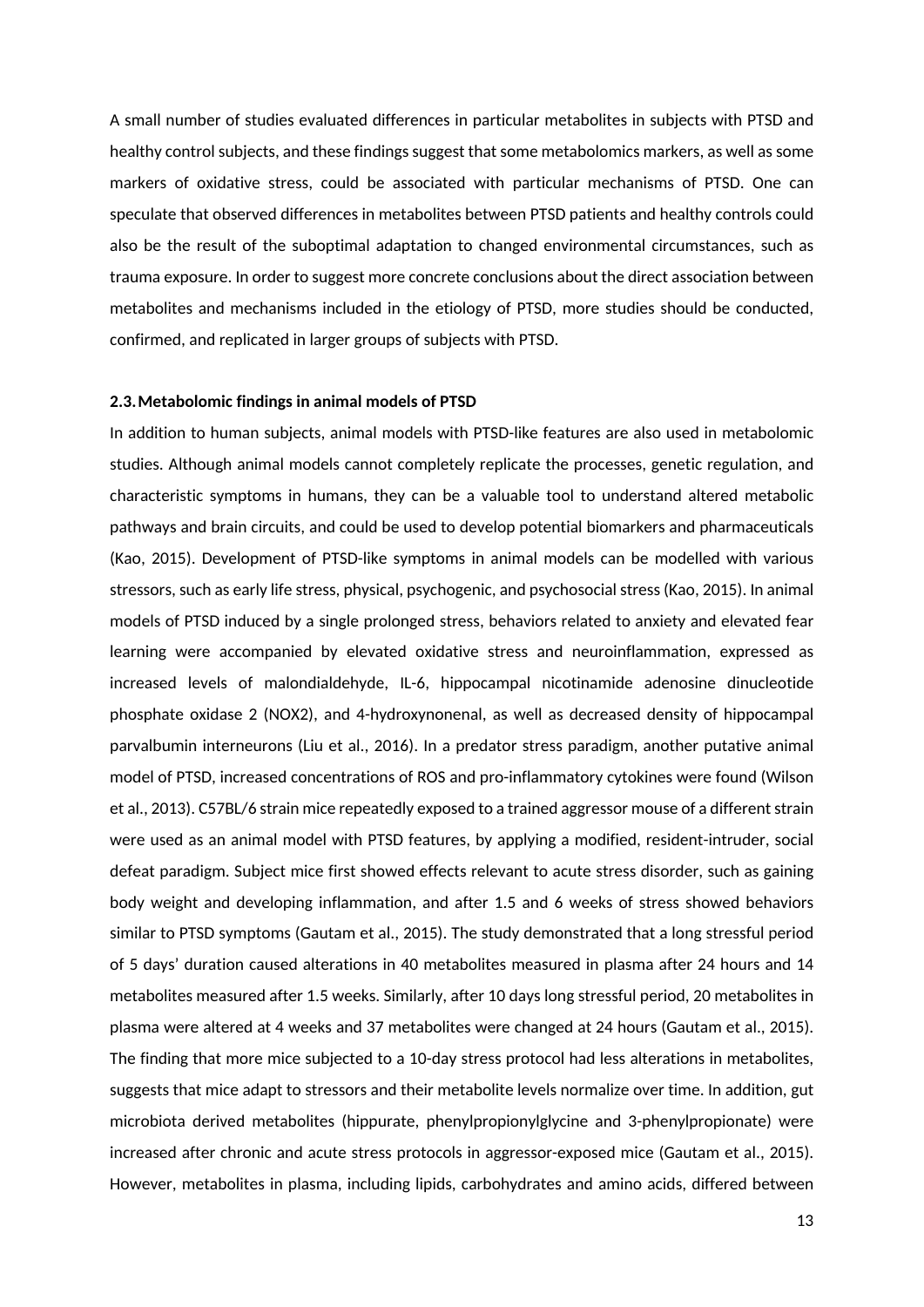acute and chronic stress protocols. Carbohydrate metabolite levels were elevated after acute protocols but reduced following withdrawal from stress. In addition to carbohydrates, groups subjected to 5 and 10-day stress protocols showed differences in amino acid levels, whereas lipid metabolites were increased at all-time points (Gautam et al., 2015). Acute alternations observed in this animal model of PTSD included inflammation, altered plasma metabolite levels and tissue damage, while chronic changes included altered metabolite levels, activation of lipid metabolism, hyperlipidemia and changed gene expression (Gautam et al., 2015). Moreover, mitochondrial dysfunction, upregulation of 35 mitochondrial genes and altered fatty acid metabolism were observed in mice exposed to stress (Mellon et al., 2018; Zhang et al., 2015). Metabolomics of microdialysates from mouse brains revealed an association between basal metabolites in the prefrontal cortex and fear associated with foot shock stress (Kao et al., 2015). Metabolites, such as sarcosine, nicotinate, kynurenic and xanthurenic acid were associated with behavioral changes in this mouse model of PTSD (Kao et al., 2015). Twenty-eight days after the foot shock, prolonged fluoxetine treatment reduced PTSD-like behaviors and alterations in nucleus accumbens and anterior cingulate cortex of mice, by affecting metabolic pathways involved in energy metabolism (Kao et al., 2016). Additionally, a trend in citric acid cycle downregulation was observed, while metabolites like succinic, isocitric, citric, aconitic and oxalacetic acids were decreased in nucleus accumbens of shocked mice. In anterior cingulate cortex of foot-shocked mice, metabolites such as succinic, oxolutaric and oxalacetic acid were increased, whereas aconitic, isocitric, citric and pyruvic acids were decreased (Kao et al., 2016). Another metabolomic study in mice and hamsters was performed in order to determine possible metabolite differences between animals resistant and susceptible to development of PTSD-like behaviors (Dulka et al., 2017). Amino acids such as cystine, fumarate, and methionine were elevated in the nucleus accumbens of resistant compared to susceptible mice, while in hamsters, fumarate levels were increased in dominant compared to subordinate animals. On the other hand, susceptible mice had elevated GABA levels in hippocampus, whereas dominant hamsters had elevated tyrosine levels in ventromedial prefrontal cortex and lower serotonin levels in basolateral/central amygdala. Elevated levels of ATP products were also observed in ventromedial prefrontal cortex of resistant mice (Dulka et al., 2017). In a rat model of chronic unpredictable mild stress, susceptible and resilient rats exposed to stress had different metabolite levels and significantly decreased body weight compared to control rats (Li et al., 2017). The reduction in sucrose preference was observed in susceptible rats, but not among resilient rats when compared to control animals. Adenosine, creatinine, stigmasterol, serotonin, oleic acid, β and γ-tocopherol, 4,5 dimethyl-2,6 dihydroxypyrimidine, N-acetyl-glucosamine and myo-inositol were increased, while metabolites like glycine, malic and dehydroascorbic acid, ornithine, L-lysine and L-glutamic, were decreased in resilient compared to control rats (Li et al., 2017). Components of citric acid cycle, such as pyruvate, malic, citric, fumaric and lactic acid were decreased, whereas cysteine, xanthine, aspartic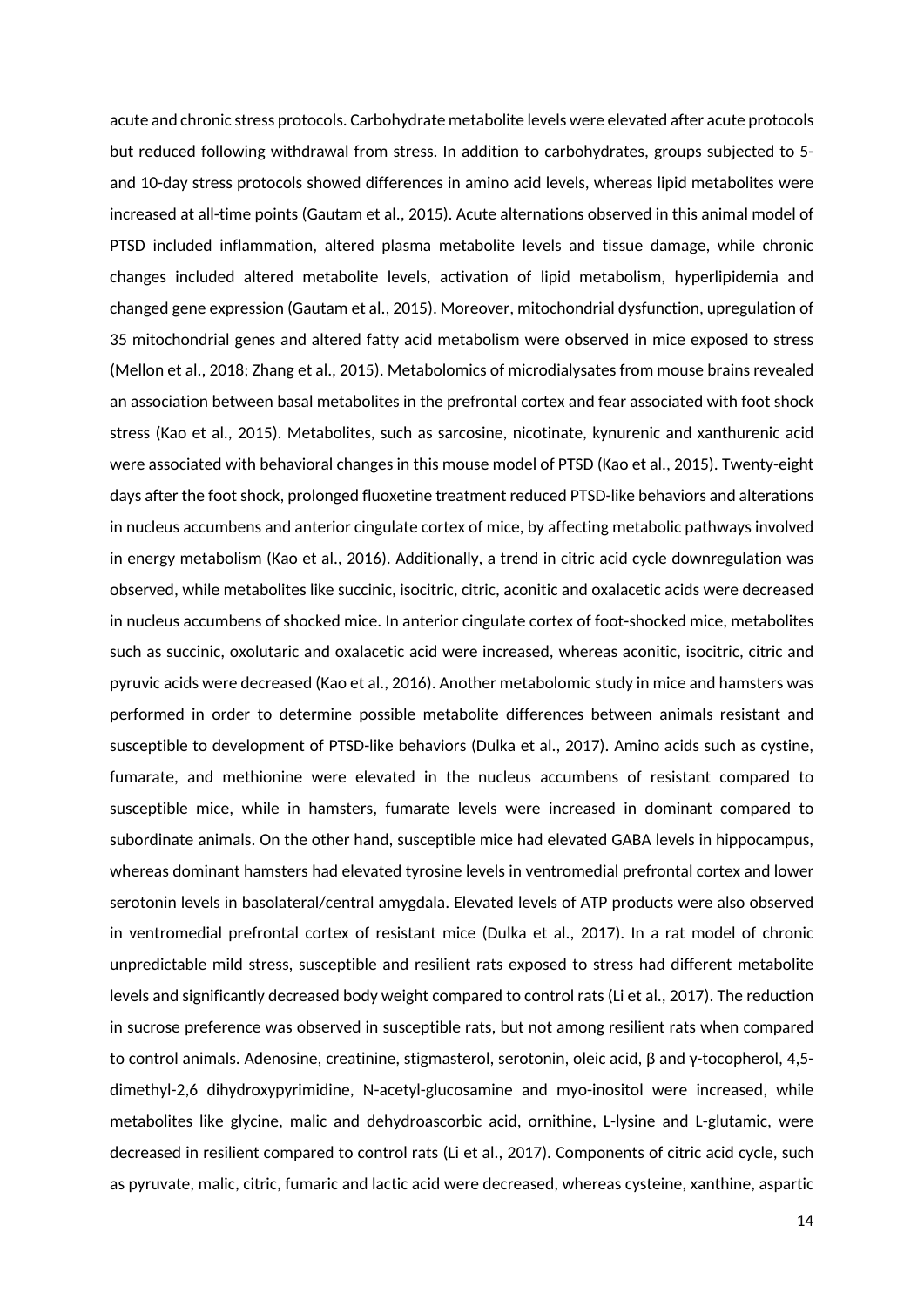acid and lanosterol were elevated in resilient rats (Li et al., 2017). However, only malic acid presented a resilient- specific metabolite. In line with decreased levels of amino acid ornithine in resilient group of rats (Li et al., 2017), increased ornithine levels were found in plasma of PTSD-like subjects (Bersani et al., 2016), suggesting an important role of ornithine and arginine, as a components of urea cycle, in resilience to PTSD.

In summary, the presented findings reveal significant stress-induced changes in metabolome in animal models. According to the results of several above mentioned studies, the affected metabolic pathways include different processes such as (neuro-) inflammation, auto-immune reactions, oxidative stress, and energy metabolism. These results further underscore the complex etiology of PTSD, as well as the fact that PTSD is a neuropsychiatric disorder with systemic effects. Of course, further studies are needed to clarify the biological underpinnings of PTSD.

## **3. Glycomics**

## **3.1. Glycomic approach**

Glycans are oligosaccharide chains covalently attached to biomacromolecules such as proteins and lipids which can significantly alter their physiochemical properties and consequently their biological role (Varki A, 1993). Glycomics is an "omics" approach technology that determines all glycans released from glycoproteins (Miura and Endo, 2016) and represents the systematic study of the glycome, a complete repertoire of glycan structures with their functional roles in biological systems (i.e. in cells, tissues or organisms), which can be observed under specific conditions such as time, location and environment. Each organism and even each cell type has its own distinct glycome, determined by both genetic and environmental factors, although its size is yet unknown. The great diversity and dynamics of the glycome during development as well as in various conditions and disorders, suggests that glycans should be studied in whole by using glycomics (Rudd et al., 2017). In complex organisms, glycans play an important role in virtually all processes that involve more than a single cell (National Research Council, 2012). The glycan parts of (glyco)proteins are integral elements of the final molecular structure and together with amino acids in the polypeptide backbone form a single molecular entity that performs biological functions. The majority of membrane and secreted proteins are posttranslationally modified by covalent addition of glycans with very high site occupancy, thus changes in glycosylation of cell membrane receptors in response to external or internal stimuli, can drastically change their affinity to target molecules or cells (Zielinska et al., 2010) and in this manner participate in cell signaling, migration, angiogenesis and development (Ohtsubo and Marth, 2006). However, glycans generally do not turn physiologic processes on and off, but rather modify the behavior of the cell by responding to internal or external stimuli. This is particularly seen in immunological system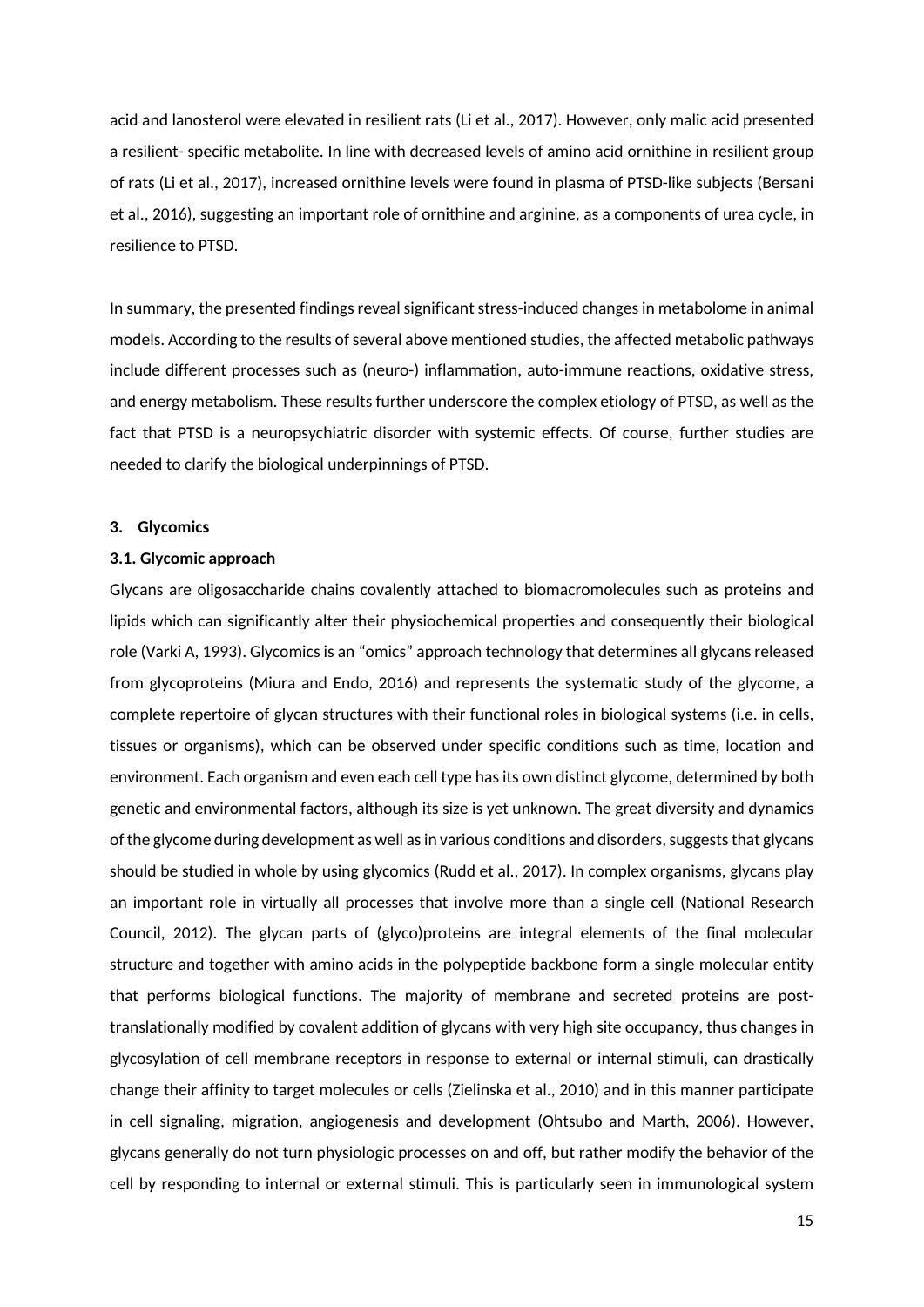where glycans play a role in leukocyte migration (Mitoma et al., 2007), antibody-dependent cytotoxicity (ADCC) (Masuda et al., 2007) and pathogen-host interactions (Ilver et al., 1998). For example, glycans attached to immunoglobulin G (IgG) have very profound effects on protein structure (Subedi and Barb, 2015) and alternative glycosylation (attachment of different glycans) affects binding of IgG to all Fc receptors and is in this way analogous to variation in protein sequence due to genetic variations (Subedi and Barb, 2016). Glycans contribute to both structure and function of glycoproteins, but, contrary to the polypeptide part that is directly encoded in the genome, glycan parts of glycoproteins do not have a direct genetic template (Kristic et al., 2014). Instead, final glycan structures are determined through dynamic interactions between hundreds of proteins and small molecules that form the complex pathway of glycan biosynthesis (Shen et al., 2017). Namely, glycans are shaped by fine-tuning of genetic variations, epigenetic and gene expression regulation, post-translational modifications, and activity of corresponding proteins (Gornik et al., 2012). The majority of glycosylation processes occurs in the endoplasmic reticulum and Golgi apparatus and involves many different enzymes such as glycosyltransferases, glycosidases and transporters, transcriptional factors, and other proteins (Moremen et al., 2012). The major types of glycans present in mammals, N-glycans, O-glycans, glycosphingolipids and glycosaminoglycans, are very heterogeneous as they differ in size, charge, occurrence, and complexity (Moremen et al., 2012). Enormous variability of glycan determinants results from different number, order, and type of sugar monomers, diverse in their numeric configuration, position, and branching at protein multiple sites (Cummings, 2009). In addition, protein glycosylation is tissue-specific and therefore glycoproteins in distant tissues, although sharing the same protein sequence, might differ in glycan profile (Almeida and Kolarich, 2016). Free glycans or glycans that are part of glycoproteins or glycolipids bind to glycan receptors - lectins. In animals, major classes of lectins based on their amino acid sequences and biochemical properties, are C-type lectins such as selectins, collectins and endocytic lectins, and S-type lectins such as galectins (Ghazarian et al., 2011). Lectin–glycan interactions are crucial for various physiological as well as pathological processes (Kletter et al., 2013). The most common protein glycosylation is N-glycosylation, and its absence is embryonically lethal (Marek et al., 1999), whereas mutations that obstruct proper glycosylation cause debilitating diseases (Freeze, 2006). Variations in genes have been found to be associated with changes in glycosylation (Hennet, 2012; Huffman et al., 2011; Lauc et al., 2010), whereas epigenetic regulation of some genes was also found to affect protein glycosylation (Zoldos et al., 2012). After the initial discovery of altered IgG glycosylation in rheumatoid arthritis (Parekh et al., 1985), hundreds of studies demonstrated altered glycosylation in different diseases. Inter-individual differences in glycosylation are important and associated with predisposition and course of numerous diseases, such as congenital, immunological and infectious disorders, cardiovascular and neurodegenerative diseases, cancer, and diabetes. (Lauc et al., 2016). However, the functional relevance of differences in glycosylation found in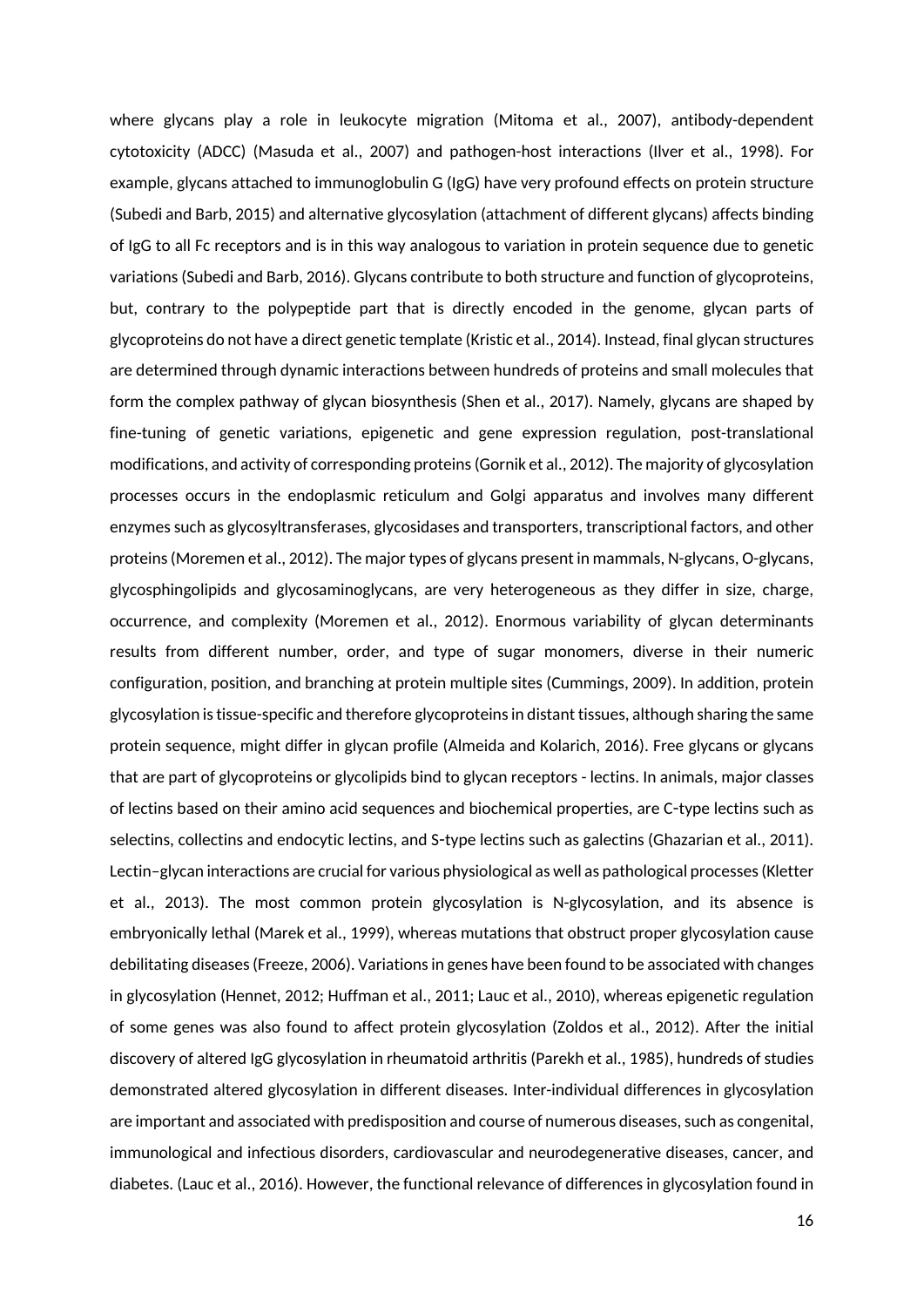disease compared with healthy states and mechanisms underlying these differences are still insufficiently understood (Lauc et al., 2016). As glycans integrate genetic and environmental factors, they are more closely associated with complex diseases than sequence variations in the genome (Zoldos et al., 2013). Glycosylation reflects the biological state of an organism and hence represents a potential biomarker for disease susceptibility and its course, as well as to treatment response (Lauc et al., 2016). Therefore, no biological analysis at systems level is complete without investigating the glycome in addition to the genome, transcriptome, proteome and metabolome. However, due to glycan complexity and methodological issues, glycomics has been falling behind genomics and proteomics, and in comparison to proteins and genes, fewer techniques have been available for glycan analysis (Sato, 2016).

Recently, various techniques have been developed for studying the glycome at different levels (Hart and Copeland, 2010). A number of high-resolution and sensitive techniques are available today for glycan research, such as CE, high performance liquid chromatography (HPLC), MS and lectin microarrays (Hart and Copeland, 2010). In addition, a variety of high-throughput approaches for glycan analysis are currently in use including ultra-performance liquid chromatography with fluorescence detection (UPLC-FLR), liquid chromatography electrospray mass spectrometry (LC-ESI-MS), capillary gel electrophoresis with laser induced fluorescence detection (CGE-LIF), matrix assisted laser desorption/ionization time-of-flight mass spectrometry (MALDI-TOF-MS), nano-liquid chromatography coupled to tandem mass spectrometry (nano-LC MS/MS) and liquid chromatography triple quadrupole mass spectrometry with multiple reaction monitoring (LC-QqQ-MS with MRM) (Trbojevic-Akmacic et al., 2016). Glycans can be obtained from cell lysates, homogenized tissue, enriched membranes, as well as from different body fluids such as serum/plasma, urine, saliva, tears, milk, semen or amniotic fluid, but most analytical methods provide relative rather than absolute quantification of glycans in a sample (Etxebarria and Reichardt, 2016). In general, glycans are first enzymatically or chemically released from glycoproteins, then separated using different stationary phases and finally detected (Figure 3). Labelling or chemical modification of released glycans is performed in order to optimize HPLC and CE, and improve MS detection employing linkage-specific glycosidases and/or the use of glycan standards.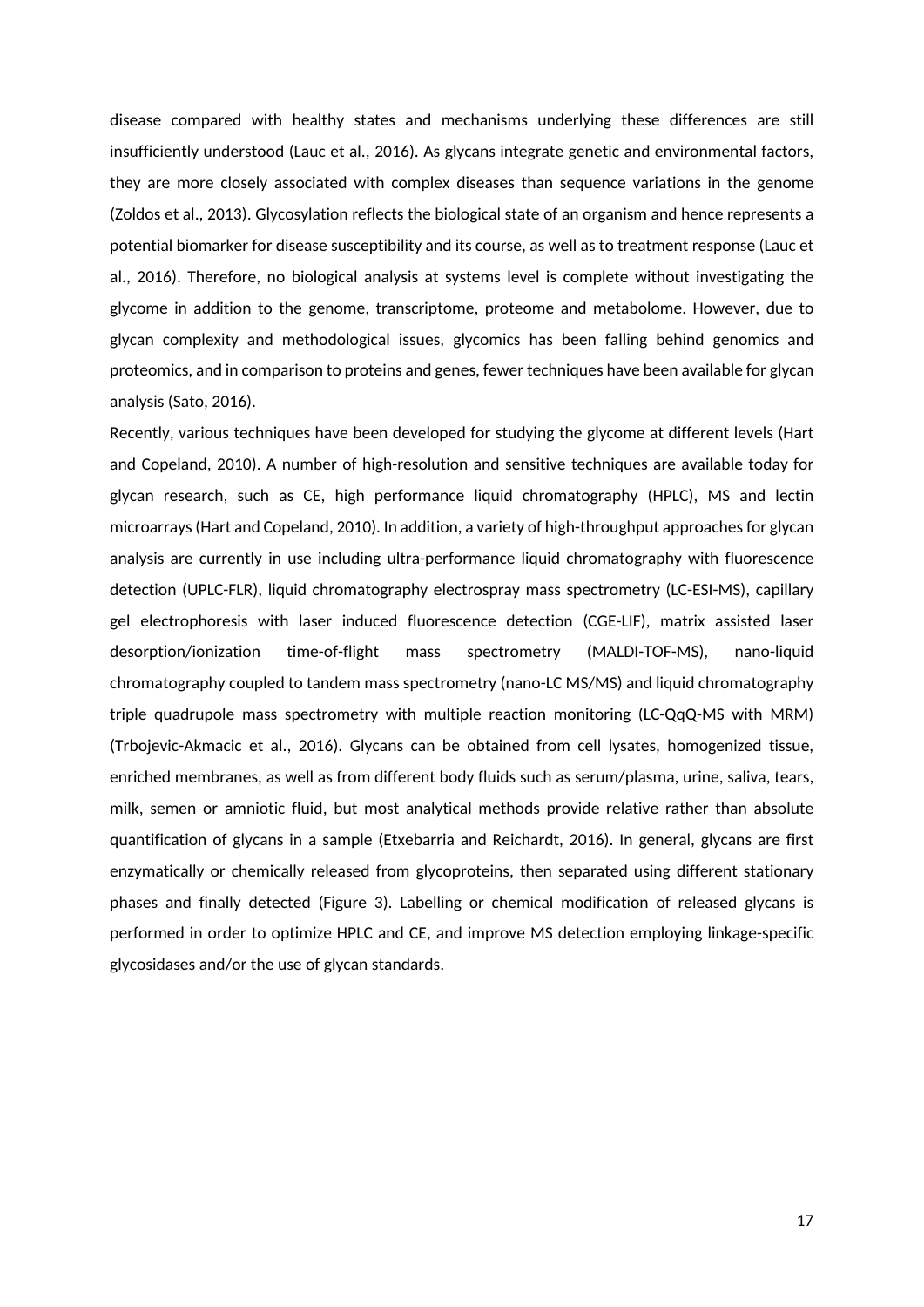

**Figure 3.** Glycomics workflow

A combination of approaches is usually applied, investigating the individual glycan repertoire as well as performing global glycan analysis (Rudd et al., 2017). Basic classes of glycomic analyses are glycoprofiling, glycan class characterization, and full structural analysis, each providing specific information. Glycoprofiling is one-dimensional separation used to obtain a signature of the glycome profile by applying methods such as HPLC, CE and MS. Glycan class characterization uses technologies such as weak anion-exchange (WAX) HPLC and MS to separate glycan mixtures into different glycan types and to provide their relative quantification. Detailed (full) structural analysis determinates monosaccharide sequence and modifications, anomericity, and linkage of the glycans in a glycome, using HILIC separation and MS. All of these glycomic approaches produce high quantities of data that need to be analyzed. Although progress in bioinformatics and databases for major analytical platforms used in glycan research has recently been accelerating, it is still at the beginning compared to genomics and proteomics (Aoki-Kinoshita, 2008). Therefore, the development of bioinformatic analysis tools such as algorithms to support the characterization of glycan structures for high-throughput applications, as well as generation of databases containing well-structured glyco-related data, will foster the integration of glycobiology into all fields of biomedical science.

# **3.2. Glycomic findings in human subjects with PTSD**

While significant changes of N-glycome were found in several psychiatric and neurodegenerative disorders, such as schizophrenia (Bauer et al., 2010; Stanta et al., 2010), major depressive disorder (Park et al., 2018), attention-deficit hyperactivity disorder (Pivac et al., 2011), dementia (Vanhooren et al., 2010) and Alzheimer's disease (Lundström et al., 2014), studies of N-glycosylation in PTSD are scarce. One small study (Moreno-Villanueva et al., 2013) involving 13 individuals with PTSD, 9 traumaexposed (high-stress) subjects and 10 subjects exposed to low-stress, measured nine plasma N-glycan structures in association with traumatic load and stress exposure. It has been previously shown that a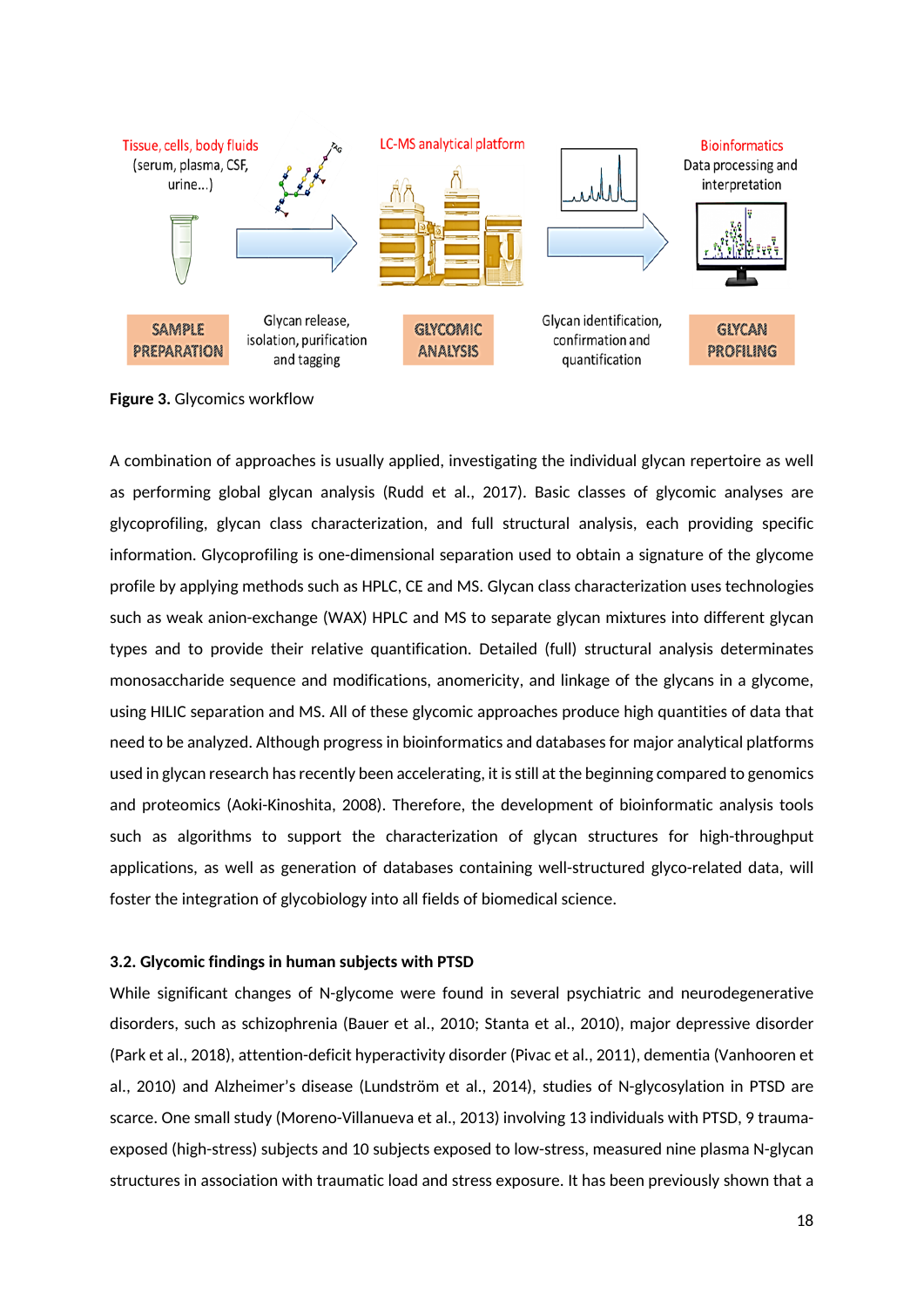GlycoAge Test, the logarithmic ratio of two N-glycan structures, agalactosylated core-a-1,6-fucosylated biantennary N-glycan (FA2), whose concentration grows with aging, and bigalactosylated core-a-1,6 fucosylated biantennary (FA2G2), whose concentration decreases in older age, can be used as a predictor of biological age (Pucic et al., 2011; Vanhooren et al., 2007; 2010). In this study, subjects with PTSD and higher traumatic load had a significantly higher GlycoAge index compared to low stress group and this effect correlated with the amount of stress an individual experienced (Moreno-Villanueva et al., 2013). The presented results suggested accelerated aging in PTSD subjects in comparison to agematched healthy individuals (Moreno-Villanueva et al., 2013), supporting findings using GlycoAgeTest in patients with dementia or Cockayne syndrome, involving neurodegeneration and premature ageing (Vanhooren et al., 2010). In patients with PTSD (Moreno-Villanueva et al., 2013), decreased bigalacto core-1,6-fucosylated bisecting biantennary glycans (FA2B2G2) and increased agalacto core-1,6 fucosylated bisecting biantennary glycans (FA2B) were detected. FA2B2G2 glycans, which are reduced in PTSD, are also lower in patients with hepatocellular cancer (Liu et al., 2007) and in patients within 24 hours of having major abdominal surgery (Gudelj et al., 2016). On the other hand, increased biantennary glycans (FA2B) in PTSD are usually found to be elevated in older age. As older age and PTSD are frequently associated with inflammation, these findings suggest that subjects with PTSD have higher markers of inflammation and older age, although tri- and tetra-antennary sialyted, and not biantennary glycans, are found to be increased in various inflammatory process (Gudelj et al., 2016). The discrepancies might be explained with the lower resolution of N-glycan determination and/or the small number of subjects included in the above PTSD study (Moreno-Villanueva et al., 2013).

Both acute and chronic stress increase the risk of immune system dysregulation, and this is particularly seen in individuals suffering from PTSD (Boscarino, 2004; Glaesmer et al., 2011; Mellon et al., 2018; Pacella et al, 2013), and PTSD patients are more prone to development of autoimmune (O'Donovan et al., 2015) and inflammatory diseases (Boscarno, 2004; Lindqvist et al., 2014; Wang et al., 2017). Some studies have also shown that antennary fucosylation with increased number of antennas and sialic acid residues, as well as smaller numbers of added galactoses on IgG bound N-glycans, which is characteristic of acute and chronic inflammation, and observed in patients with rheumatoid arthritis (Arnold et al., 2008; Reiding et al., 2017). Tri- and tetra-antennary sialyted plasma glycans are usually increased in inflammatory processes (Gudelj et al., 2016), whereas a lack of core fucose on IgG drastically increases antibody-dependent cellular cytotoxicity (Masuda et al., 2007). Therefore, strong connections between PTSD and inflammatory processes are evident; however, their underlying mechanisms and associations with changes in N-glycome are still uncertain. Higher number of subjects with PTSD and more precise determination of glycans are necessary to provide more definitive conclusions on whether and how the glycosylation patterns mediate PTSD symptomatology. The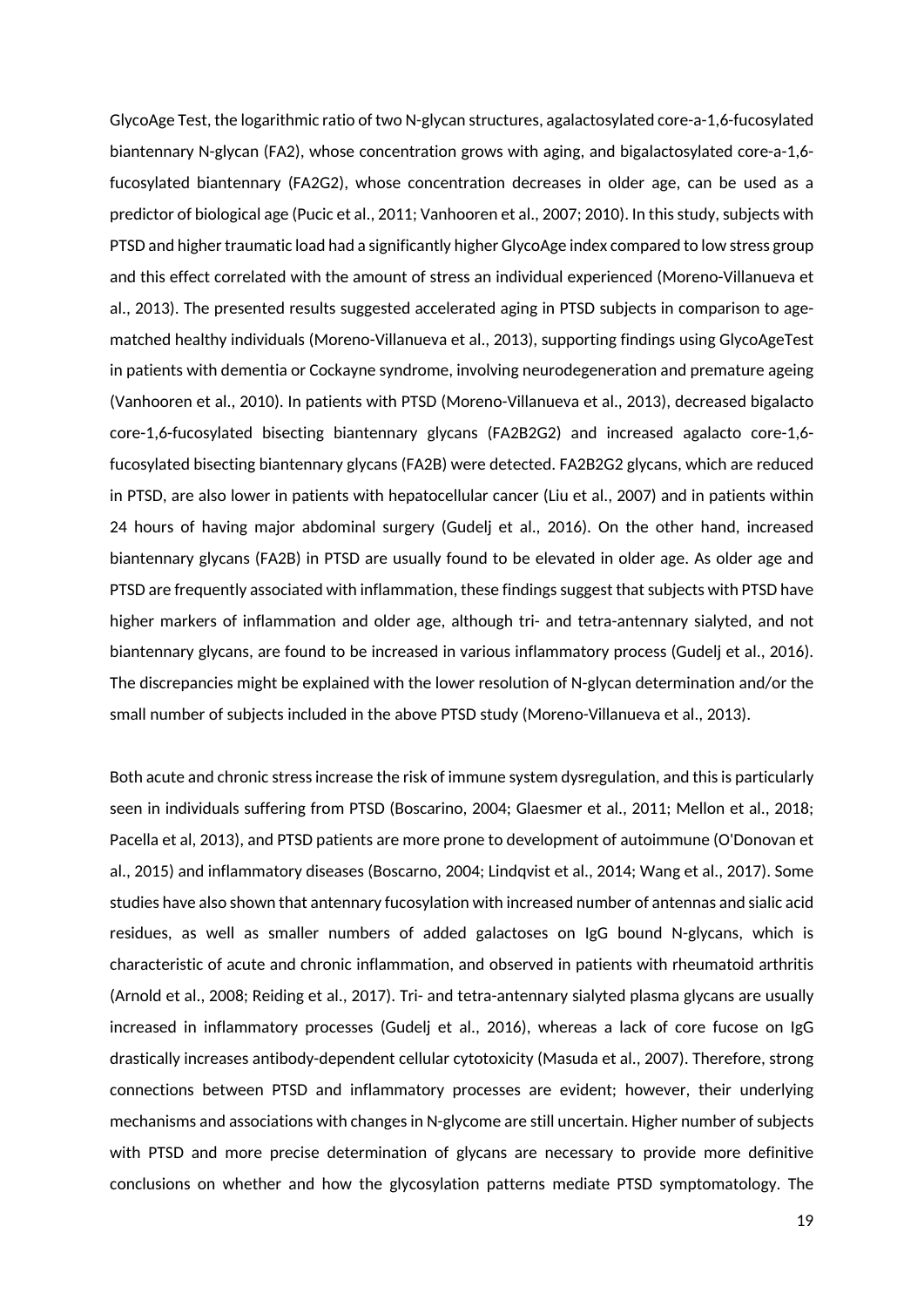possible biological mechanisms involved in PTSD include cytokine disbalance (Wang et al., 2017) and changes in proportion of naïve, cytotoxic and memory T-lymphocytes (Sommershof et al., 2009), which follow the pattern of T-cells distribution in older age individuals (Shen et al., 1999). It has been shown that individuals with PTSD have elevated proinflammatory cytokines such as IL-12, IL-6 and IFN-2 (Wang et al., 2017), as well as significantly higher "pro-inflammatory score" (Lindqvist et al., 2014). Elevated peripheral inflammatory cytokines could trigger neuroinflammation, by crossing the bloodbrain barrier and causing the inhibition of neurogenesis and death of dopaminergic neurons (de Pablos et al., 2014), consequently leading to characteristic PTSD symptoms (Muhie et al., 2017). Other potential contributors to PTSD symptomatology are metabolic syndrome, insulin resistance (Heni et al., 2015) and mitochondrial damage (Naviaux, 2014; Picca et al., 2017; Zhang et al., 2016), which are all commonly present in subjects with PTSD. Namely, patients with PTSD more often develop metabolic diseases, such as diabetes and metabolic syndrome (Blessing et al., 2017; Michopoulos et al., 2016). On the other hand, changes in glycosylation patterns were also reported in people with increased body mass index (BMI) (Nikolac-Perkovic et al., 2014) and diabetes (Lemmers et al., 2017).

There are only a few reports of the observed differences in glycosylation profile in sera of highly stressed individuals who experienced imprisonment in war camps (Barisic et al., 1996) and professional soldiers (Flögel et al., 1996; Lauc et al., 1998), but these subjects did not have a diagnosis of PTSD. In these studies, the N-glycosylation profile was determined by Western blot using five digoxigeninlabelled lectins isolated from plants, each with specificity for different glycosidic bonds. Significantly higher concentrations of 57 kDa glycoprotein (subsequently named stressin) in sera of war prisoners (Barisic et al., 1996) and soldiers (Flögel et al., 1996) was found in comparison to control subjects. The authors concluded that concentrations of this glycoprotein could be positively correlated with stress intensity. Additional analysis (Lauc et al., 1998) showed that N-oligosaccharides, mostly sialic acid, contributed to more than 40% of the total mass of this highly glycosylated protein, in agreement with more recent experiments showing higher sialylation of proteins in inflammatory processes (Gudelj et al., 2016).

These findings of altered particular glycans in acutely stressed, traumatized individuals and subjects with disorders of the central nervous system (Barone et al., 2012) and PTSD (Moreno-Villanueva et al., 2013) suggest that stress-related disorders might be affected or mediated by changes in crucial Nglycan patterns on immunoglobulins and immune cells receptors. However, these results should be validated and replicated using larger samples.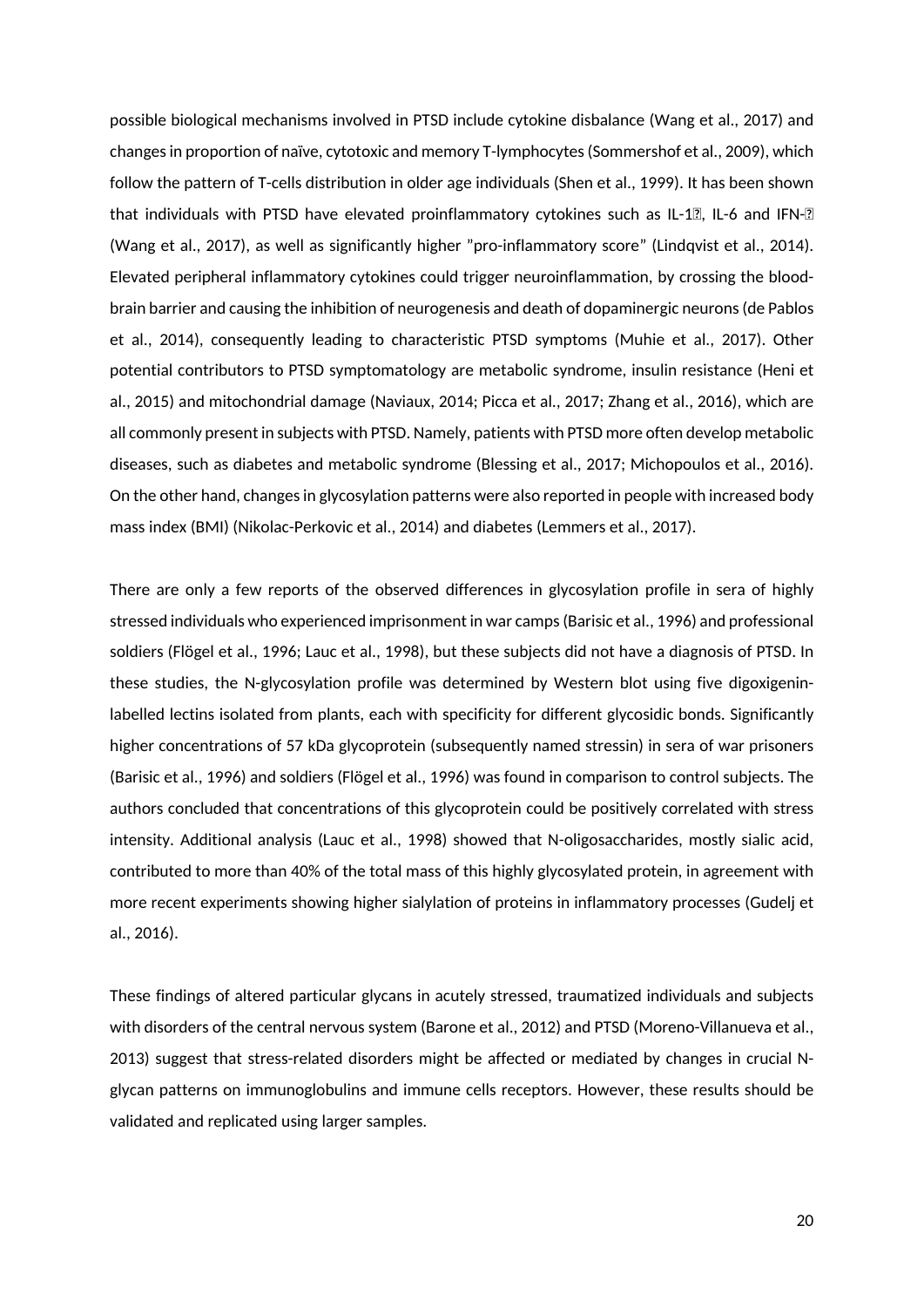#### **3.3. Glycomic findings in animal models of stress**

There is no information on glycosylation pattern in animal models of PTSD, however there are few studies on stressed animals. Although in these studies, the animals were exposed to some traumatic events or acute and chronic stress conditions, no behaviors corresponding to PTSD symptoms in humans were measured. The first studies of glycosylation in animal models of stress were conducted by Tsukada et al. (1989) and Kitajima et al. (1990), who investigated changes in glycosylation patterns of gastric mucosa in rats. They observed that rats exposed to traumatic events had a significantly lower percentage of N-acetylgalactosamine incorporation in gastric proteins than control animals (Tsukada et al., 1989), as well as changes in binding of several lectins to gastric mucosa proteins such as peanut agglutinin (PNA) lectin, specifically binding galactose (Kitajima et al., 1990). More recent experiments studied glycosylation patterns in Atlantic salmon (Salmo salar L.) exposed to long-term stress conditions (Liu et al., 2008). This study used MS analysis to monitor intact glycan serum O-acetylation of glycoprotein bound sialic acid (Liu et al., 2008), the most common modification of sialic acid (Klein and Roussel, 1998). O-acetylated sialic acids could partly regulate virus binding, cell signaling and intercellular interaction, cancer progression, immune system regulation, lectin recognition, as well as gene expression (Corfield et al., 1999; Ghosh et al., 2005; Schauer et al., 2000; Shen et al., 2004; Severi et al., 2007; Sjoberg et al., 1994). Previous studies also identified di-O-acetylation of sialic acid as a major modification of N-glycans in fish serum (Ylonen et al., 2001; 2002). Liu et al. (2008) observed that a major glycoform in salmon sera was monoacetylated sialic acid, which decreased after two weeks' exposure to a stressor, while di-O-acetylated sialic acid significantly increased in comparison to the stress-free fish. After 4 weeks, levels of mono- and di-O-acetylated sialic acids returned to the baseline levels, indicating a possible role of this sialic acid derivative in maintenance of organism homeostasis, adaptation to environmental stress and monitoring of biological response to short- and long-term stress (Liu et al., 2008). However, to our knowledge, there are still no studies showing Nglycosylation patterns in animal models of PTSD, which might elucidate major glycan differences between acutely and chronically stressed or between traumatized vs. non-traumatized animals.

## **4. Conclusion**

To the best of our knowledge, only a few studies evaluated metabolomic and glycomic profiling in patients with PTSD (Table 1). Since these studies included a small number of patients (De Bellis et al., 2000; de Vries et al., 2016; Karabatsiakis et al., 2015; Moreno-Villanueva et al., 2013), further studies with larger groups of patients with PTSD, and replications are needed to confirm or to reject the proposed conclusions. Stress exposure can considerably compromise the immune system and accelerate cellular aging, which can be seen as alterations in the N-glycan profile and in the metabolome of animals or humans. The findings from the literature indicate possible roles of altered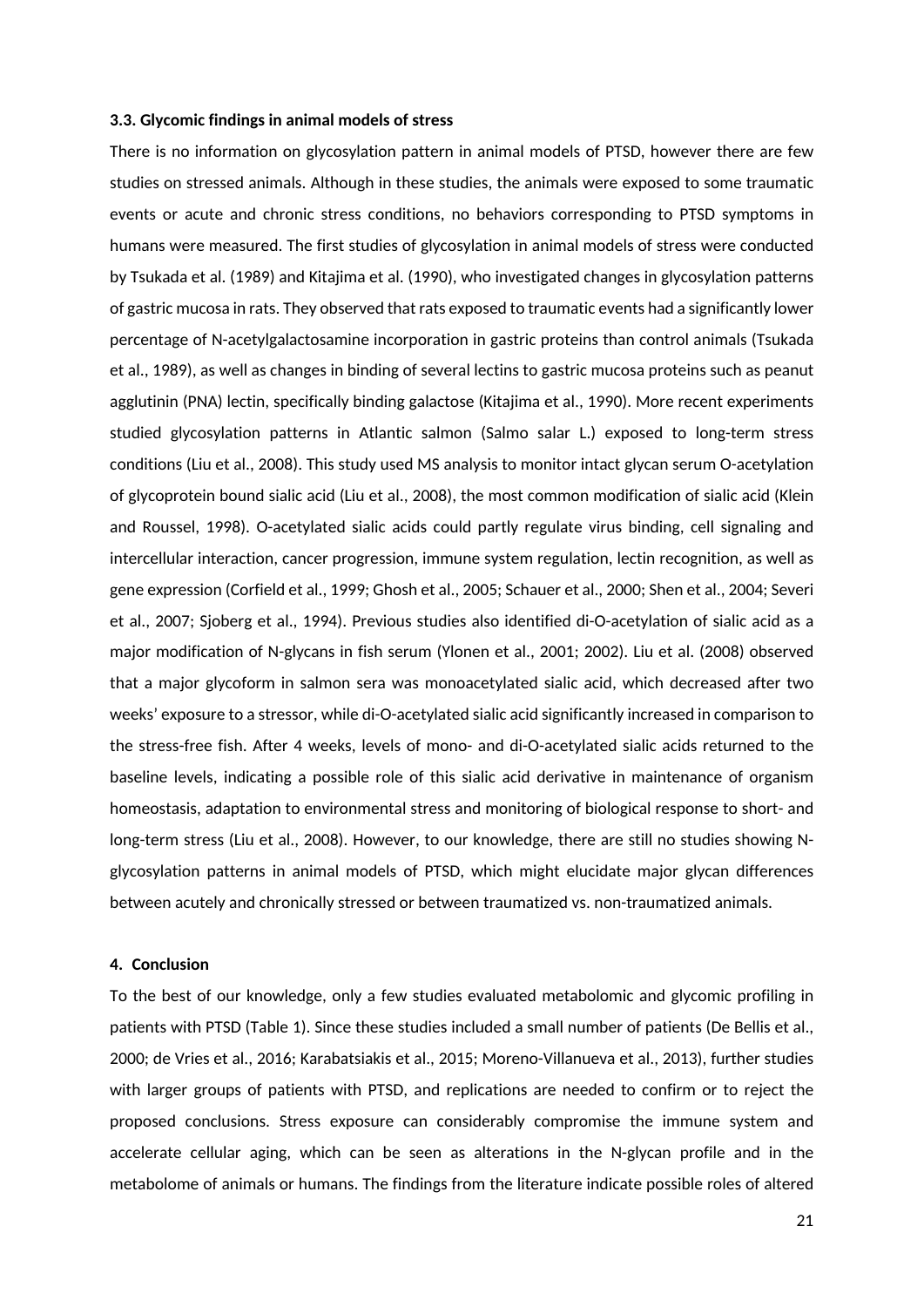metabolome and changes in N-glycosylation as biomarkers or mediators of acute stress and PTSD, as well as potential targets enabling personalized medicine for PTSD or other diseases. The advances in "omics" technologies, especially in metabolomics and glycomics, combined with other "omics" approaches, might be used to improve the understanding of the molecular, cellular, and circuit basis of biological underpinning of PTSD (Nievergelt et al., 2018). "Omics" based biomarkers will play a major role in identification, characterization, and understanding of PTSD, offering new knowledge that would reveal impairments in metabolic and glycan pathways, metabolite levels, glycoproteins, biochemical processes and their complexity (Lauc et al., 2016; Miura and Endo, 2016; Patti et al., 2012; Zhang et al., 2012). The potential of glycan biomarkers lays in the fact that glycans and glycoproteins reflect the physiological and pathological conditions of individual patients (Lauc et al., 2016; Miura and Endo, 2016). PTSD, like other neuropsychiatric disorders, is a complex polygenic disease and therefore multiple factors are involved in its progression and development. Previous studies have shown the importance of animal models with PTSD-like features in revealing altered metabolites and biochemical processes, which might offer insights into pathophysiology of PTSD and propose novel potential biomarkers (Dulka et al., 2017; Gautam et al., 2015; Kao et al., 2016), although glycomic studies on animal models of PTSD are missing to date. However, in addition to animal studies, clinical studies on human participants are necessary, because animal models cannot completely replicate some specific symptoms, emotions, and processes characteristic of humans exposed to traumatic events and their experience of the trauma. Therefore, both animal models and clinical metabolomic and glycomic studies and their integration with other "omics" technologies, like lipidomics, genomics, epigenomics, transcriptomics and proteomics will improve knowledge about PTSD and might provide insights into biological origin of PTSD, identify molecular targets responsible for the onset of PTSD after exposure to trauma, offer novel theranostic biomarkers and ultimately might provide novel therapeutic approaches (Girgenti et al., 2017; Lauc et al., 2016; Nedic Erjavec et al., 2018; Ryan et al., 2016; Wolf et al., 2016; Zhang et al., 2012). Here we have reviewed a few studies showing metabolomics and glycomics data in subjects with PTSD: at present, we cannot confirm whether these metabolic/glycomic changes are risk factors for PTSD or consequences of PTSD (Mellon et al., 2018). The presented data suggest that metabolomics and glycomics findings might be primarily used as diagnostic and prognostic markers. However, based on the integration of all novel "omics" approaches, further targeted mechanistic studies might provide insight into the possible therapeutic targets, and therefore metabolomic/glycomic studies in PTSD might offer theranostic applications.

### **Acknowledgement:**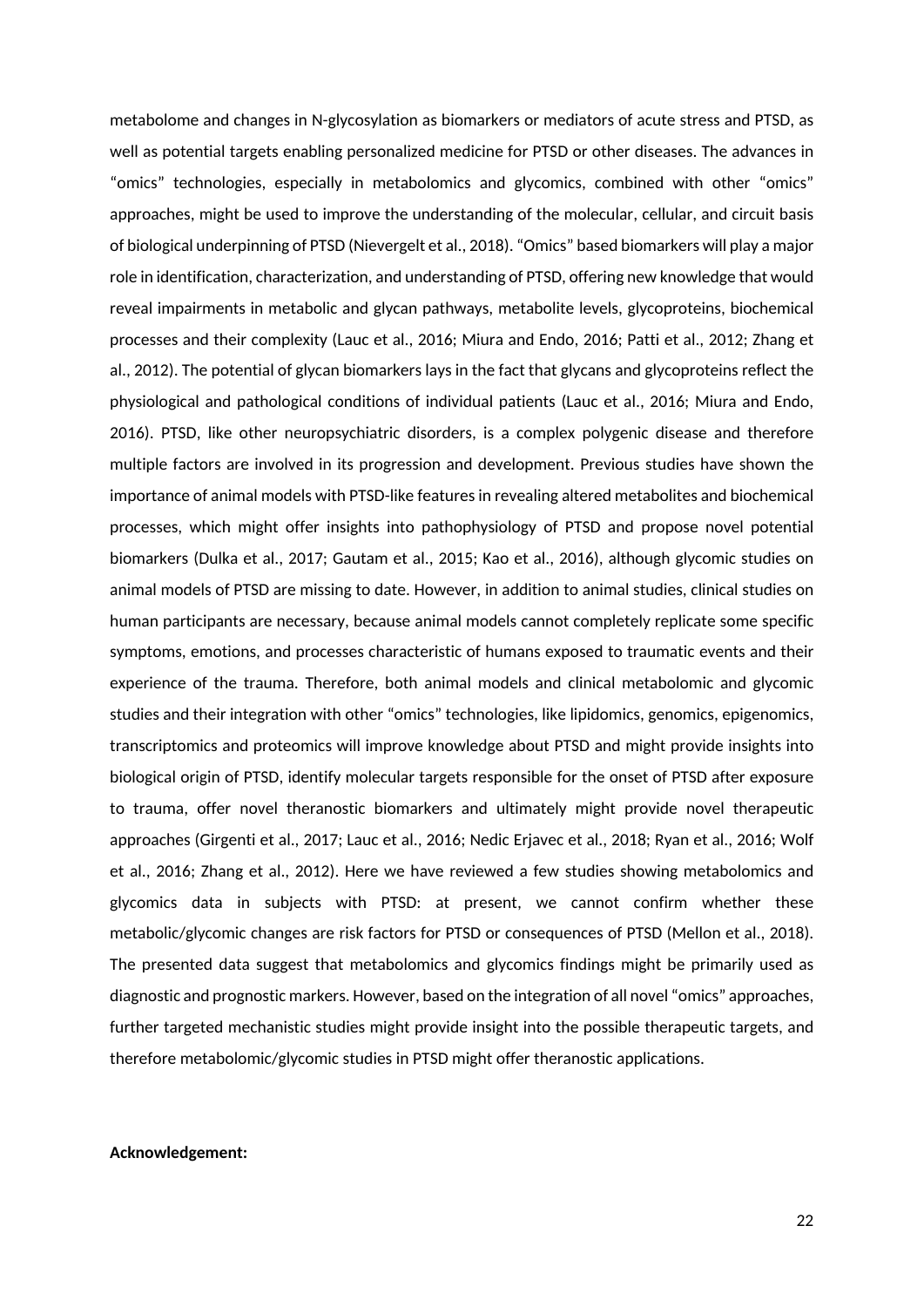This work has been supported by the Croatian Science Foundation, project No. IP-2014-09-4289 "Glycogene-PTSD: Genomic and glycomic biomarkers for PTSD"; PI: Nela Pivac; and by the offset project CRO\_A-00033 "Technology & Know-how Transfer in Metabolomics and Establishment of Latest Scientific Equipment in Zagreb", funded by Patria, PI: Neven Zarkovic; but these organizations had no role in the writing or the decision to submit the article for publication. The authors thank Professor Tanja Jovanovic (Emory, Atlanta, GA) for the proofreading of the manuscript and for her helpful comments.

#### **References**

Almeida, A., Kolarich, D., 2016. The promise of protein glycosylation for personalised medicine. Biochim. Biophys. Acta. 1860, 1583-1595.

Alonso, A., Marsal, S., Julia, A., 2015. Analytical methods in untargeted metabolomics: state of the art in 2015. Front. Bioeng. Biotechnol. 3, 1-20.

American Psychiatric Association, 2013. Diagnostic and statistical manual of mental disorders, 5th ed. Washington, DC: Author.

American Psychological Association, 2017. Clinical Practice Guideline for the Treatment of Posttraumatic Stress Disorder (PTSD) in Adults. American Psychological Association Guideline Development Panel for the Treatment of PTSD in adults.

Aoki-Kinoshita, K.F., 2008. An introduction to bioinformatics for glycomics research. PLoS Comput. Biol. 4, e1000075.

Arnold, J.N., Saldova, R., Hamid, U.M., Rudd, P.M., 2008. Evaluation of the serum N-linked glycome for the diagnosis of cancer and chronic inflammation. Proteomics. 8, 3284 –3293.

Atwoli, L., Stein, D.J., Koenen, K.C., McLaughlin, K.A., 2015. Epidemiology of posttraumatic stress disorder: prevalence, correlates and consequences. Curr. Opin. Psychiatry. 28, 307–311.

Baker, D.G., Nievergelt, C.M., O' Connor, D., 2012. Biomarkers of PTSD Neuropeptides and immune signaling. Neuropharmacology. 62, 663-673.

Barisic, K., Lauc, G., Dumic, J., Pavlovic, M., Flögel, M., 1996. Changes of glycoprotein patterns in sera of humans under stress. Eur. J. Clin. Chem. Clin. Biochem. 34, 97-101.

Barone, R., Sturiale, L., Palmigiano, A., Zappia, M., Garozzo, D., 2012. Glycomics of pediatric and adulthood diseases of the central nervous system. J. Proteomics. 75, 5123-5139.

Bauer, D., Haroutunian, V., Meador-Woodruff, J.H., McCullumsmith, R.E., 2010. Abnormal glycosylation of EAAT1 and EAAT2 in prefrontal cortex of elderly patients with schizophrenia. Schizophr. Res. 117, 92-98.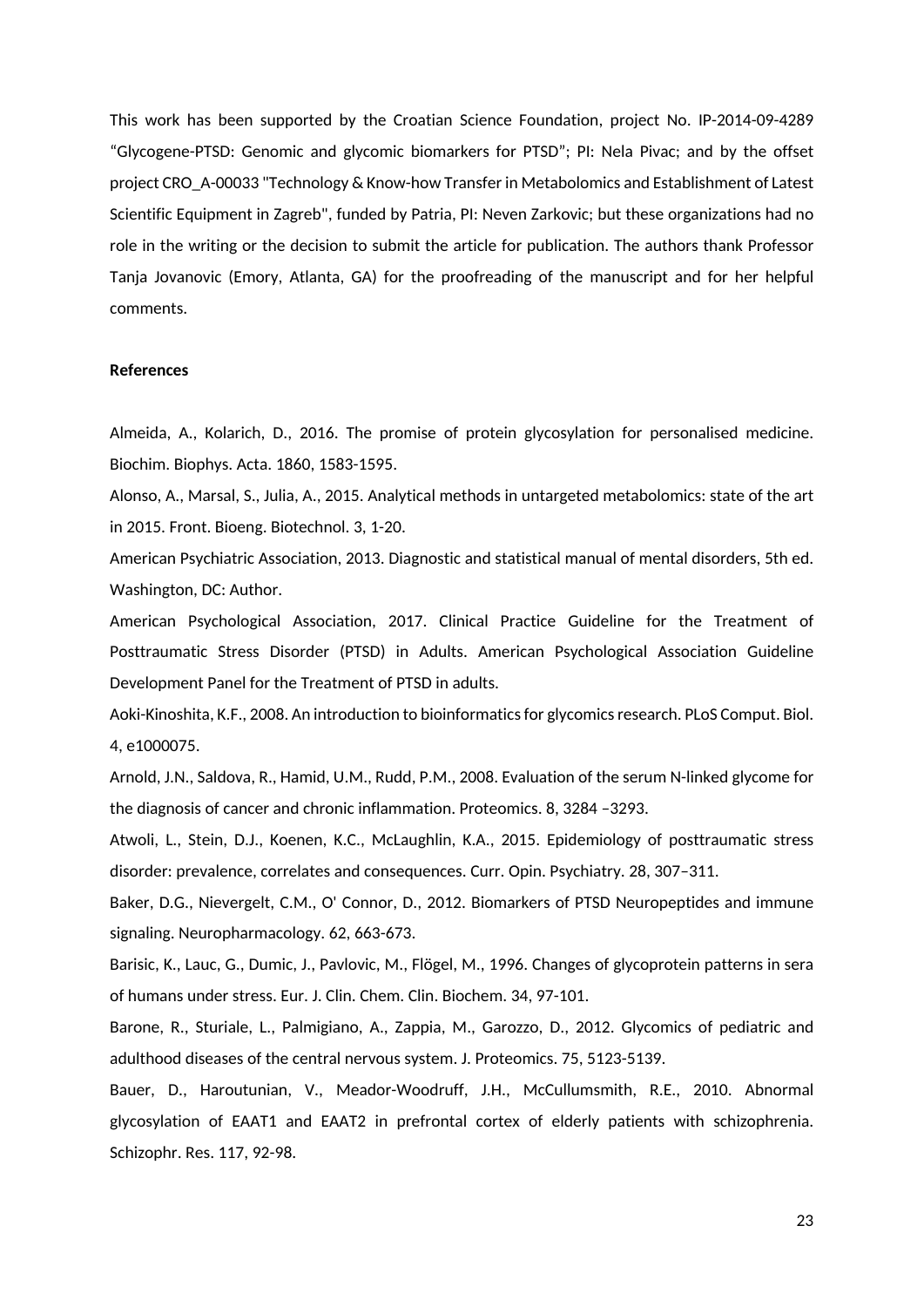Beckonert, O., Keun, HC., Ebbels, TMD., Bundy, J., Holmes, E., Lindon, JC., Nicholson, JK., 2007. Metabolic profiling, metabolomic and metabonomic procedures for NMR spectroscopy of urine, plasma, serum and tissue extracts. Nat. Protoc. 2, 2692-2703.

Bersani, F.S., Wolkowitz, O.M., Lindqvist, D., Yehuda, R., Flory, J., Bierer, L.M., Makotine, I., Abu-Amara, D., Coy, M., Reus, V.I., Epel, ES., Marmar, C., Mellon, S.H., 2016. Global arginine bioavailability, a marker of nitric oxide synthetic capacity, is decreased in PTSD and correlated with symptom severity and markers of inflammation. Brain. Behav. Immun. 52, 153-160.

Bisson, JI., 2007. Post-traumatic stress disorder. Occup. Med-C. 57, 399-403.

Bisson, JI., Cosgrove, S., Roberts, NP., 2015. Post-traumatic stress disorder. Bri. Med. J. 351, h6161.

Blessing, E., Reus, VI., Mellon, SH., Wolkowitz, OM., Flory, JD., Bierer, LM., Lindqvist, D., Dhabhar, F., Li, M., Qian, M., Abu-Amara, D., Galatzer-Levy, I., Yehuda, R., Marmar, CR., 2017. Biological predictors of insulin resistance associated with posttraumatic stress disorder in young military veterans. Psychoneuroendocrino. 82, 91-97.

Borovic Sunjic, S., Cipak, A., Rabuzin, F., Wildburger, R., Zarković, N. 2005. The influence of 4-hydroxy-2-nonenal on proliferation, differentiation and apoptosis of human osteosarcoma cells. Biofactors. 24, 141-148.

Boscarino, J., 2004. Posttraumatic Stress Disorder and Physical Illness: Results from Clinical and Epidemiologic Studies. Ann. N. Y. Acad. Sci. 1032, 141–153.

Britvic, D., Anticevic, V., Kaliterna, M., Lusic, L., Beg, A., Brajevic-Gizdic, I., Kudric, M., Cuk, Z., Krolo, V., Pivac, N., 2015. Comorbidities with PTSD among combat veterans; 15 years postwar analysis. Int. J. Clin. Health Psychology. 15, 81-92.

Bulut, M., Selek, S., Bez, Y., Karababa, IF., Kaya, MC., Gunes, M., Emhan, A., Aksoy, N., Sir, A., 2013 Reduced PON1 enzymatic activity and increased lipid hydroperoxide levels that point out oxidative stress in generalized anxiety disorder. J. Affect. Disord. 150, 829-833.

Cipak, A., Jaganjac, M., Tehlivets, O., Kohlwein, SD., Zarkovic, N., 2008. Adaptation to oxidative stress induced by polyunsaturated fatty acids in yeast. Biochim. Biophys. Acta. 178, 283-287.

Corfield, AP., Myerscough, N., Warren, BF., Durdey, P., Paraskeva, C., Schauer, R., 1999. Reduction of sialic acid O-acetylation in human colonic mucins in the adenoma-carcinoma sequence. Glycoconj. J. 16, 307–317.

Cristino, AS., Williams, SM., Hawi, Z., Ann, JY., Bellgrove, MA., Schwartz, CE., Costa Lda, F., Claudianos, C., 2014. Neurodevelopmental and neuropsychiatric disorders represent an interconnected molecular system. Mol. Psychiatry. 19, 294-301.

Cruickshank-Quinn, C., Powell, R., Jacobson, S., Kechris, K., Bowler, RP., Petrache, I., Reisdorph, N., 2017. Metabolomic similarities between bronchoalveolar lavage fluid and plasma in humans and mice. Sci. Rep. 7. 1-14.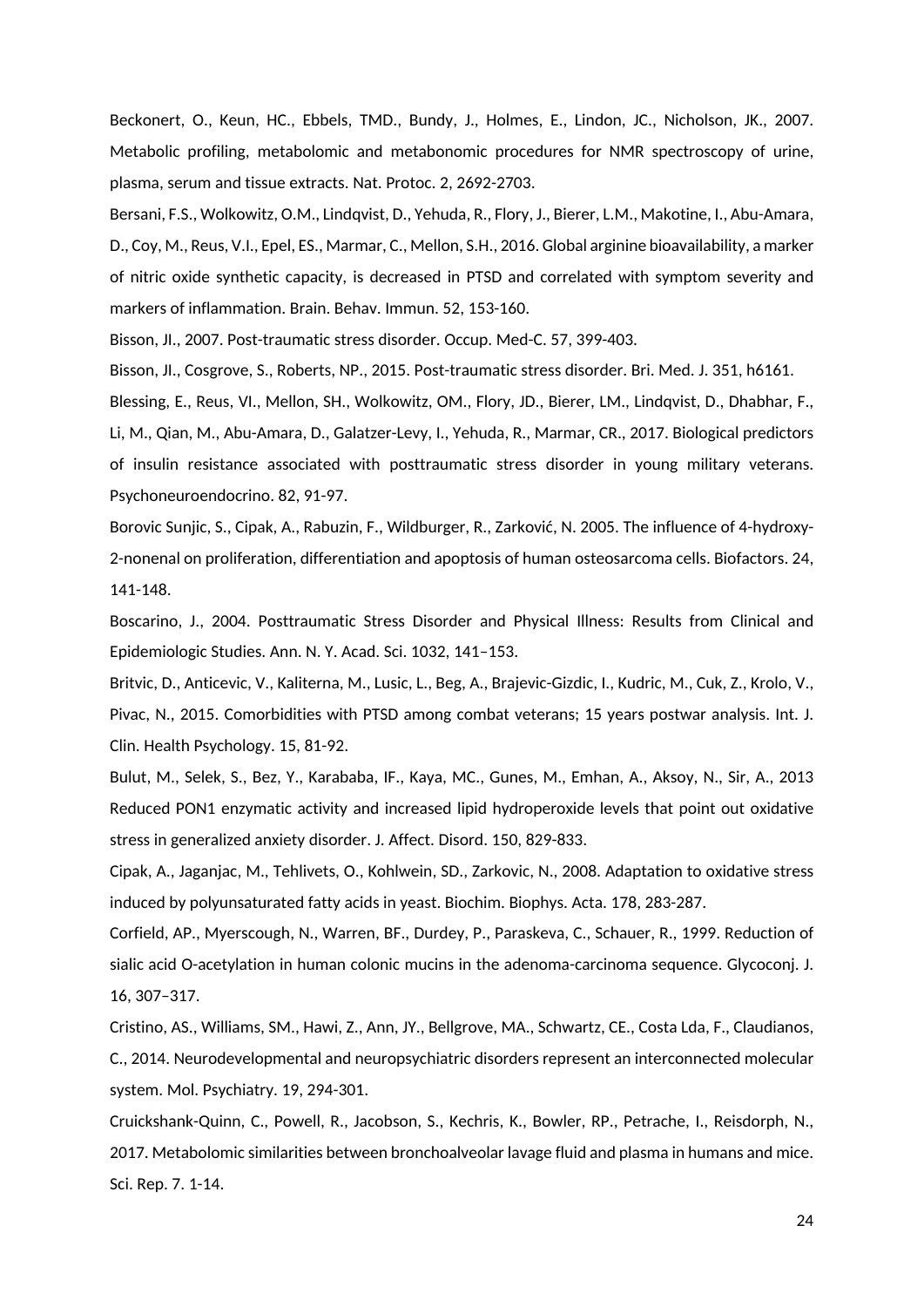Cummings, RD., 2009. The repertoire of glycan determinants in the human glycome. Mol. Biosyst. 5, 1087–1104.

Danielsson, APH., Moritz, T., Mulder, H., Spegel, P., 2012. Development of a gas chromatography/mass spectrometry based metabolomics protocol by means of statistical experimental design. Metabolomics. 8, 50-63.

De Bellis, MD., Keshavan, MS., Spencer, S., Hall, J., 2000. N-acetylaspartate concentration in the anterior cingulate of maltreated children and adolescents with PTSD. Am. J. Psychiatry. 157, 1175- 1177.

de Pablos, RM., Herrera, AJ., Espinosa-Oliva, AM., Sarmiento, M., Munoz, MF., Machado, A., Venero, JL., 2014. Chronic stress enhances microglia activation and exacerbates death of nigral dopaminergic neurons under conditions of inflammation. J. Neuroinflammation. 11, 34.

de Vries, G.J., Mocking, R., Lok, A., Assies, J., Schene, A., Olff, M., 2016. Fatty acid concentrations in patients with posttraumatic stress disorder compared to healthy controls. J. Affect. Disord. 205, 351- 359.

Dulka, BN., Bourdon, AK., Clinard, CT., Muvvala, MBK., Campagna, SR., Cooper, MA., 2017. Metabolomics reveals distinct neurochemical profiles associated with stress resilience. Neurobiol. Stress. 7, 103-112.

Duncan, L.E., Ratanatharathorn, A., Aiello, A.E., Almli, L.M., Amstadter, A.B., Ashley-Koch, A.E., Baker, D.G., Beckham, J.C., Bierut, L.J., Bisson, J., Bradley, B., Chen, C-Y., Dalvie, S., Farrer, L.A., Galea, S., Garrett, M.E., Gelernter, J.E., Guffanti, G., Hauser, M.A., Johnson, E.O., Kessler, R.C., Kimbrel, N.A., King, A., Koen, N., Kranzler, H.R., Logue, M.W., Maihofer, A.X., Martin, A.R., Miller, M.W., Morey, R.A., Nugent, N.R., Rice, J.P., Ripke, S., Roberts, A.L., Saccone, N.L., Smoller, J.W., Stein, D.J., Stein, M.B., Sumner, J.A., Uddin, M., Ursano, R.J., Wildman, D.E., Yehuda, R., Zhao, H., Daly, M.J., Liberzon, I., Ressler, K.J., Nievergelt, C.M., Koenen, K.C., 2018. Largest GWAS of PTSD (N=20 070) yields genetic overlap with schizophrenia and sex differences in heritability. Mol. Psychiatry. 23: 666-673.

Dunn, WB., Ellis, DI., 2005. Metabolomics: Current analytical platforms and methodologies. Trends. Analyt. Chem. 24, 285-294.

Dunn, WB., Erban, A., Weber, RJM., Creek, DJ., Brown, M., Breitling Hankemeier. T., Goodacre, R., Neumann, S., Joachim, S., Kopka, J., Viant, MR., 2013. Mass appeal: metabolite identification in mass spectrometry-focused untargeted metabolomics. Metabolomics. 9, 44-66.

Etxebarria, J., Reichardt, NC., 2016. Methods for the absolute quantification of N-glycan biomarkers. Biochim. Biophys. Acta. 1860, 1676-1687.

Fedorova, M., Zarkovic, N., 2017. Preface to the special issue on 4-hydroxynonenal and related lipid oxidation products. Free. Radic. Biol. Med. 111, 1.

25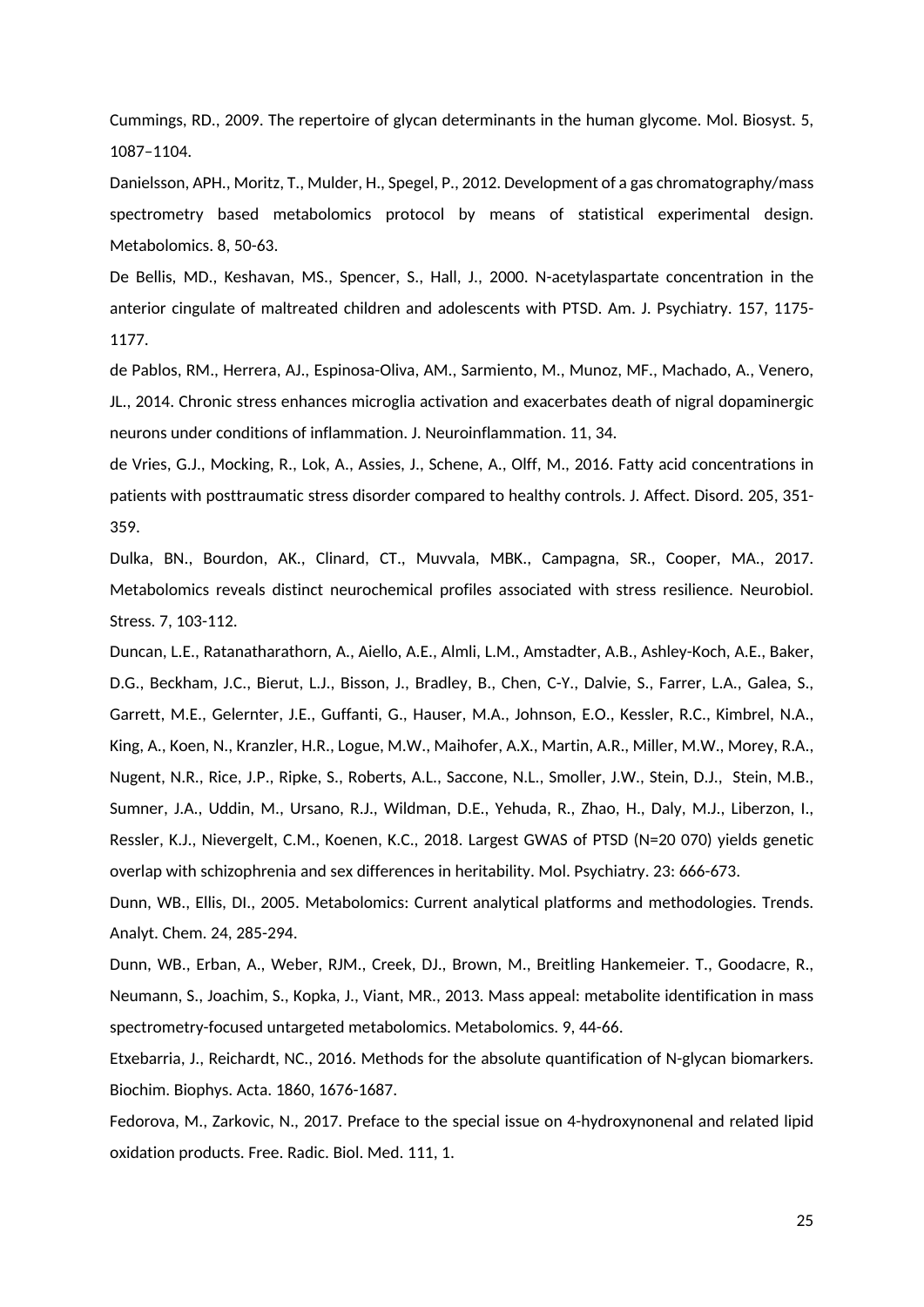Flory, JD., 2015. Comorbidity between post-traumatic stress disorder and major depressive disorder: alternative explanations and treatment considerations. Dialogues. Clin. Neurosci. 17, 141–150.

Fragkaki, I., Thomaes, K., Sijbrandij, M., 2016. Posttraumatic stress disorder under ongoing threat: A review of neurobiological and neuroendocrine findings. Eur. J. Psychotraumatology. 7, 30915.

Freeze, HH., 2006. Genetic defects in the human glycome. Nat. Rev. Genet. 7, 537-551.

Gautam, A., D'Arpa, P., Donohue, DE., Muhie, S., Chakraborty, N., Luke, BT., Grapov, D., Carroll, EE., Meyerhoff, JL., Hammamieh, R., Jett, M., 2015. Acute and chronic plasma metabolomic and liver transcriptomic stress effects in a mouse model with features of post-traumatic stress disorder. PLoS One. 10, 1-24.

Germain, A., 2013. Sleep Disturbances as the Hallmark of PTSD: Where Are We Now? Am. J. Psychiatry. 170, 372-382.

German, JB., Hammock, BD., Watkins, SM., 2005. Metabolomics: building on a century of biochemistry to guide human health. Metabolomics. 1, 3-9.

Ghazarian, H., Idoni, B., Oppenheimer, SB., 2011. A glycobiology review: carbohydrates, lectins and implications in cancer therapeutics. Acta. Histochem. 113, 236–247.

Ghosh, S., Bandyopadhyay, S., Mallick, A., Pal, S., Vlasak, R., Bhattacharya, DK., Mandal, C., 2005. Interferon gamma promotes survival of lymphoblasts overexpressing 9-O-acetylated sialoglycoconjugates in childhood acute lymphoblastic leukaemia (ALL). J. Cell. Biochem. 95, 206–216. Girgenti, MJ., Hare, BD., Ghosal, S., Duman, RS., 2017. Molecular and cellular effects of traumatic stress: implications for PTSD. Curr. Psychiatry. Rep. 19, 85.

Glaesmer, H., Brahler, E., Gundel, H., Riedel-Heller, SG., 2011. The association of traumatic experiences and posttraumatic stress disorder with physical morbidity in old age: A German population-based study. Psychosom. Med. 73, 401–406.

Gornik, O., Pavic, T., Lauc, G., 2012. Alternative glycosylation modulates function of IgG and other proteins - implications on evolution and disease. Biochim. Biophys. Acta. 1820, 1318-1326.

Gudelj, I., Baciarello, M., Ugrina, I., De Gregori, M., Napolioni, V., Ingelmo, P., Bugada, D., De Gregori, S., Đerek, L., Pucic-Bakovic, M., Novokmet, M., Gornik, O., Saccani Jotti, G., Meschi, T., Lauc, G., Allegri, M. 2016. Changes in total plasma and serum N-glycome composition and patient-controlled analgesia after major abdominal surgery. Sci. Rep. 6, 31234.

Gveric-Ahmetasevic, S., Borovic Sunjic, S., Skala, H., Andrisic, L., Stroser, M., Zarkovic, K., Skrablin, S., Tatzber, F., Cipak, A., Jaganjac, M., Waeg, G., Gveric, T., Zarkovic, N. 2009. Oxidative stress in small-forgestational age (SGA) term newborns and their mothers. Free. Radic. Res. 43, 376-384.

Hamner, MB., 2011. Psychotic Symptoms in Posttraumatic Stress Disorder. Anxiety. Disord. 9, 278-285. Hart, GW., Copeland, RJ., 2010. Glycomics hits the big time. Cell. 143, 672–676.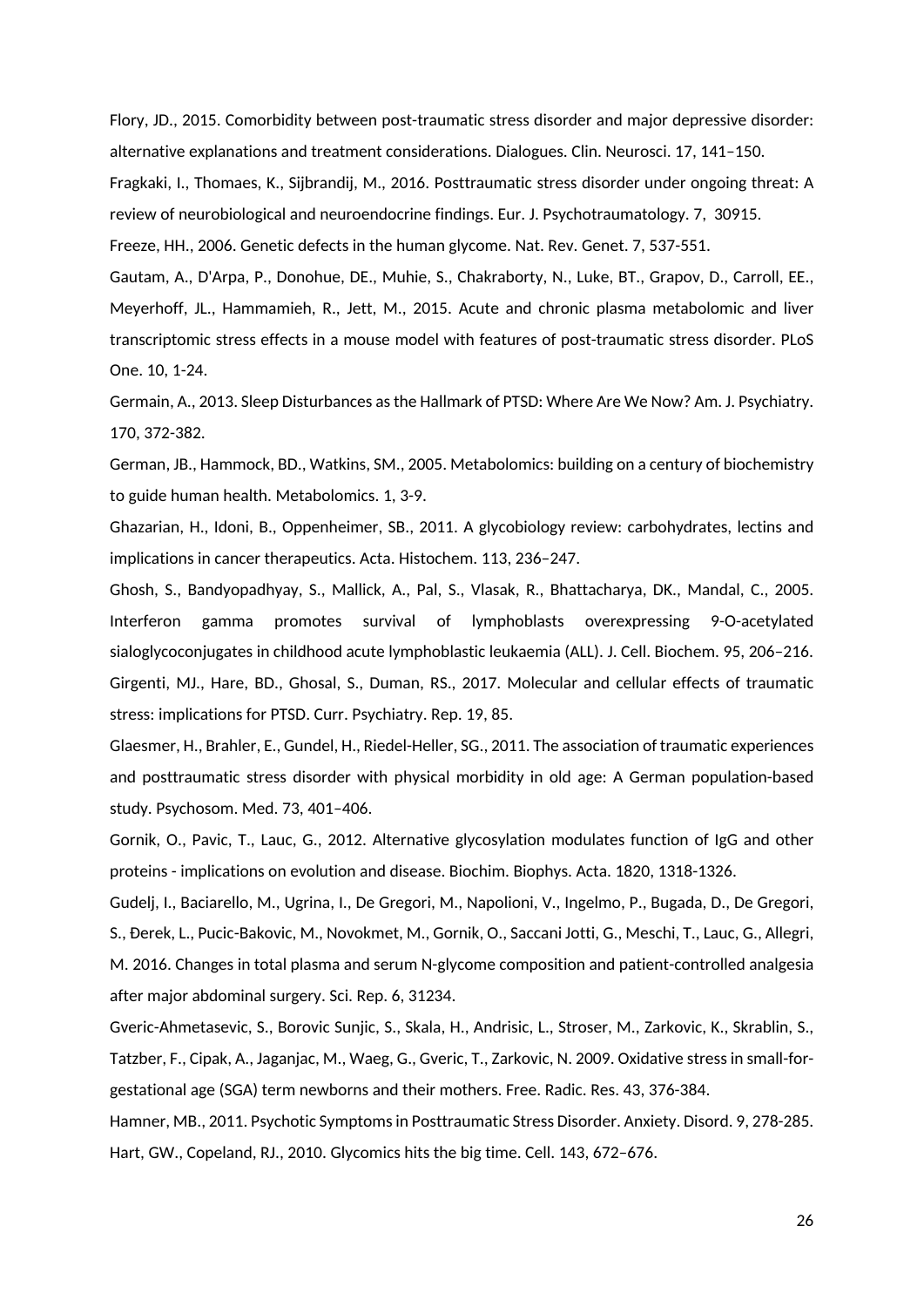Harvey, AG., Bryant, RA., 1998. The relationship between acute stress disorder and posttraumatic stress disorder: a prospective evaluation of motor vehicle accident survivors. J. Couns. Psychol. 66, 507-512.

Havelka Mestrovic, A., Tudor, L., Nikolac Perkovic, M., Nedic Erjavec, G., Kovacic Petrovic, Z., Svob Strac, D., Konjevod, M., Pivac, N., 2018. Significant association between Catechol-O-methyltransferase (COMT) Val158/108Met polymorphism and cognitive function in veterans with PTSD. Neurosci. Lett. 666, 38-43.

Hayes, JP., VanElzakker, MB., Shin, LM., 2012. Emotion and cognition interactions in PTSD: a review of neurocognitive and neuroimaging studies. Front. Integr. Neurosci. 6, 89.

Hemmings, SMJ., Malan-Muller, S., van den Heuvel, LL., Demmitt, BA., Stanislawski, MA., Smith, DG., Bohr, AD., Stamper, CE., Hyde, ER., Morton, JT., Marotz, CA., Siebler, PH., Braspenning, M., Van Criekinge, W., Hoisington, AJ., Brenner, LA., Postolache, TT., McQueen, MB., Krauter, KS., Knight, R., Seedat, S., Lowry, CA., 2017. The Microbiome in Posttraumatic Stress Disorder and Trauma-Exposed Controls: An Exploratory Study. Psychosom. Med. 79, 936-946.

Heni, M., Kullmann, S., Preissl, H., Fritsche, A., Haring, HU., 2015. Impaired insulin action in the human brain: causes and metabolic consequences. Nat. Rev. Endocrinol. 11, 701-711.

Hennet, T., 2012. Diseases of glycosylation beyond classical congenital disorders of glycosylation. Biochim. Biophys. Acta. 1820, 1306-1317.

Heslop, CL., Frohlich, JJ., Hill, JS., 2010. Myeloperoxidase and C-Reactive protein have combined utility for long-term prediction of cardiovascular mortality after coronary angiography. J. Am. Coll. Cardiol. 55, 1102-1109.

Huffman, JE., Knezevic, A., Vitart, V., Kattla, J., Adamczyk, B., Novokmet, M., Igl, W., Pucic, M., Zgaga, L., Johannson, A., Redzic, I., Gornik, O., Zemunik, T., Polasek, O., Kolcic, I., Pehlic, M., Koeleman, CA., Campbell, S., Wild, SH., Hastie, ND., Campbell, H., Gyllensten, U., Wuhrer, M., Wilson, JF., Hayward, C., Rudan, I., Rudd, PM., Wright, AF., Lauc, G., 2011. Polymorphisms in B3GAT1, SLC9A9 and MGAT5 are associated with variation within the human plasma N-glycome of 3533 European adults. Hum. Mol. Genet. 20, 5000-5011.

Hyland, P., Shevlin, M., Fyvie, C., Karatzias, T., 2018. Posttraumatic Stress Disorder and Complex Posttraumatic Stress Disorder in DSM-5 and ICD-11: Clinical and Behavioral Correlates. J Traumatic Stress 31:174-180.

Ilver, D., Arnqvist, A., Ogren, J., Frick, IM., Kersulyte, D., Incecik, ET., Berg, DE., Covacci, A., Engstrand, L., Boren, T. 1998. Helicobacter pylori adhesin binding fucosylated histo-blood group antigens revealed by retagging. Science. 279, 373–377.

Kaal, E., Janssen, HG., 2008. Extending the molecular application range of gas chromatography. J. Chromatogr. A. 1184, 43-60.

27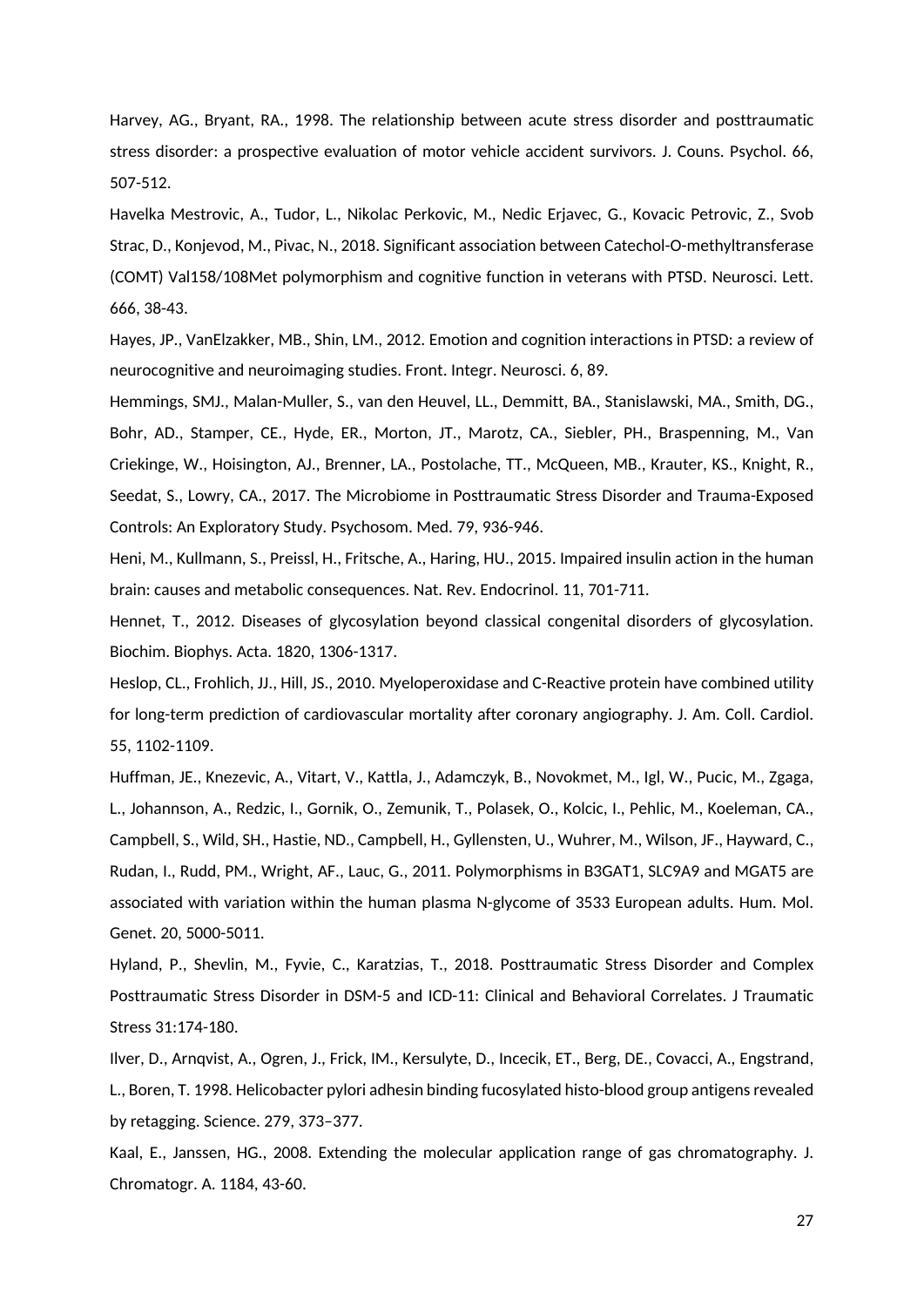Kaddurah-Daouk, R., Krishnan, KR., 2009. Metabolomics: a global biochemical approach to the study of central nervous system diseases Neuropsychopharmacology. 34, 173–186.

Kang, HK., Natelson, BH., Mahan, CM., Lee, KY., Murphy, FM., 2003. Post-traumatic stress disorder and chronic fatigue syndrome-like illness among Gulf War veterans: a population-based survey of 30,000 veterans. Am. J. Epidemiol. 157, 141-148.

Kao, CY., 2015 Pathway and biomarker discovery in a posttraumatic stress disorder mouse model (Doctoral dissertation). https://edoc.ub.uni-muenchen.de/19069/7/Kao\_Chi-Ya.pdf

Kao, CY., Anderzhanova, E., Asara, JM., Wotjak, CT., Turck, CW., 2015. NextGen brain microdialysis: applying modern metabolomics technology to the analysis of extracellular fluid in the central nervous system. Mol. Neuropsychiatry. 1, 60-67.

Kao, CY., He, Z., Henes, K., Asara, JM., Webhofer, C., Filiou, MD., Khaitovich, P., Wotjak, CT., Turck, CW., 2016. Fluoxetine treatment rescues energy metabolism pathway alterations in a posttraumatic stress disorder mouse model. Mol Neuropsychiatry. 2, 46-59.

Karabatsiakis, A., Hamuni, G., Wilker, S., Kolassa, S., Renu, D., Kadereit, S., Schauer, M., Hennessy, T., Kolassa. I-T. 2015. Metabolite profiling in posttraumatic stress disorder. J. Mol. Psychiatry. 3,1-11.

Karatzias, T., Cloitre, M., Maercker, A., Kazlauskas, E., Shevlin, M., Hyland, P., Bisson, JI., Roberts, NP., Brewin, CR., 2018. PTSD and Complex PTSD: ICD-11 updates on concept and measurement in the UK, USA, Germany and Lithuania. Eur. J. Psychotraumatol. 8. (suppl 7): 1418103.

Kessler, RC., Aguilar-Gaxiola, S., Alonso, J., Benjet, C., Bromet, EJ., Cardoso, G., Degenhardt, L., de Girolamo, G., Dinolova, RV., Ferry, F., Florescu, S., Gureje, O., Haro, JM., Huang, Y., Karam, EG., Kawakami, N., Lee, S., Lepine, JP., Levinson, D., Navarro-Mateu, F., Pennell, BE., Piazza, M., Posada-Villa, J., Scott, KM., Stein, DJ., Ten Have, M., Torres, Y., Viana, MC., Petukhova. MV., Sampson, NA., Zaslavsky, AM., Koenen, KC., 2017. On behalf of the WHO World Mental Health Survey Collaborators. Trauma and PTSD in the WHO World Mental Health Surveys. Eur. J. Psychotraumatology. 8. (suppl 5): 1353383.

Kim, TY., Kim, SJ., Chung, HG., Choi, JH., Kim, SH., Kang, JI., 2017. Epigenetic alterations of the BDNF gene in combat-related post-traumatic stress disorder. Acta. Psychiatr. Scand. 135, 170-179.

Kitajima, M., Mogi, M., Kiuchi, T., Shimizu, A., Nakajima, M., Oshima, A., Kawakami, H., Hirano, H., 1990. Alternation of gastric mucosal glycoprotein (lectin-binding pattern) in gastric mucosa in stress. A light and electron microscopic study. J. Clin. Gastroent. 12, S1-S7.

Klein, A., Roussel, P., 1998. O-acetylation of sialic acids. Biochimie. 80, 49–57.

Klengel, T., Mehta, D., Anacker, C., Rex-Haffner, M., Pruessner, J.C., Pariante, C.M., Pace, T.W., Mercer, K.B., Mayberg, H.S., Bradley, B., Nemeroff, C.B., Holsboer, F., Heim, C.M., Ressler, K.J., Rein, T., Binder, E.B., 2013. Allele-specific FKBP5 DNA demethylation mediates gene-childhood trauma interactions. Nat. Neurosci. 16, 33-41.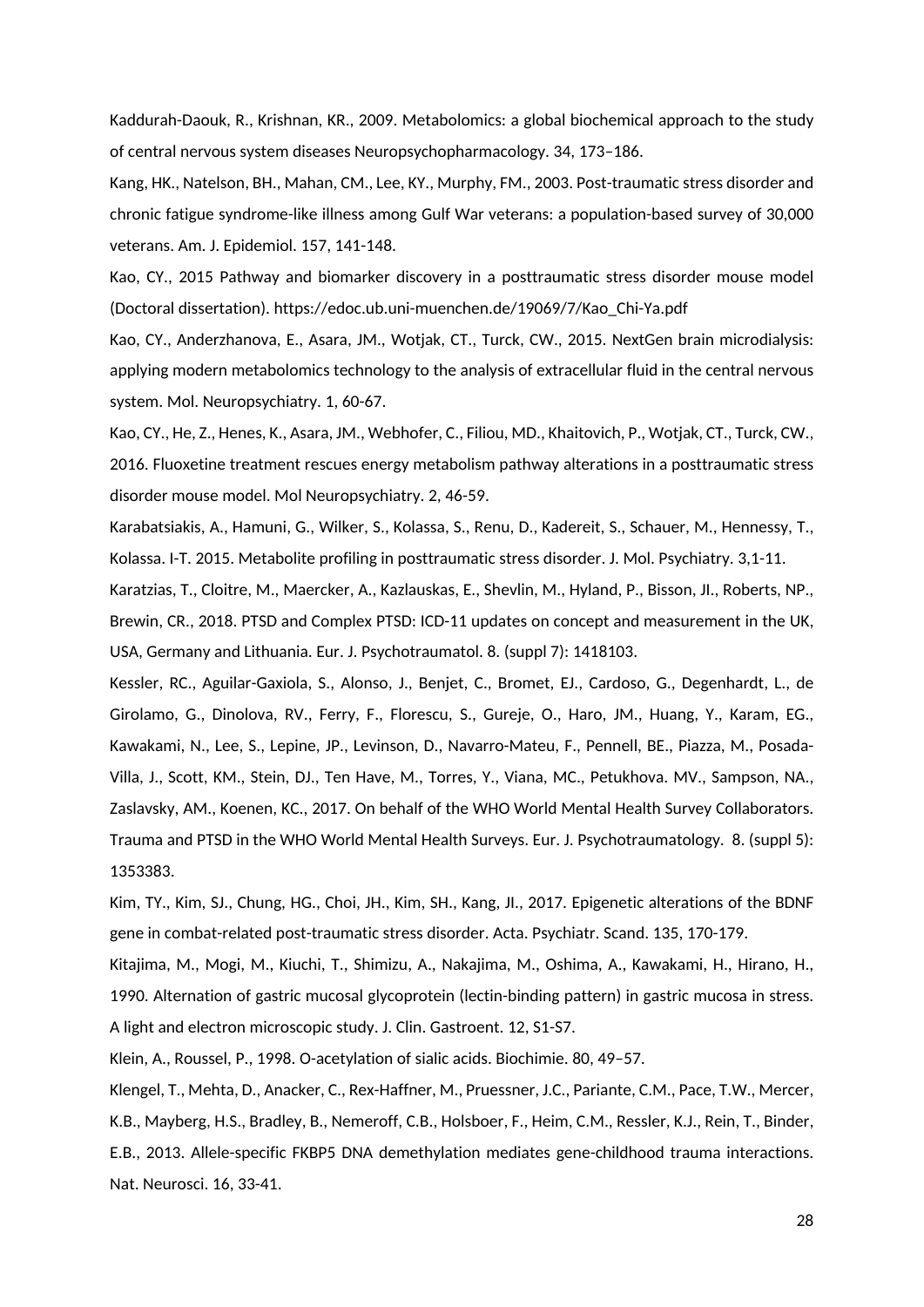Kletter, D., Singh, S., Bern, M., Haab, BB., 2013. Global Comparisons of Lectin–Glycan Interactions Using a Database of Analyzed Glycan Array Data. Mol. Cell. Proteomics. 12, 1026-1035.

Knee, J., Rzezniczak, T., Barsch, A., Guo, K., Merritt, T., 2013 A novel ion pairing LC/MS metabolomics protocol for study of a variety of biologically relevant polar metabolites. J. Chromatogr. B. 936, 63-73. Kovacic Petrovic, Z., Nedic Erjavec, G., Nikolac Perkovic, M., Peraica, T., Pivac, N., 2016. No association between the serotonin transporter linked polymorphic region polymorphism and severity of posttraumatic stress disorder symptoms in combat veterans with or without comorbid depression. Psychiatry. Res. 244, 376–381.

Kozaric-Kovacic, D., Ilic, MG., Romic, Z., Vidovic, A., Jendricko, T., Pivac, N., 2009. Body mass index in male Caucasian veterans with or without posttraumatic stress disorder. Prog Neuropsychopharmacol. Biol. Psychiatry. 33, 1447-1450.

Kristic, J., Zoldos, V., Lauc, G., 2014, Complex genetics of protein glycosylation. In Glycoscience: Biology and Medicine. Endo T., Seeberger P., Hart G., Wong CH., Taniguchi N. (eds), Springer Tokio, 1-7.

Lanius, R., Olff, M., 2017. The neurobiology of PTSD. Eur. J. Psychotraumatology. 8, 1, 1314165.

Lauc, G., Dabelic, S., Dumic, J., Flögel, M., 1998. Stressin and natural killer cell activity in professional soldiers. Ann. N. Y. Acad. Sci. 851, 526-530.

Lauc, G., Essafi, A., Huffman, JE., Hayward, C., Knezevic, A., Kattla, JJ., Polasek, O., Gornik, O., Vitart, V., Abrahams, JL., Pucic, M., Novokmet, M., Redzic, I., Campbell, S., Wild, SH., Borovecki, F., Wang, W., Kolcic, I., Zgaga, L., Gyllensten, U., Wilson, JF., Wright, AF., Hastie, ND., Campbell, H., Rudd, PM., Rudan, I., 2010. Genomics meets glycomics-the first GWAS study of human N-Glycome identifies HNF1alpha as a master regulator of plasma protein fucosylation. PLoS. Genet. 6, e1001256.

Lauc, G., Pezer, M., Rudan, I., Campbell, H., 2016. Mechanisms of disease: The human N-glycome. Biochim. Biophys. Acta. 1860, 1574-1582.

Lebrilla, CB., An, HJ., 2009. The prospects of glycan biomarkers for the diagnosis of diseases. Mol. BioSyst. 5, 17–20.

Lemmers, RFH., Vilaj, M., Urda, D., Agakov, F., Simurina, M., Klaric, L., Rudan, I., Campbell, H., Hayward, C., Wilson, JF., Lieverse, AG., Gornik, O., Sijbrands, EJG., Lauc, G., van Hoek, M., 2017 IgG glycan patterns are associated with type 2 diabetes in independent European populations. Biochim. Biophys. Acta. 1861, 2240-2249.

Levine, AB., Levine, LM., Levine, TB., 2014. Posttraumatic stress disorder and cardiometabolic disease. Cardiology. 127, 9-11.

Li, J., Zhang, SX., Wang, W., Cheng, K., Guo, H., Rao, CL., Yang, DY., He, Y., Zou, DZ., Han, Y., Zhao, LB., Li, PF., Xie, P., 2017, Potential antidepressant and resilience mechanism revealed by metabolomic study on peripheral blood mononuclear cells of stress resilient rats. Behav. Brain. Res. 320, 12-20.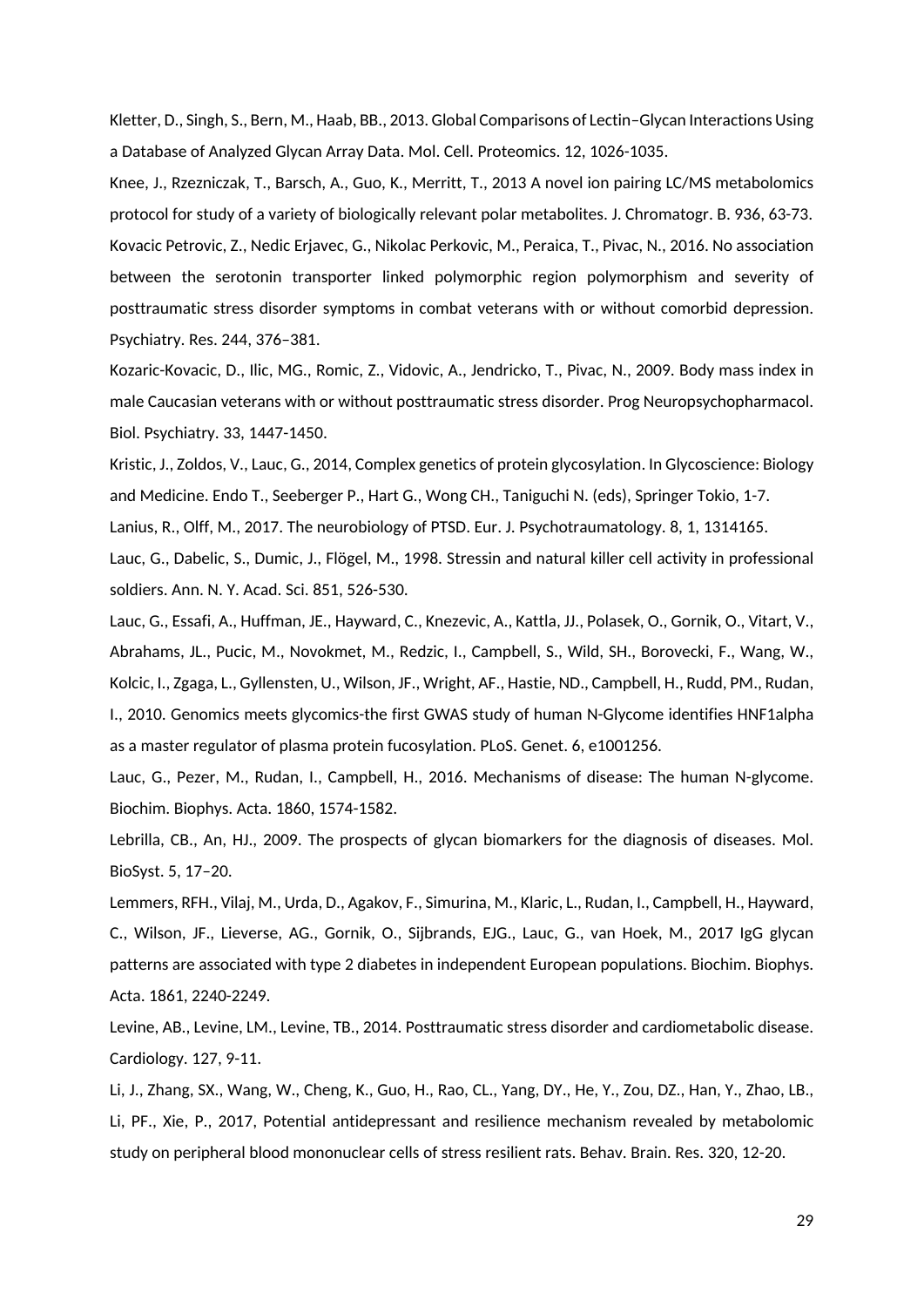Lindqvist, D., Wolkowitz, OM., Mellon, S., Yehuda, R., Flory, JD., Henn-Haase, C., Bierer, LM., Abu-Amara, D., Coy, M., Neylan, TC., Makotkine, I., Reus, VI., Yan, X., Taylor, NM., Marmar, CR., Dhabhar, FS. 2014. Proinflammatory milieu in combat-related PTSD is independent of depression and early life stress. Brain. Behav. Immun. 42, 81-88.

Liu, FF., Yang, LD., Sun, XR., Zhang, H., Pan, W., Wang, XM., Yang, JJ., Ji, MH., Yuan, HM., 2016. NOX2 mediated-parvalbumin interneuron loss might contribute to anxiety-like and enhanced fear learning behavior in a rat model of post-traumatic stress disorder. Mol. Neurobiol. 53, 6680-6689.

Liu, H., Petukhova, MV., Sampson, NA., Aguilar-Gaxiola, S., Alonso, J., Andrade, LH., Bromet, EJ., de Girolamo, G., Haro, JM., Hinkov, H., Kawakami, N., Koenen, KC., Kovess-Masfety, V., Lee, S., Medina-Mora, ME., Navarro-Mateu, F., O'Neill, S., Piazza, M., Posada-Villa, J., Scott, KM., Shahly, V., Stein, DJ., Ten Have, M., Torres, Y., Gureje, O., Zaslavsky, AM., Kessler, RC., World Health Organization World Mental Health Survey Collaborators 2017. Association of DSM-IV posttraumatic stress disorder with traumatic experience type and history in the World Health Organization World Mental Health Surveys. JAMA. Psychiatry. 74, 270–281.

Liu, X., Afonso, L., Altman, E., Johnson, S., Brown, L., Li, J., 2008. O-acetylation of sialic acids in N-glycans of Atlantic salmon (Salmo salar) serum is altered by handling stress. Proteomics. 8, 2849-2857.

Liu, X-E., Desmyter, L., Gao, C-F., Laroy, W., Dewaele, S., Vanhooren, V., Wang, L., Zhuang, H., Callewaert, N., Libert, C., Contreras, R., Chen, C., 2007, N-glycomic changes in hepatocellular carcinoma patients with liver cirrhosis induced by hepatitis B virus. Hepatology. 46, 1426–1435.

Lundström, SL., Yang, H., Lyutvinskiy, Y., Rutishauser, D., Herukka, SK., Soininen, H., Zubarev, RA., 2014. Blood plasma IgG Fc glycans are significantly altered in Alzheimer's disease and progressive mild cognitive impairment. J. Alzheimers. Dis. 38, 567-579.

Marek, KW., Vijay, IK., Marth, JDA., 1999. A recessive deletion in the GlcNAc-1-phosphotransferase gene results in peri-implantation embryonic lethality. Glycobiology. 9, 1263-1271.

Mastrangelo, A., Panadero, MI., Pérez, LM., Gálvez, BG., García, A., Barbas, C., Rupérez, FJ., 2016. New insight on obesity and adipose-derived stem cells using comprehensive metabolomics. Biochem. J. 473, 2187-2203.

Masuda, K., Kubota, T., Kaneko, E., Iida, S., Wakitani, M., Kobayashi-Natsume, Y., Kubota, A., Shitara, K., Nakamura, K., 2007. Enhanced binding affinity for FcgammaRIIIa of fucose-negative antibody is sufficient to induce maximal antibody-dependent cellular cytotoxicity. Mol. Immunol. 44, 3122–3131. Mellman, TA., Kumar, A., Kulick-Bell, R., Kumar, M., Nolan, B. 1995. Nocturnal/daytime urine noradrenergic measures and sleep in combat-related PTSD. Biol. Psychiatry. 38, 174-179.

Mellon, SH., Gautam, A., Hammamieh, R., Jett, M., Wolkowitz, OM., 2018. Metabolism, Metabolomics, and Inflammation in Post-Traumatic Stress Disorder. Biol. Psychiatry. 10, e0117092.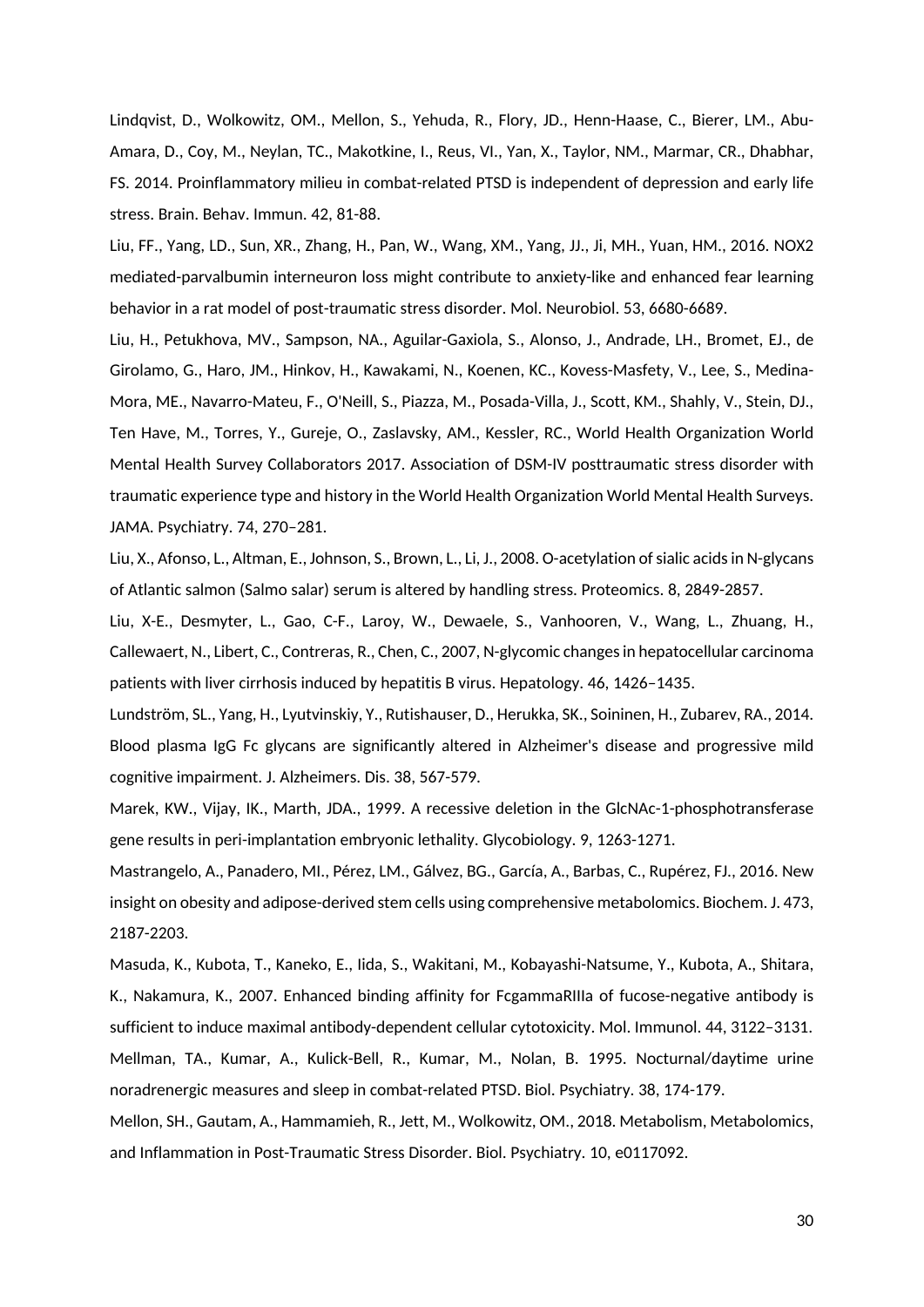Michopoulos, V., Norrholm, SD., Jovanovic, T., 2015. Diagnostic Biomarkers for Posttraumatic Stress Disorder: Promising Horizons from Translational Neuroscience Research. Biol. Psychiatry. 78, 344-353. Michopoulos, V., Vester, A., Neigh, G., 2016. Posttraumatic stress disorder: A metabolic disorder in disguise? Exp. Neurol. 284, 220-229.

Miller, MW., Sadeh, N., 2014. Traumatic stress, oxidative stress and posttraumatic stress disorder: neurodegeneration and the accelerated-aging hypothesis. Mol. Psychiatry. 19, 1156-1162.

Mitoma, J., Bao, X., Petryanik, B., Schaerli, P., Gauguet, JM., Yu, SY., Kawashima, H., Saito, H., Ohtsubo, K., Marth, JD., Khoo, KH., von Andrian, UH., Lowe, JB., Fukuda, M. 2007. Critical functions of N-glycans in L-selectin-mediated lymphocyte homing and recruitment. Nat. Immunol. 8, 409–418.

Miura, Y., Endo, T., 2016. Glycomics and glycoproteomics focused on aging and age-related diseases — Glycans as a potential biomarker for physiological alterations. Biochim. Biophys. Acta. 1860, 1608- 1614.

Moremen, KW., Tiemeyer, M., Nairn, AV., 2012. Vertebrate protein glycosylation: diversity, synthesis and function. Nat. Rev. Mol. Cell. Biol. 13, 448–462.

Moreno-Villanueva, M., Morath, J., Vanhooren, V., Elbert, T., Kolassa, S., Libert, C., Bürkle, A., Kolassa, IT., 2013. N-glycosylation profiling of plasma provides evidence for accelerated physiological aging in post-traumatic stress disorder. Transl. Psychiatry. 3, e320.

Morina, N., Wicherts, J.M., Lobbrecht, J., Priebe, S., 2014. Remission from post-traumatic stress disorder in adults: a systematic review and meta-analysis of long term outcome studies. Clin Psychol Rev 34:249-255.

Mouthaan, J., Sijbrandij, M., Luitse, J.S., Goslings, J.C., Gersons, B.P., Olff, M., 2014. The role of acute cortisol and DHEAS in predicting acute and chronic PTSD symptoms. Psychoneuroendocrinology 45:179-186.

Muhie, S., Gautam, A., Chakraborty, N., Hoke, A., Meyerhoff, J., Hammamieh, R., Jett, M., 2017. Molecular indicators of stress-induced neuroinflammation in a mouse model simulating features of post-traumatic stress disorder. Transl. Psychiatry. 7, e1135.

Mustapic, M., Pivac, N., Kozaric-Kovacic, D., Dezeljin, M., Cubells, JF., Muck-Seler, D., 2007. Dopamine beta-hydroxylase (DBH) activity and -1021C/T polymorphism of DBH gene in combat-related posttraumatic stress disorder. Am J Med Genetics Part B Neuropsychiatry Genetics, 144B: 1087-1089. National Research Council (US) Committee on Assessing the Importance and Impact of Glycomics and Glycosciences (2012) Transforming Glycoscience: A Roadmap for the Future. In: The National Academies Collection: Reports funded by National Institutes of Health. Washington (DC), National Academies Press (US).

Naviaux, RK., 2014. Metabolic features of the cell danger response. Mitochondrion. 16, 7-17.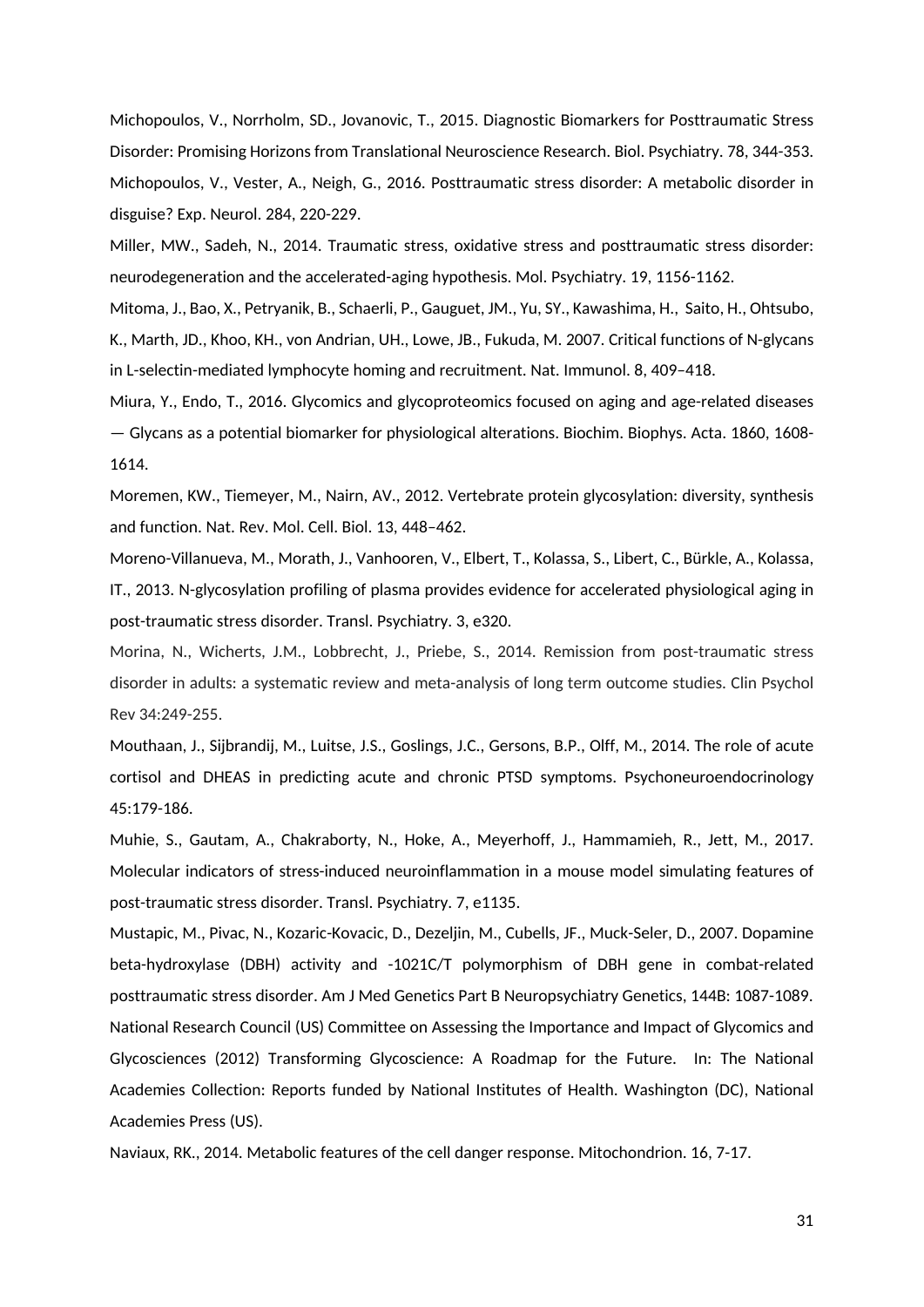Naz, S., Garcia, A., Barbas, C., 2013. Multiplatform analytical methodology for metabolic fingerprinting of lung tissue. Anal. Chem. 85, 10941-10948

Naz, S., Vallejo, M., Garcia, A., Barbas, C., 2014. Method validation strategies involved in non-targeted metabolomics. J. Chromatogr. A. 1353, 99-105.

Nedic Erjavec, G., Konjevod, M., Nikolac Perkovic, M., Svob Strac, D., Tudor, L., Barbas, C, Grune, T., Zarkovic, N., Pivac, N., 2018. Short overview on metabolomic approach and redox changes in psychiatric disorders. Redox. Biol. 14, 178-186.

Nikolac Perkovic, M., Pucic Bakovic, M., Kristic, J., Novokmet, M., Huffman, J.E., Vitart, V., Hayward, C., Rudan, I., Wilson, J.F., Campbell, H., Polasek, O., Lauc, G., Pivac, N., 2014. The association between galactosylation of immunoglobulin G and body mass index. Prog. Neuropsychopharmacol. Biol. Psychiatry. 48, 20-25.

Nikolac Perkovic, M., Nedic Erjavec, G., Svob Strac, D., Uzun, S., Kozumplik, O,. Pivac, N., 2017. Theranostic Biomarkers for Schizophrenia. Int. J. Mol. Sci. 18, 733.

Nievergelt, C.M., Ashley-Koch, A.E., Dalvie, S., Hauser, M.A., Morey, R.A., Smith, A.K., Uddin, M., 2018. Genomic Approaches to Posttraumatic Stress Disorder: the Psychiatric Genomic Consortium Initiative. Biological Psychiatry 83: 831-839.

O'Donovan, A., Cohen, B.E., Seal, K.H., Bertenthal, D., Margaretten, M., Nishimi, K., Neylan, T.C., 2015. Elevated risk for autoimmune disorders in iraq and afghanistan veterans with posttraumatic stress disorder. Biol. Psychiatry. 77, 365-374.

Ohtsubo, K., Marth, JD., 2006. Glycosylation in cellular mechanisms of health and disease. Cell. 126, 855–867.

Ozdemir, O., Selvi, Y., Ozkol, H., Tuluce, Y., Besiroglu, L., Aydin, A., 2012. Comparison of superoxide dismutase, glutathione peroxidase and adenosine deaminase activities between respiratory and nocturnal subtypes of patients with panic disorder. Neuropsychobiology. 66, 244-251.

Pace, T.W., Heim, C.M., 2011. A short review on the psychoneuroimmunology of posttraumatic stress disorder: from risk factors to medical comorbidities. Brain. Behav. Immun. 25, 6-13.

Pacella, M.L., Hruska, B., Delahanty, D.L., 2013. The physical health consequences of PTSD and PTSD symptoms: a meta-analytic review. J. Anxiety. Disord. 27, 33-46.

Pai, A., Suris, A.M., North, C.S., 2017. Posttraumatic stress disorder in the DSM-5: controversy, change, and conceptual considerations. Behav. Sci. 7,7.

Parekh, R.B., Dwek, R.A., Sutton, B.J., Fernandes, D.L., Leung, A., Stanworth, D., Rademacher, T.W., Mizuochi, T., Taniguchi, T., Matsuta, K., Takeuchi, F., Nagano, Y., Miyamoto, T., Kobatae, A., 1985. Association of rheumatoid arthritis and primary osteoarthritis with changes in the glycosylation pattern of total serum IgG. Nature. 316, 452-457.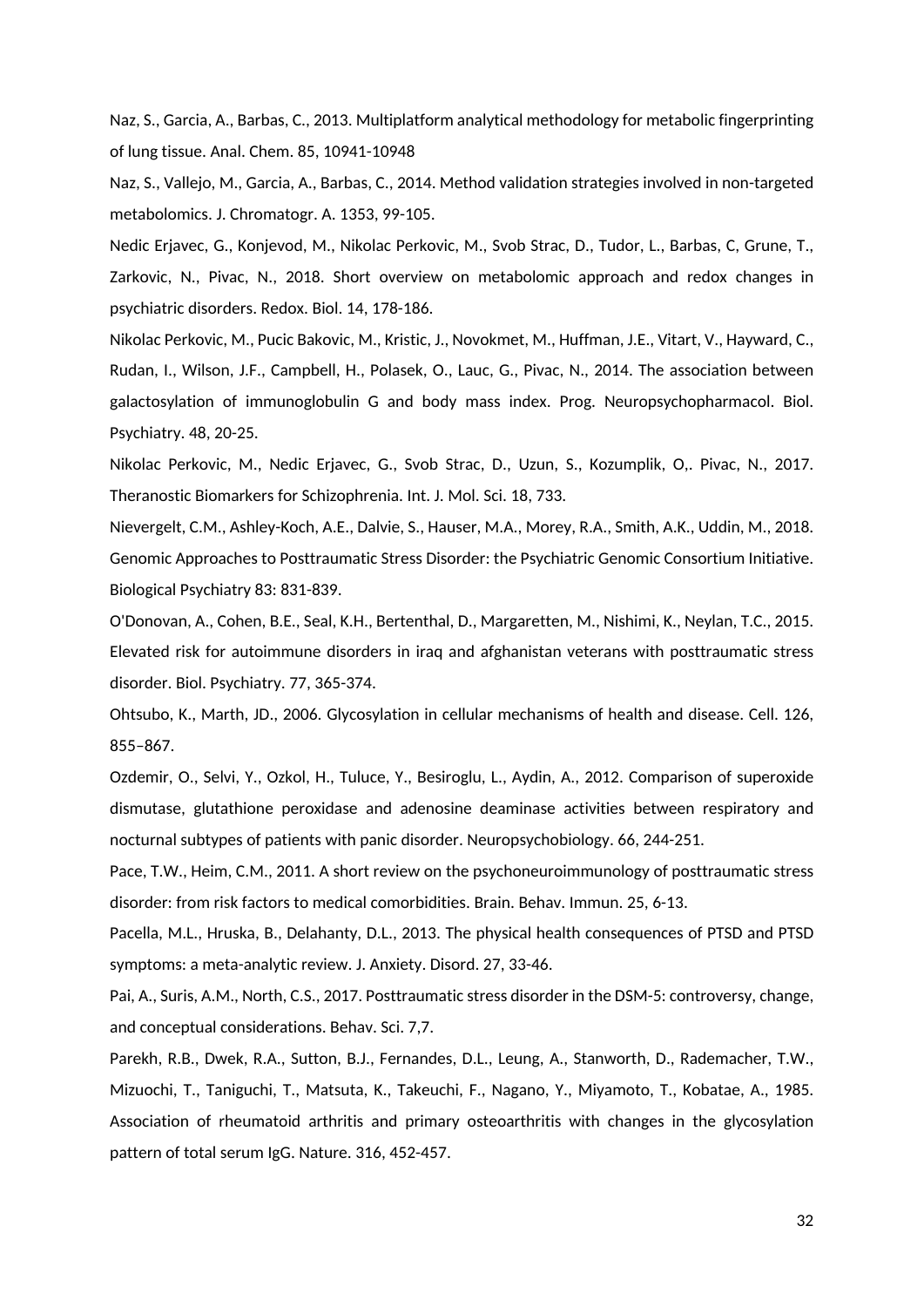Park, D.I., Stambuk, J., Razdorov, G., Pucic-Bakovic, M., Martins-de-Souza, D., Lauc, G., Turck, C.W., 2018. Blood plasma/IgG N-glycome biosignatures associated with major depressive disorder symptom severity and the antidepressant response. Sci. Rep. 8, 179.

Patti, G.J., 2011. Separation strategies for untargeted metabolomics. J. Sep. Sci. 34, 3460-3469.

Patti, G.J., Yanes, O., Siuzdak, G., 2012. Metabolomics: the apogee of the omic triology. Nat. Rev. Mol. Cell. Biol. 13, 263-269.

Picca, A., Lezza, A.M.S., Leeuwenburgh, C., Pesce, V., Calvani, R., Landi, F., Bernabei, R., Marzetti, E., 2017. Fueling Inflamm-Aging through Mitochondrial Dysfunction: Mechanisms and Molecular Targets. Int. J. Mol. Sci. 18, E933.

Pivac, N., Kozaric-Kovacic, D., 2006 Pharmacotherapy of treatment-resistant combat-related posttraumatic stress disorder with psychotic features. Croat. Med. J. 47, 440-451.

Pivac, N., Kozaric-Kovacic, D., Mustapic, M., Deželjin, D., Borovecki, A., Grubišic-Ilić, M., Muck-Seler, D., 2006. Platelet serotonin in combat related posttraumatic stress disorder with psychotic symptoms. J. Affect. Disord., 93, 223-227.

Pivac, N., Knezevic, J., Kozaric-Kovacic, D., Dezeljin, M., Mustapic, M., Rak, D., Matijevic, T., Pavelic, J., Muck-Seler, D., 2007. Monoamine oxidase (MAO) intron 13 polymorphism and platelet MAO-B activity in combat related posttraumatic stress disorder. J. Affect. Disord. 103, 131-138.

Pivac, N., Knezevic, A., Gornik, O., Pucic, M., Igl, W., Peeters, H., Crepel, A., Steyaert, J., Novokmet, M., Redzić, I., Nikolac, M., Hercigonja, V.N., Curković, K.D., Curković, M., Nedić, G., Muck-Seler, D., Borovecki, F., Rudan, I., Lauc, G., 2011. Human plasma glycome in attention-deficit hyperactivity disorder and autism spectrum disorders. Mol. Cell. Proteomics. 10, M110.004200.

Pivac, N., Kozaric-Kovacic, D., Grubisic-Ilic, M., Nedic, G., Rakos, I., Nikolac, M., Blazev, M., Muck Seler, D., 2012. The association between brain-derived neurotrophic factor Val66Met variants and psychotic symptoms in posttraumatic stress disorder. World. J. Biol. Psychiatry. 13, 306-311.

Pontes, J.G.M., Brasil, A.J.M., Cruz, G.C.F., de Souza, R.N., Tasic, Lj., 2017. NMR-based metabolomics strategies: plants, animals and humans. Anal. Methods. 9, 1078-1096.

Priebe, S., Bogic, M., Ajdukovic, D., Franciskovic, T., Galeazzi, G.M., Kucukalic, A., Lecic-Tosevski, D., Morina, N., Popovski, M., Wang, D., Schutzwohl, M., 2010. Mental disorders following war in the Balkans: a study in 5 countries. Arch. Gen. Psychiatry. 67, 518-528.

Pucic, M., Knezevic, A., Vidic, J., Adamczyk, B., Novokmet, M., Polasek, O., Gornik, O., Supraha-Goreta, S., Wormald, M.R., Redzic, I., Campbell, H., Wright, A., Hastie, N.D., Wilson, J.F., Rudan, I., Wuhrer, M., Rudd, P.M., Josic, D., Lauc, G., 2011. High throughput isolation and glycosylation analysis of IgGvariability and heritability of the IgG glycome in three isolated human populations. Mol. Cell. Proteomics. 10, M111.010090.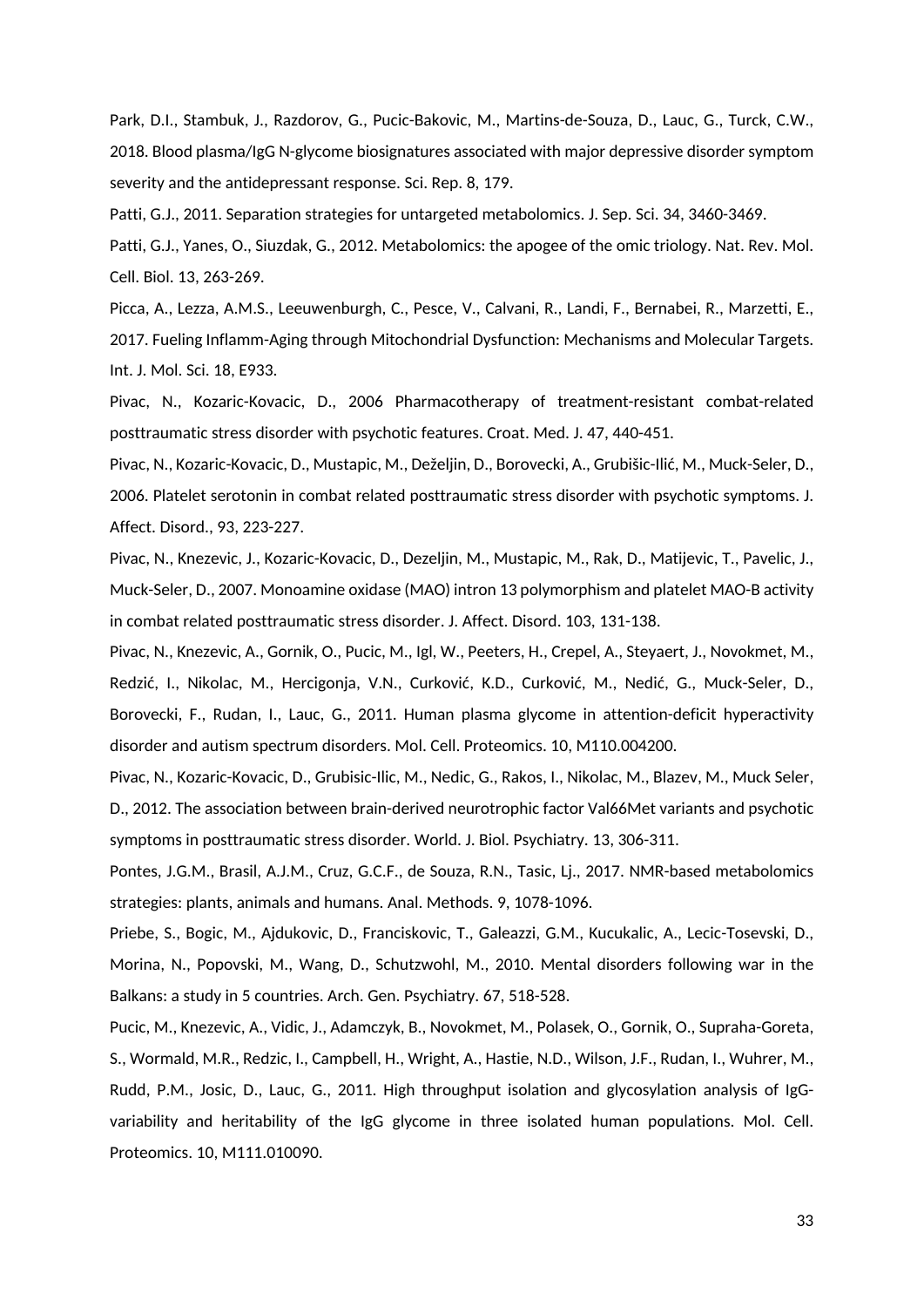Quinones MP, Kaddurah-Daouk R (2009) Metabolomics tools for identifying biomarkers for neuropsychiatric diseases. Neurobiol Dis 35: 165-176.

Ravindran, L.N., Stein, M.B., 2009. Pharmacotherapy of PTSD: Premises, principles, and priorities. Brain. Res. 1293, 24-39.

Reiding, K.R., Ruhaak, L.R., Uh, H.W., El Bouhaddani, S., van den Akker, E.B., Plomp, R., McDonnell, L.A., Houwing-Duistermaat, J.J., Slagboom, P.E., Beekman, M., Wuhrer, M., 2017. Human Plasma Nglycosylation as Analyzed by Matrix-Assisted Laser Desorption/Ionization-Fourier Transform Ion Cyclotron Resonance-MS Associates with Markers of Inflammation and Metabolic Health. Mol. Cell. Proteomics. 16, 228-242.

Rudd P, Karlsson NG, Khoo K-H, Packer NH (2017) Glycomics and Glycoproteomics. In Essentials of Glycobiology [Internet]. 3rd edition. Varki A, Cummings RD, Esko JD, et al., editors. Cold Spring Harbor Laboratory Press, NY.

Ryan, J., Chaudieu, I., Ancelin, M-L., Saffery, R., 2016. Biological underpinnings of trauma and posttraumatic stress disorder: focusing on genetics and epigenetics. Epigenomics 8: 1553 -1569.

Sato, C., Hane, M., Kitajima, K., 2016. Relationship between ST8SIA2, polysialic acid and its binding molecules, and psychiatric disorders. Biochim. Biophys. Acta. 1860, 1739-1752.

Sautter, F.J., Bissette, G., Wiley, J., Manguno-Mire, G., Schoenbachler, B., Myers, L., Johnson, J.E., Cerbone, A., Malaspina, D., 2003. Corticotropin-Releasing Factor in posttraumatic stress disorder (ptsd) with secondary psychotic symptoms, nonpsychotic PTSD, and healthy control subjects. Biol. Psychiatry. 54, 1382-1388.

Schauer, R., 2000. Achievements and challenges of sialic acid research. Glycoconj. J. 17, 485–499.

Schuff, N., Neylan, T.C., Lenoci, M.A., Du, A.T., Weiss, D.S., Marmar, C.R., Weiner, M.W., 2001. Decreased hippocampal n-acetylaspartate in the absence of atrophy in posttraumatic stress disorder. Biol. Psychiatry. 50, 952-959.

Severi, E., Hood, D.W., Thomas, G.H., 2007. Sialic acid utilization by bacterial pathogens. Microbiology. 153, 2817–2822.

Shen, S.S., Kim, J.S., Weksler, M.E., 1999. Effect of age on thymic development, T cell immunity, and helper T cell function. Rev. Physiol. Biochem. Pharmacol. 139, 123-139.

Shen, X., Klaric, L., Sharapov, S., Mangino, M., Ning, Z., Wu, D., Trbojevic-Akmacic, I., Pucic-Bakovic, M., Rudan, I., Polasek, O., Hayward, C., Spector, T.D., Wilson, J.F., Lauc, G., Aulchenko, Y.S., 2017. Multivariate discovery and replication of five novel loci associated with Immunoglobulin G Nglycosylation. Nat. Commun. 8, 447.

Shen, Y., Kohla, G., Lrhorfi, A.L., Sipos, B., Kalthoff, H., Gerwig, G.J., Kamerling, J.P., Schauer, R., Tiralongo, J., 2004 O-acetylation and de-O-acetylation of sialic acids in human colorectal carcinoma. Eur. J. Biochem. 271, 281–290.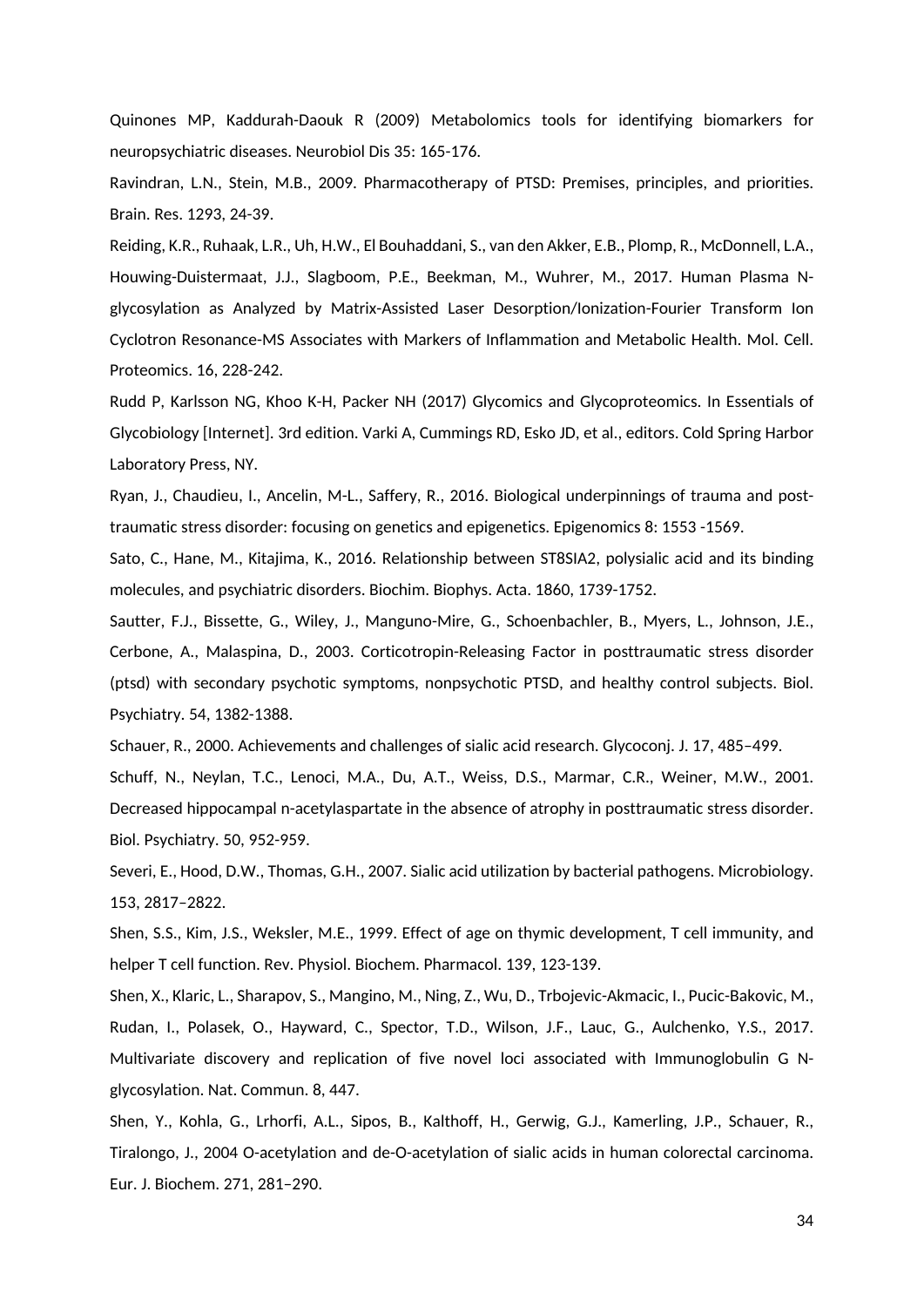Sjoberg, E.R., Powell, L.D., Klein, A., Varki, A., 1994. Natural ligands of the B cell adhesion molecule CD22 beta can be masked by 9-O-acetylation of sialic acids. J. Cell. Biol. 126, 549–562.

Solovieff, N., Roberts, A.L, Ratanatharathorn, A., Haloosim, M., De Vivo, I., King, A.P., Liberzon, A.P., Aiello, I., Uddin, A., Wildman, M., Galea, D.E., Smoller, S., Purcell, J.W., Koenen, S.M., Koenen, K.., 2014. Genetic association analysis of 300 genes identifies a risk haplotype in SLC18A2 for post-traumatic stress disorder in two independent samples. Neuropsychopharmacology. 39: 1872-1879.

Sommershof, A., Aichinger, H., Engler, H., Adenauer, H., Catani, C., Boneberg, E.M., Elbert, T., Groettrup, M., Kolassa, I.T., 2009. Substantial reduction of naïve and regulatory T cells following traumatic stress. Brain. Behav. Immun. 23, 1117–1124.

Springer, K.S,, Levy, H.C., Tolin, D.F., 2018. Remission in CBT for adult anxiety disorders: A metaanalysis. Clin Psychol Rev, doi:10.1016/j.cpr.2018.03.002

Sredoja-Tisma, V., Basta-Juzbasic, A., Jaganjac, M., Brcic, L., Dobric, I., Lipozencic, J., Tatzber, F., Zarkovic, N., Poljak-Blazi, M., 2009 Oxidative stress and ferritin expression in the skin of rosacea patients. J. Am. Acad. Dermatol. 60, 270-276.

Stanta, J.L., Saldova, R., Struwe, W.B., Byrne, J.C., Leweke, F.M., Rothermund, M., Rothermund, M., Levin, Y., Guest, P.C., Bahn, S., Rudd, P.M., 2010. Identification of N-glycosylation changes in the CSF and serum in patients with schizophrenia. J. Proteome. Res. 9, 4476-4489.

Subedi, G.P., Barb, A.W., 2015. The Structural Role of Antibody N-Glycosylation in Receptor Interactions. Structure. 23, 1573-1583.

Subedi, G.P., Barb, A.W., 2016. The immunoglobulin G1 N-glycan composition affects binding to each low affinity Fc gamma receptor. MAbs. 8, 1512-1524.

Trbojevic-Akmacic, I., Vilaj, M., Lauc, G., 2016. High-throughput analysis of immunoglobulin G glycosylation. Expert. Rev. Proteomics. 13, 523-534.

Tsukada, H., Seino, Y., Ueda, S., Uchino, H., Sakai, M., 1989. Influence of water-immersion stress on synthesis of mucus glycoprotein in the rat gastric mucosa. Scand. J. Gastroenterol. 162 (suppl), 19-22. Vanhooren, V., Desmyter, L., Liu, X.E., Cardelli, M., Franceschi, C., Federico, A., Libert, C., Laroy, W., Dewaele, S., Contreras, R., Chen, C., 2007. N-glycomic changes in serum proteins during human aging. Rejuvenation. Res. 10, 521-531.

Vanhooren, V., Dewaele, S., Libert, C., Engelborghs, S., De Deyn, P.P., Toussaint, O., Debacq-Chainiaux, F., Poulain, M., Glupczynski, Y., Franceschi, C., Jaspers, K., van der Pluijm, I., Hoeijmakers, J., Chen, C.C., 2010. Serum N-glycan profile shift during human ageing. Exp. Gerontol. 45, 738-743.

van Zunden, M., Kavelaars, A., Vermetten, E., Olff, M., Geuze, E., Heijnen, C., 2015. Pre-deployment differences in glucocorticoid sensitivity of leukocytes in soldiers developing symptoms of PTSD, depression or fatigue persist after return from military deployment. Psychoneuroendocrinology. 51:513-524.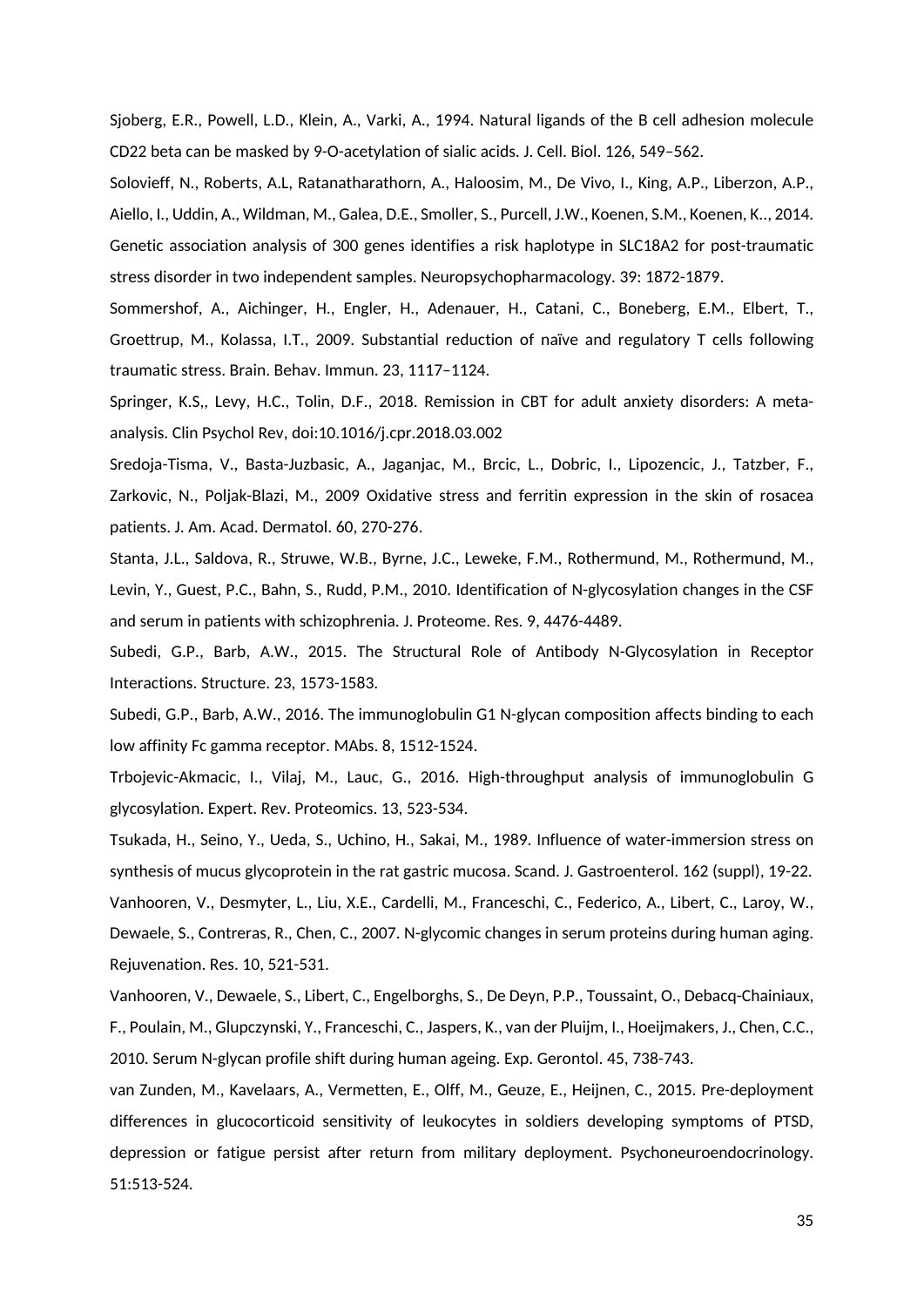Varki, A. 1993. Biological roles of oligosaccharides: all of the theories are correct. Glycobiology 3, 97- 130.

Wang, Z., Caughron, B., Young, M.R.I., 2017. Posttraumatic Stress Disorder: An Immunological Disorder? Front. Psychiatry. 8, 222.

Weber, D., Milkovic, L., Bennett, S.J., Griffiths, H.R., Zarkovic, N., Grune, T., 2013. Measurement of HNE protein adducts in human plasma and serum by ELISA - Comparison of two primary antibodies. Redox. Biol. 1, 226-233.

Wilson, C.B., McLaughlin, L.D., Nair, A., Ebenezer, P.J., Dange, R., Francis, J., 2013. Inflammation and oxidative stress are elevated in the brain, blood, and adrenal glands during the progression of posttraumatic stress disorder in a predator exposure animal model. PLoS One. 8, e76146.

Wolf, E.J., Bovin, M.J., Green, J.D., Mitchell, K.S., Stoop, T.B., Barretto, K.M., Jackson, C.E., Lee, L.O., Fang, S.C., Trachtenberg, F., Rosen, R.C., Keane, T.M., Marx, B.P., 2016a. Longitudinal Associations between Posttraumatic Stress Disorder and Metabolic Syndrome Severity. Psychol. Med. 46, 2215– 2226.

Wolf, E.J., Sadeh, N., Leritz, E.C., Logue, M.W., Stoop, T., McGlinchey, R., Milberg, W., Miller, M.W. (2016b) PTSD as a catalyst for the association between metabolic syndrome and reduced cortical thickness. Biol. Psychiatry 80, 363–371.

Wood, P.L., 2014. Mass Spectrometry Strategies for Clinical Metabolomics and Lipidomics in Psychiatry, Neurology, and Neuro-Oncology. Neuropsychopharmacol. Rev. 39, 24-33.

Yeh, C.B., Leckman, J.F., Wan, F.J., Shiah, I.S., Lu, R.B., 2002. Characteristics of acute stress symptoms and nitric oxide concentration in young rescue workers in Taiwan. Psychiat. Res. 112, 59-68.

Yehuda, R., 2002. Post-Traumatic Stress Disorder. N. Engl. J. Med. 346, 108-114.

Yehuda, R., 2006. Advances in understanding neuroendocrine alterations in PTSD and their therapeutic implications. Ann. N.Y. Acad. Sci. 1071, 137-166.

Yehuda, R., Seckl, J., 2011. Minireview: Stress-Related Psychiatric Disorders with Low Cortisol Levels: A Metabolic Hypothesis. Endocrinology. 152: 4496–4503.

Ylonen, A., Kalkkinen, N., Saarinen, J., Bogwald, J., Helin, J., 2001. Glycosylation analysis of two cysteine proteinase inhibitors from Atlantic salmon skin: Di-O-acetylated sialic acids are the major sialic acid species on N-glycans. Glycobiology. 11, 523-531.

Ylonen, A., Helin, J., Bogwald, J., Jaakola, A., Rinne, A., Kalkkinen, N., 2002. Purification and characterization of novel kininogens from spotted wolffish and Atlantic cod. Eur. J. Biochem. 269, 2639- 2646.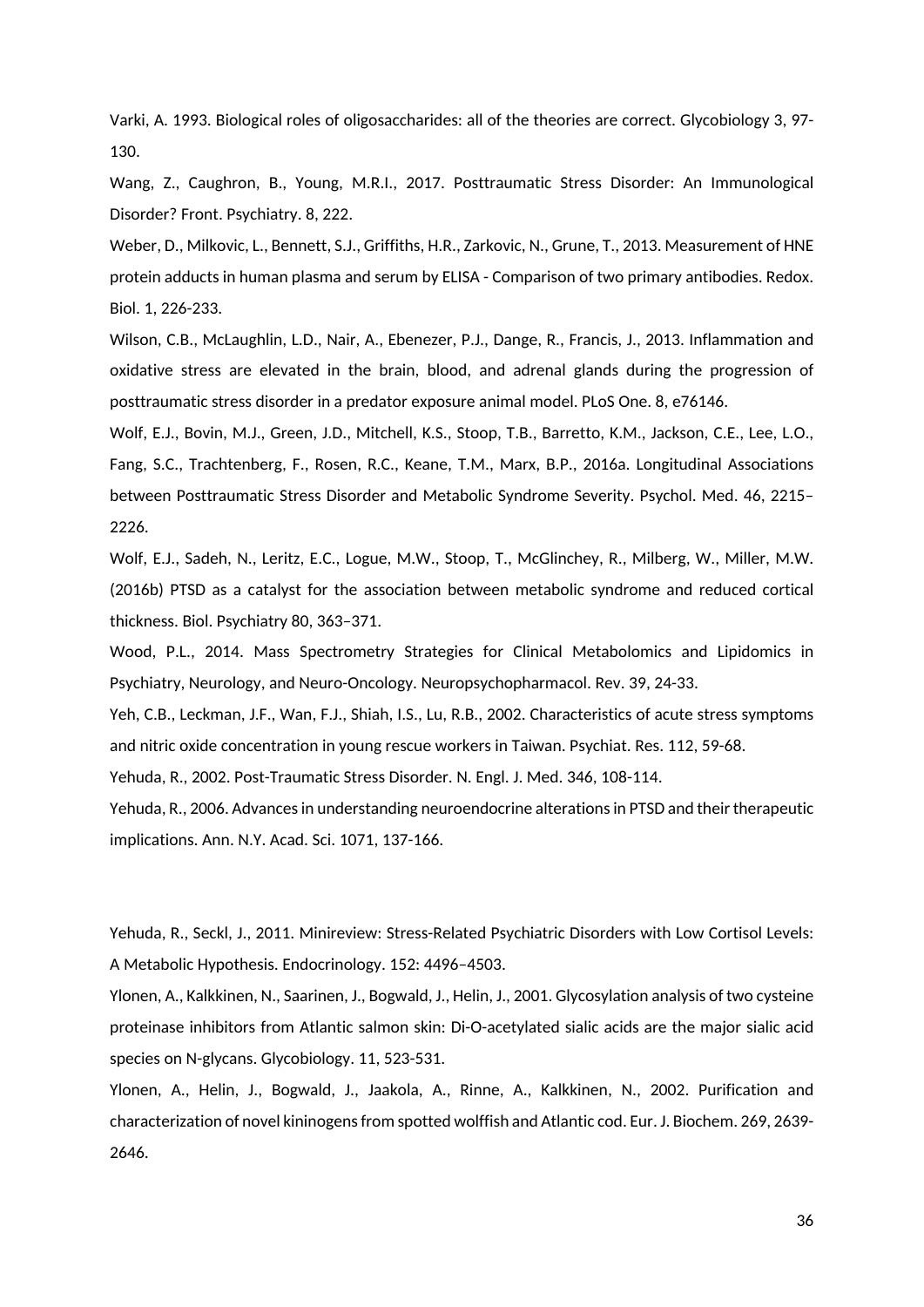Zarkovic, K., Uchida, K., Kolenc, D., Hlupic, Lj., Zarkovic, N., 2006. Tissue distribution of lipid peroxidation product acrolein in human colon carcinogenesis. Free. Radic. Res. 40, 543-552.

Zarkovic, K., Jakovcevic, A., Zarkovic, N., 2017. Contribution of the HNE-immunohistochemistry to modern pathological concepts of major human diseases. Free. Radic. Biol. Med. 111, 110-125.

Zhang, A., Sun, H., Wang, X., 2012. Serum metabolomics as a novel diagnostic approach for disease: a systematic review. Anal. Bioanal. Chem. 404, 1239-1245.

Zhang, L., Li, H., Hu, X., Benedek, D.M., Fullerton, C.S., Forsten, R.D., Naifeh, J.A., Li, X., Wu, H., Benevides, K.N., Le, T., Smerin, S., Russell, D.W., Ursano, R.J., 2015. Mitochondria-focused gene expression profile reveals common pathways and CPT1B dysregulation in both rodent stress model and human subjects with PTSD. Transl. Psychiatry. 5, e580.

Zielinska, D.F., Gnad, F., Wisniewski, J.R., Mann, M., 2010. Precision mapping of an in vivo Nglycoproteome reveals rigid topological and sequence constraints. Cell. 141, 897-907.

Zoldos, V., Horvat, T., Novokmet, M., Cuenin, C., Muzinic, A., Pucic, M., Huffman, J.E., Gornik, O., Polasek, O., Campbell, H., Hayward, C., Wright, A.F., Rudan, I., Owen, K., McCarthy, M.I., Herceg, Z., Lauc, G., 2012. Epigenetic silencing of HNF1A associates with changes in the composition of the human plasma N-glycome. Epigenetics. 7, 164-172.

Zoldos, V., Horvat, T., Lauc, G., 2013. Glycomics meets genomics, epigenomics and other high throughput omics for system biology studies. Curr. Opin. Chem. Biol. 17, 34-40.